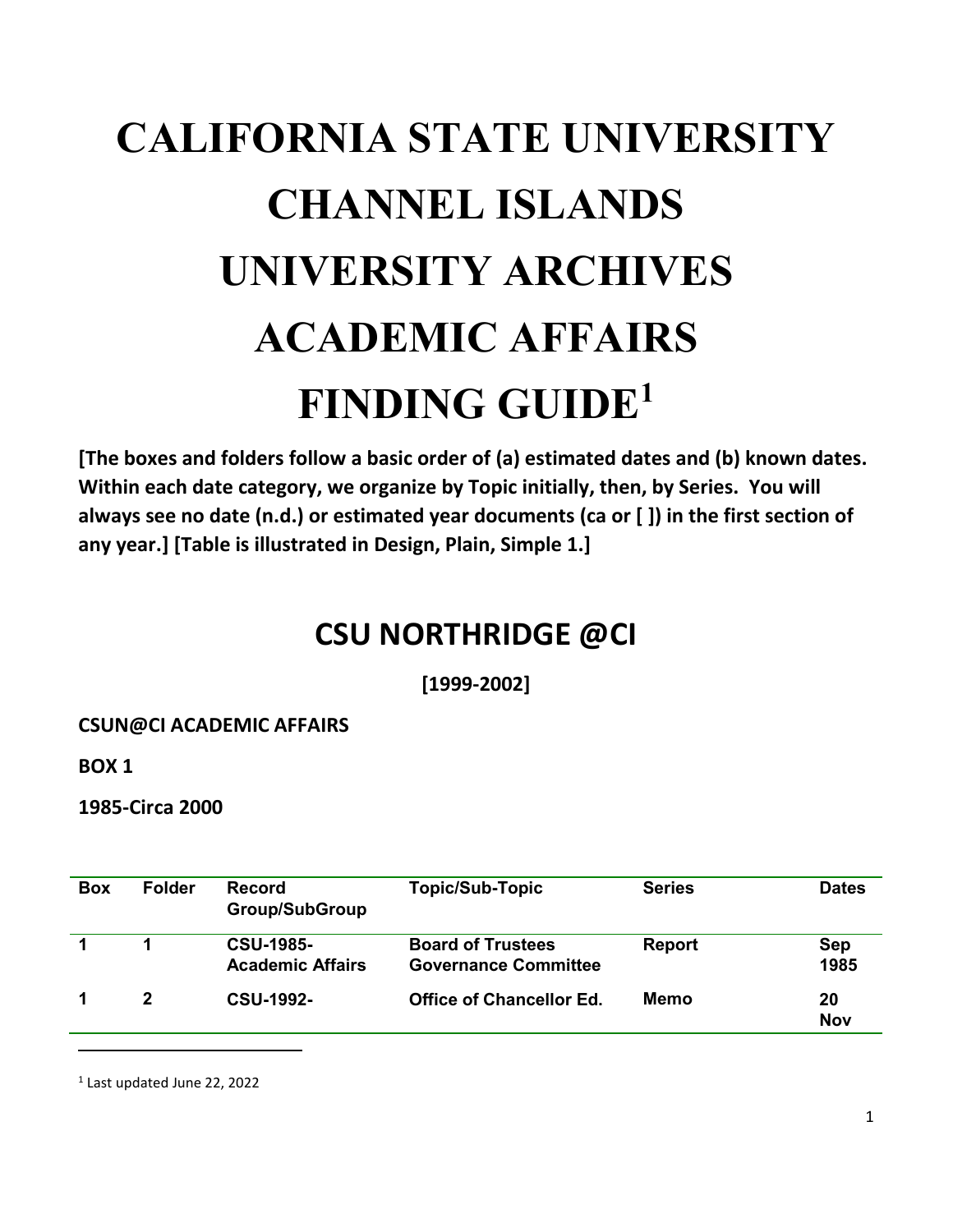|   |                         | <b>Academic Affairs</b>                         | <b>Requirements</b>                                     |                        | 1992                                             |
|---|-------------------------|-------------------------------------------------|---------------------------------------------------------|------------------------|--------------------------------------------------|
| 1 | 2A                      | <b>CSU-1995-</b><br><b>Academic Affairs</b>     | <b>Academic Plan (Degrees)</b>                          | <b>Handouts</b>        | <b>Mar</b><br>1995                               |
| 1 | $\mathbf{3}$            | <b>CSU-1995-</b><br><b>Academic Affairs</b>     | <b>CSU Enrollment</b>                                   | <b>Data</b>            | 6 Jun<br>1995                                    |
| 1 | $\overline{\mathbf{4}}$ | <b>CSU-1996-</b><br><b>Academic Affairs</b>     | <b>Technology in Teaching</b><br>and Learning- Cal Poly | <b>Handout</b>         | <b>Spring</b><br>1996                            |
| 1 | 5                       | <b>CSU-1997-</b><br><b>Academic Affairs</b>     | <b>Community Service</b><br>Learning                    | Report                 | <b>Sep</b><br>1997                               |
| 1 | $6\phantom{1}6$         | <b>CSU-1997-</b><br><b>Academic Affairs</b>     | <b>FCPD Growth, Utilization,</b><br>& Impact            | <b>Report</b>          | 6 Jun<br>1997                                    |
| 1 | $\overline{7}$          | <b>CSU-1997-</b><br><b>Academic Affairs</b>     | <b>FCPD Projects and</b><br><b>Programs- Cal Poly</b>   | Report                 | 19<br><b>Sep</b><br>1997                         |
| 1 | 8                       | <b>CSU-1998-</b><br><b>Academic Affairs</b>     | <b>Student Internship</b><br>Program                    | <b>Memo</b>            | 18<br><b>Nov</b><br>1998-9<br><b>Dec</b><br>1998 |
| 1 | <b>8A</b>               | <b>CSUN@CI-1999-</b><br><b>Academic Affairs</b> | <b>CSUC Recreational Center</b><br><b>Project</b>       | Memo                   | [1999]                                           |
| 1 | $\boldsymbol{9}$        | <b>CSUN@CI-1999-</b><br><b>Academic Affairs</b> | Administration                                          | <b>Fax Sheet</b>       | 1999                                             |
| 1 | 10                      | <b>CSUN@CI-1999-</b><br><b>Academic Affairs</b> | <b>Administration</b>                                   | Letterhead             | 1999                                             |
| 1 | 11                      | <b>CSUN@CI-1999-</b><br><b>Academic Affairs</b> | <b>Advertising</b>                                      | <b>Binder Contents</b> | 1999                                             |
| 1 | 12                      | <b>CSUN@CI-1999-</b><br><b>Academic Affairs</b> | <b>Advertising</b>                                      | <b>Brochure</b>        | 1999                                             |
| 1 | 13                      | <b>CSUN@CI-1999-</b><br><b>Academic Affairs</b> | <b>Advertising</b>                                      | <b>Brochure</b>        | 1999                                             |
| 1 | 14                      | <b>CSUN@CI-1999-</b><br><b>Academic Affairs</b> | <b>Advertising</b>                                      | <b>Brochure</b>        | 1999                                             |
| 1 | 15                      | <b>CSUN@CI-1999-</b><br><b>Academic Affairs</b> | <b>AA Staff</b>                                         | Agenda                 | 28<br><b>Sep</b><br>1999                         |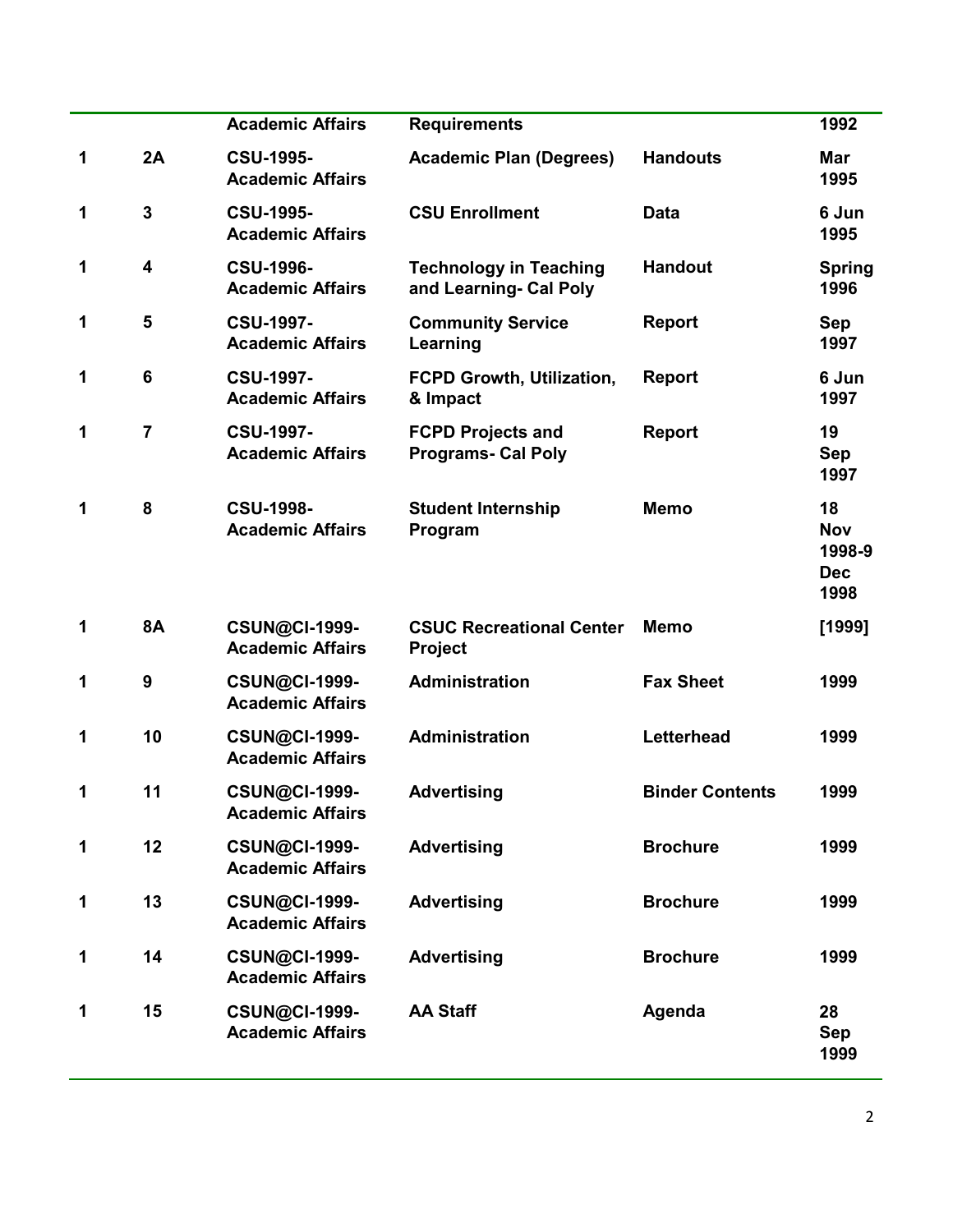| 1 | <b>15A</b> | <b>CSUN@CI-1999-</b><br><b>Academic Affairs</b> | <b>Graduation Ceremony</b>                                  | Corresp.                            | <b>28 Oct</b><br>1999-<br>30<br>May<br>2000 |
|---|------------|-------------------------------------------------|-------------------------------------------------------------|-------------------------------------|---------------------------------------------|
| 1 | 16         | <b>CSUN@CI-2000-</b><br><b>Academic Affairs</b> | <b>Administration Parking</b>                               | <b>Pass</b>                         | 2000                                        |
| 1 | 17         | <b>CSUN@CI-2000-</b><br><b>Academic Affairs</b> | <b>Advertising</b>                                          | <b>Brochure</b>                     | 2000                                        |
| 1 | <b>17A</b> | <b>CSUN@CI-2000-</b><br><b>Academic Affairs</b> | <b>Campus Full-Time Student</b><br><b>Enrollment</b>        | <b>Chart</b>                        | 2000                                        |
| 1 | 18         | <b>CSUN@CI-2000-</b><br><b>Academic Affairs</b> | <b>FacultyAppointment/Recu</b><br>ritment                   | <b>Handouts</b>                     | 2000                                        |
| 1 | <b>18A</b> | <b>CSUN@CI-2000-</b><br><b>Academic Affairs</b> | <b>Faculty Council</b>                                      | <b>Handout</b>                      | 2000                                        |
| 1 | 18B        | <b>CSUN@CI-2000-</b><br><b>Academic Affairs</b> | <b>Faculty Senate</b>                                       | <b>Constitution</b>                 | 2000                                        |
| 1 | 19         | <b>CSUN@CI-2000-</b><br><b>Academic Affairs</b> | <b>Family-School Partnership</b><br>Act                     | <b>Brochure</b>                     | 2000                                        |
| 1 | 20         | <b>CSUN@CI-2000-</b><br><b>Academic Affairs</b> | <b>Employment Reference</b>                                 | <b>Phone Script</b>                 | 2000                                        |
| 1 | 21         | <b>CSUN@CI-2000-</b><br><b>Academic Affairs</b> | <b>Internet Faculty</b><br><b>Recruitment</b>               | <b>Application</b>                  | 2000                                        |
| 1 | 22         | <b>CSUN@CI-2000-</b><br><b>Academic Affairs</b> | <b>Internet Faculty</b><br><b>Recruitment</b>               | <b>Memo</b>                         | 2000                                        |
| 1 | 23         | <b>CSUN@CI-2000-</b><br><b>Academic Affairs</b> | <b>Internet Recruitment</b>                                 | <b>Handout</b>                      | 2000                                        |
| 1 | 24         | <b>CSUN@CI-2000-</b><br><b>Academic Affairs</b> | <b>Internet Recruitment for</b><br><b>Staff and Faculty</b> | Powerpoint                          | 2000                                        |
| 1 | 25         | <b>CSUN@CI-2000-</b><br><b>Academic Affairs</b> | <b>Needs Analysis</b>                                       | <b>PREPARING FOR</b><br>A NEW UNIV. | 2000                                        |
| 1 | 26         | <b>CSUN@CI-2000-</b><br><b>Academic Affairs</b> | <b>Service Learning</b><br><b>Assessment</b>                | Powerpoint                          | 2000                                        |
| 1 | 27         | <b>CSUN@CI-2000-</b><br><b>Academic Affairs</b> | <b>University Opening</b>                                   | <b>Advertising</b>                  | 2000                                        |
| 1 | 28         | <b>CSUN@CI-2000-</b>                            | <b>University Opening</b>                                   | <b>Cartoon</b>                      | 2000                                        |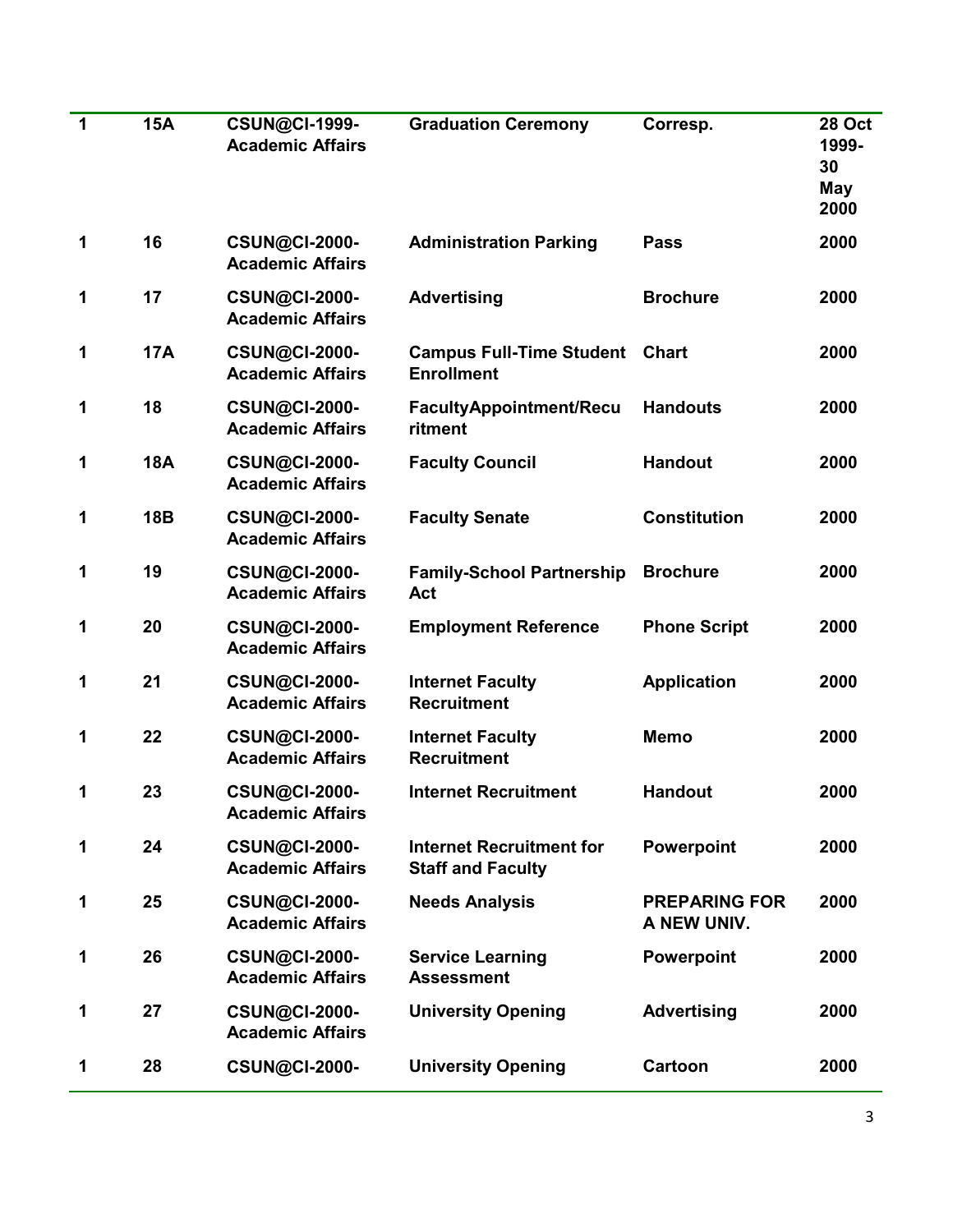|    | <b>Academic Affairs</b>                         |                                            |                           |      |
|----|-------------------------------------------------|--------------------------------------------|---------------------------|------|
| 29 | <b>CSUN@CI-2000-</b><br><b>Academic Affairs</b> | Winner of CA Preservation COLLEGE<br>Award | <b>PLANNING&amp;MGMT.</b> | 2000 |

**BOX 2**

**2000 A-Z**

| <b>Box</b>     | <b>Folder</b>           | <b>Record</b><br><b>Group/SubGroup</b>          | <b>Topic/Sub-Topic</b>                                  | <b>Series</b>          | <b>Dates</b>                       |
|----------------|-------------------------|-------------------------------------------------|---------------------------------------------------------|------------------------|------------------------------------|
| $\overline{2}$ | $\mathbf{1}$            | <b>CSUN@CI-2000-</b><br><b>Academic Affairs</b> | <b>Academic Affairs Staff</b>                           | <b>Flow Chart</b>      | Sep-<br><b>Dec</b><br>2000         |
| $\overline{2}$ | $\overline{2}$          | <b>CSUN@CI-2000-</b><br><b>Academic Affairs</b> | <b>Academic Plan</b>                                    | <b>Chart</b>           | Jun<br>2000-<br><b>Nov</b><br>2001 |
| $\overline{2}$ | $\overline{3}$          | <b>CSUN@CI-2000-</b><br><b>Academic Affairs</b> | <b>Academic Senate of the</b><br>CSU                    | Corresp.               | 4 May<br>2000-<br>11 May<br>2000   |
| $\overline{2}$ | $\overline{\mathbf{4}}$ | <b>CSUN@CI-2000-</b><br><b>Academic Affairs</b> | <b>Biology Department</b>                               | <b>Job Description</b> | 28 Sep<br>2000                     |
| $\mathbf{2}$   | 5                       | <b>CSUN@CI-2000-</b><br><b>Academic Affairs</b> | <b>CA Postsecondary Ed</b><br><b>Commission</b>         | <b>Report</b>          | 3 Apr<br>2000                      |
| $\overline{2}$ | $6\phantom{1}$          | <b>CSUN@CI-2000-</b><br><b>Academic Affairs</b> | <b>Campus Planning</b><br><b>Committee</b>              | <b>Handout</b>         | 8 Feb<br>2000                      |
| $\overline{2}$ | 7                       | <b>CSUN@CI-2000-</b><br><b>Academic Affairs</b> | <b>Chancellor's Office Virtual</b><br>Language Lab      | <b>Memo</b>            | 11 May<br>2000                     |
| $\mathbf{2}$   | 8                       | <b>CSUN@CI-2000-</b><br><b>Academic Affairs</b> | <b>CSU Majors Leading to</b><br><b>Graduate Degrees</b> | <b>Chart</b>           | 2000-<br>2001                      |
| $\overline{2}$ | $\boldsymbol{9}$        | <b>CSUN@CI-2000-</b><br><b>Academic Affairs</b> | <b>Disciplinary Search Group</b>                        | <b>Chart</b>           | 21 Jan<br>2000                     |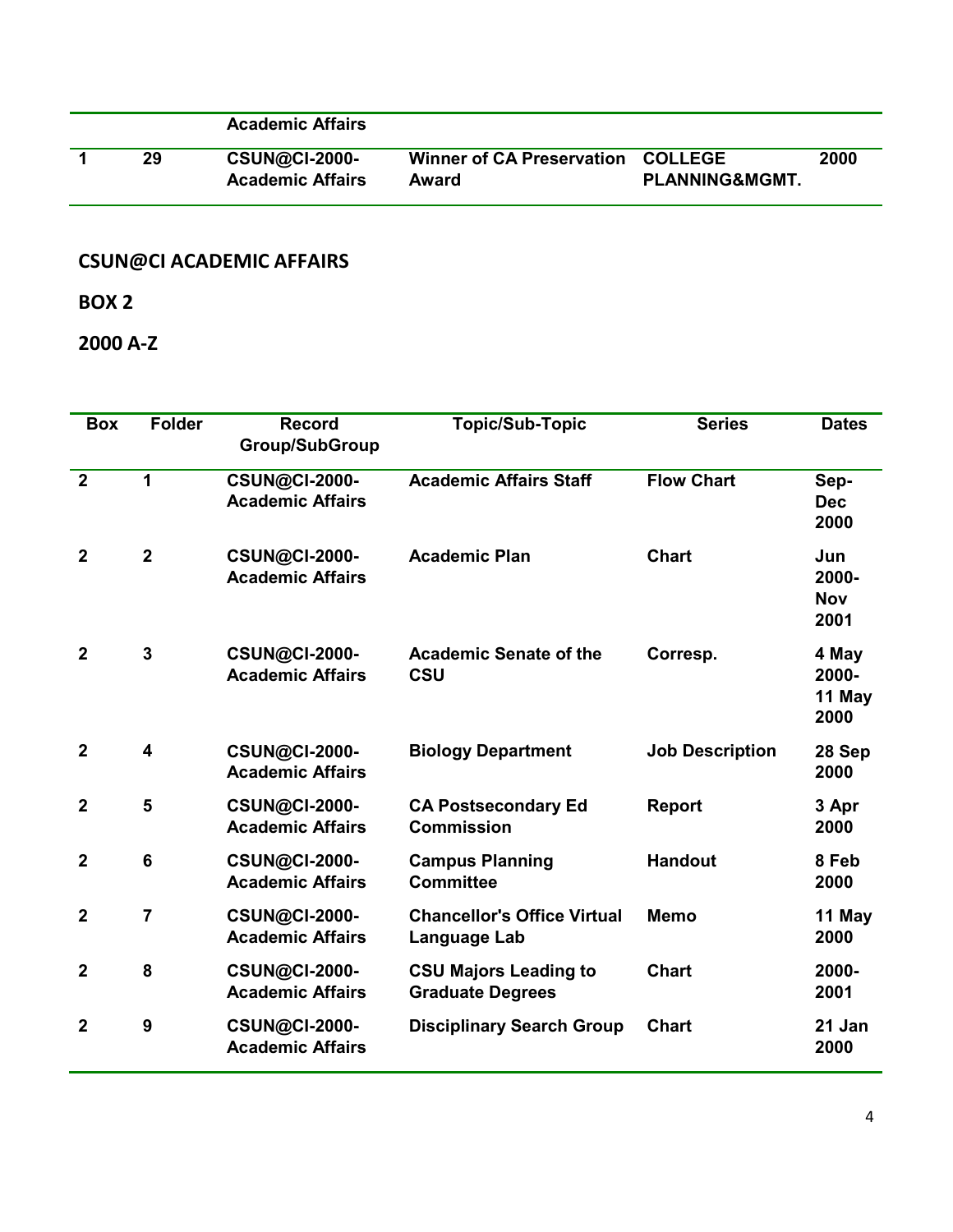| $\overline{\mathbf{2}}$ | 10              | <b>CSUN@CI-2000-</b><br><b>Academic Affairs</b> | <b>Faculty Search Process</b><br><b>Proposal</b>              | <b>Handout</b>                            | 5 Jun<br>2000                          |
|-------------------------|-----------------|-------------------------------------------------|---------------------------------------------------------------|-------------------------------------------|----------------------------------------|
| $\mathbf 2$             | 11              | <b>CSUN@CI-2000-</b><br><b>Academic Affairs</b> | <b>Financial Aid/Attendance</b><br><b>Costs</b>               | <b>Memo</b>                               | 21 Dec<br>2000                         |
| $\mathbf{2}$            | 12              | <b>CSUN@CI-2000-</b><br><b>Academic Affairs</b> | <b>Graduation Ceremony</b>                                    | <b>Congrats from</b><br><b>CSUN Pres.</b> | 26 May<br>2000                         |
| $\mathbf 2$             | 13              | <b>CSUN@CI-2000-</b><br><b>Academic Affairs</b> | <b>Graduation Ceremony</b>                                    | Corresp.                                  | 31 May<br>2000                         |
| $\overline{2}$          | 14              | <b>CSUN@CI-2000-</b><br><b>Academic Affairs</b> | <b>Graduation Ceremony</b>                                    | <b>Paper Hat</b>                          | 26 May<br>2000                         |
| $\mathbf 2$             | 15              | <b>CSUN@CI-2000-</b><br><b>Academic Affairs</b> | <b>Graduation Ceremony</b>                                    | Program                                   | 26 May<br>2000                         |
| $\mathbf 2$             | 16              | <b>CSUN@CI-2000-</b><br><b>Academic Affairs</b> | <b>Internet Faculty</b><br><b>Recruitment</b>                 | <b>Application</b>                        | 15 Nov<br>2000                         |
| $\overline{2}$          | 17              | <b>CSUN@CI-2000-</b><br><b>Academic Affairs</b> | <b>IT Technology Innovations</b>                              | <b>Memos</b>                              | 10 Jan<br>2000-1<br><b>Mar</b><br>2000 |
| $\mathbf{2}$            | 18              | <b>CSUN@CI-2000-</b><br><b>Academic Affairs</b> | <b>Staff Descriptions</b>                                     | <b>Memo</b>                               | 13 Jun<br>2000                         |
| $\mathbf 2$             | 19              | <b>CSUN@CI-2000-</b><br><b>Academic Affairs</b> | <b>Student Demographics,</b><br><b>School Characteristics</b> | Corresp.                                  | 4 Apr<br>2000                          |
| $\mathbf 2$             | 20              | <b>CSUN@CI-2000-</b><br><b>Academic Affairs</b> | <b>Unit 4 Workload Study</b>                                  | Report                                    | 31 Mar<br>2000                         |
| $\overline{2}$          | 21              | <b>CSUN@CI-2000-</b><br><b>Academic Affairs</b> | <b>Faculty Recruitment</b>                                    | <b>Timeline</b>                           | 2000-<br>2001                          |
| $\overline{2}$          | $\overline{22}$ | <b>CSUN@CI-2000-</b><br><b>Academic Affairs</b> | <b>Student Fee Allotments</b>                                 | <b>Chart</b>                              | 2000-<br>2001                          |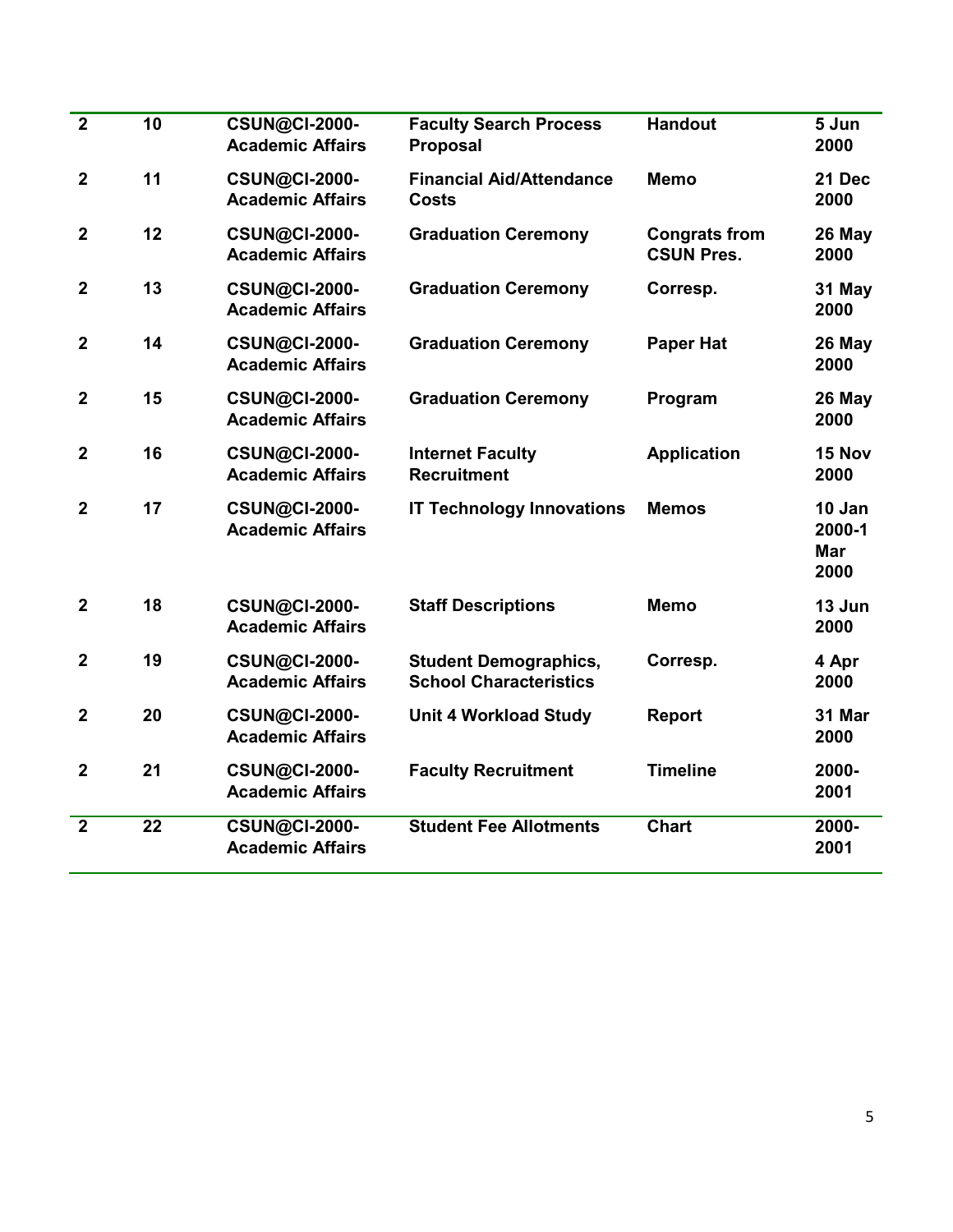## **BOX 3**

## **Circa 2001-2001 A-F**

| <b>Box</b>     | <b>Folder</b>  | <b>Record</b><br><b>Group/SubGroup</b>          | <b>Topic/Sub-Topic</b>                                  | <b>Series</b>     | <b>Dates</b>                |
|----------------|----------------|-------------------------------------------------|---------------------------------------------------------|-------------------|-----------------------------|
| $\overline{3}$ | $\mathbf{1}$   | <b>CSUN@CI-2001-</b><br><b>Academic Affairs</b> | <b>Biology Lab Expenses</b>                             | <b>Chart</b>      | [2001]                      |
| $\mathbf{3}$   | $\overline{2}$ | <b>CSUN@CI-2001-</b><br><b>Academic Affairs</b> | <b>Faculty Salaries</b>                                 | <b>Chart</b>      | [2001]                      |
| 3              | 3              | <b>CSUN@CI-2010-</b><br><b>Academic Affairs</b> | <b>Professional Building</b><br><b>Offices</b>          | <b>Chart</b>      | [2001]                      |
| 3              | 4              | <b>CSUN@CI-2001-</b><br><b>Academic Affairs</b> | <b>Advertisement</b>                                    | <b>Brochure</b>   | 2001                        |
| 3              | 5              | <b>CSUN@CI-2001-</b><br><b>Academic Affairs</b> | <b>Faculty Search</b>                                   | <b>Ads</b>        | 2001                        |
| 3              | 6              | <b>CSUN@CI-2001-</b><br><b>Academic Affairs</b> | <b>Multiple Subject Credential</b><br><b>Advisement</b> | <b>Newsletter</b> | 2001                        |
| 3              | $\overline{7}$ | <b>CSUN@CI-2001-</b><br><b>Academic Affairs</b> | <b>Task Force Project</b>                               | <b>Flow Chart</b> | 2001                        |
| 3              | <b>7A</b>      | <b>CSUN@CI-2001-</b><br><b>Academic Affairs</b> | <b>AA Staff</b>                                         | Agenda            | 19 Nov<br>2001              |
| 3              | 7B             | <b>CSUN@CI-2001-</b><br><b>Academic Affairs</b> | <b>Academic Consultants</b>                             | <b>Memo</b>       | Oct<br>2001                 |
| 3              | 8              | <b>CSUN@CI-2001-</b><br><b>Academic Affairs</b> | <b>Administration</b>                                   | <b>Directory</b>  | <b>May</b><br>2001          |
| 3              | 9              | <b>CSUN@CI-2001-</b><br><b>Academic Affairs</b> | <b>Administration</b>                                   | <b>List</b>       | 23 Jan<br>2001              |
| 3              | 10             | <b>CSUN@CI-2001-</b><br><b>Academic Affairs</b> | <b>Administrative Positions</b>                         | <b>Flow Chart</b> | Jan -<br><b>Sep</b><br>2001 |
| 3              | 11             | <b>CSUN@CI-2001-</b><br><b>Academic Affairs</b> | <b>Affirmative Action</b>                               | <b>Memo</b>       | 7 Sep<br>2001               |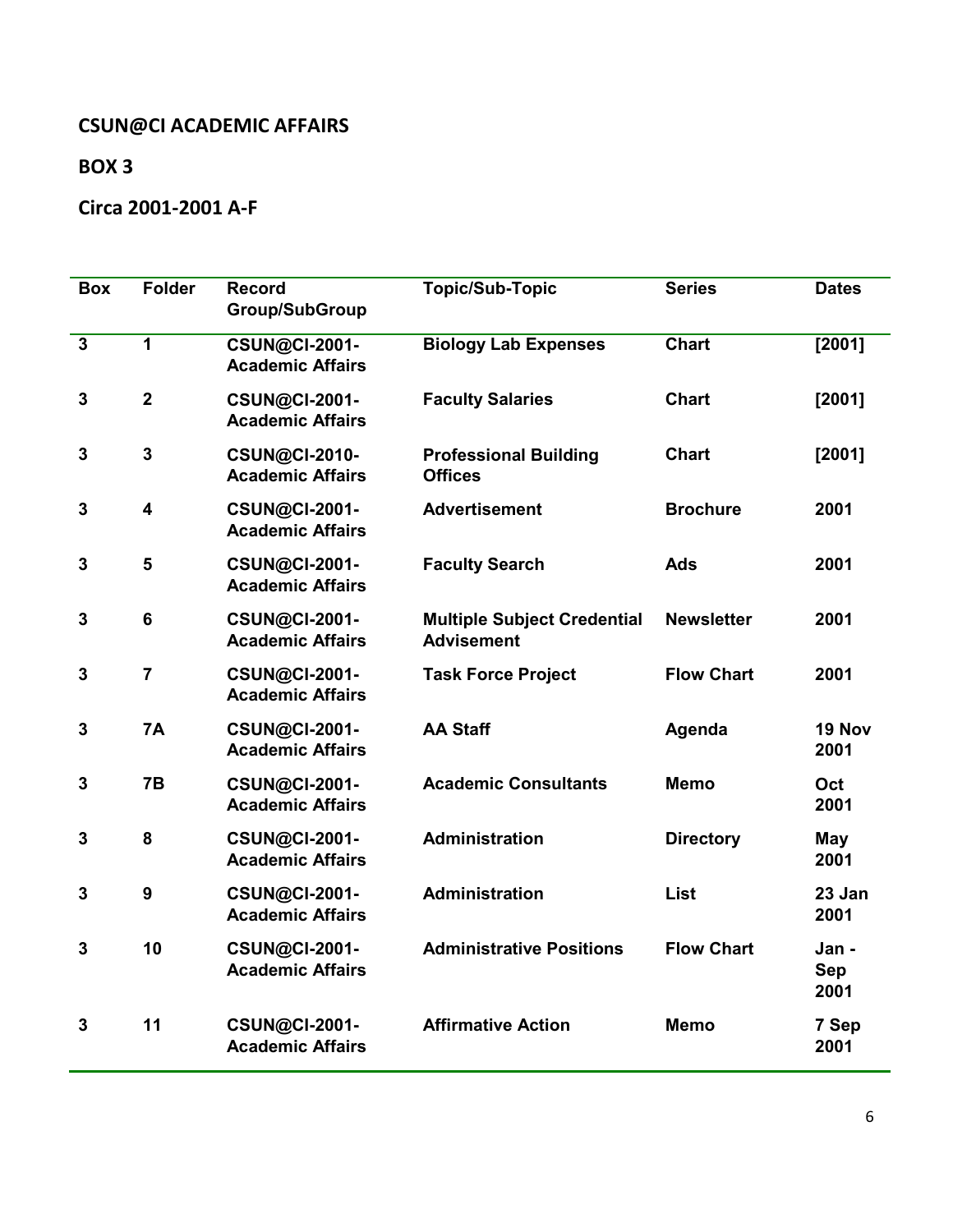| $\mathbf{3}$ | 12         | <b>CSUN@CI-2001-</b><br><b>Academic Affairs</b> | <b>CSU Budget</b>                                          | <b>Memo</b>        | 1 Aug<br>2001                                  |
|--------------|------------|-------------------------------------------------|------------------------------------------------------------|--------------------|------------------------------------------------|
| 3            | <b>12A</b> | <b>CSUN@CI-2001-</b><br><b>Academic Affairs</b> | <b>CSUN and CSUCI</b><br>Administration                    | <b>Phone List</b>  | 30 Nov<br>2001                                 |
| 3            | 12B        | <b>CSUN@CI-2001-</b><br><b>Academic Affairs</b> | <b>Council for Higher</b><br><b>Education Accrediation</b> | <b>Newsletter</b>  | <b>Dec</b><br>2001                             |
| 3            | 13         | <b>CSUN@CI-2001-</b><br><b>Academic Affairs</b> | <b>CI Hist. Assn. Budget</b><br><b>Comparison</b>          | <b>Report</b>      | 29 Jul<br>2001-3<br><b>Mar</b><br>2002         |
| $\mathbf{3}$ | 14         | <b>CSUN@CI-2001-</b><br><b>Academic Affairs</b> | <b>Campus Plan Committee</b><br><b>Student Member</b>      | <b>Corresp</b>     | 5 Sep<br>2001                                  |
| $\mathbf{3}$ | 15         | <b>CSUN@CI-2001-</b><br><b>Academic Affairs</b> | <b>Department Chairs</b>                                   | <b>Memo</b>        | 30 Aug<br>2001                                 |
| 3            | 16         | <b>CSUN@CI-2001-</b><br><b>Academic Affairs</b> | <b>Faculty Academic Planning</b>                           | <b>Corresp</b>     | 10 Aug<br>2001                                 |
| 3            | 17         | <b>CSUN@CI-2001-</b><br><b>Academic Affairs</b> | <b>Faculty Search</b>                                      | <b>Chart</b>       | 29 Jul<br>2001-3<br><b>Mar</b><br>2002         |
| $\mathbf{3}$ | 18         | <b>CSUN@CI-2001-</b><br><b>Academic Affairs</b> | <b>Faculty Search</b>                                      | <b>Handouts</b>    | 25 Jan<br>2001                                 |
| 3            | <b>18A</b> | <b>CSUN@CI-2001-</b><br><b>Academic Affairs</b> | <b>Faculty Senate</b>                                      | <b>Resolution</b>  | <b>17 Oct</b><br>2001                          |
| 3            | <b>18B</b> | <b>CSUN@CI-2001-</b><br><b>Academic Affairs</b> | <b>Faculty Senate</b>                                      | <b>Resolutions</b> | <b>17 Oct</b><br>2001-19<br><b>Dec</b><br>2001 |
| 3            | <b>18C</b> | <b>CSUN@CI-2001-</b><br><b>Academic Affairs</b> | <b>Faculty Senate</b>                                      | <b>Resolutions</b> | 17 Oct<br>2001-19<br><b>Dec</b><br>2001        |
| 3            | <b>18D</b> | <b>CSUN@CI-2001-</b><br><b>Academic Affairs</b> | <b>Faculty Senate</b>                                      | <b>Resolutions</b> | 17 Oct<br>2001-19<br><b>Dec</b><br>2001        |
| 3            | <b>18E</b> | <b>CSUN@CI-2001-</b><br><b>Academic Affairs</b> | <b>Faculty Senate</b>                                      | <b>Resolutions</b> | <b>17 Oct</b><br>2001-19                       |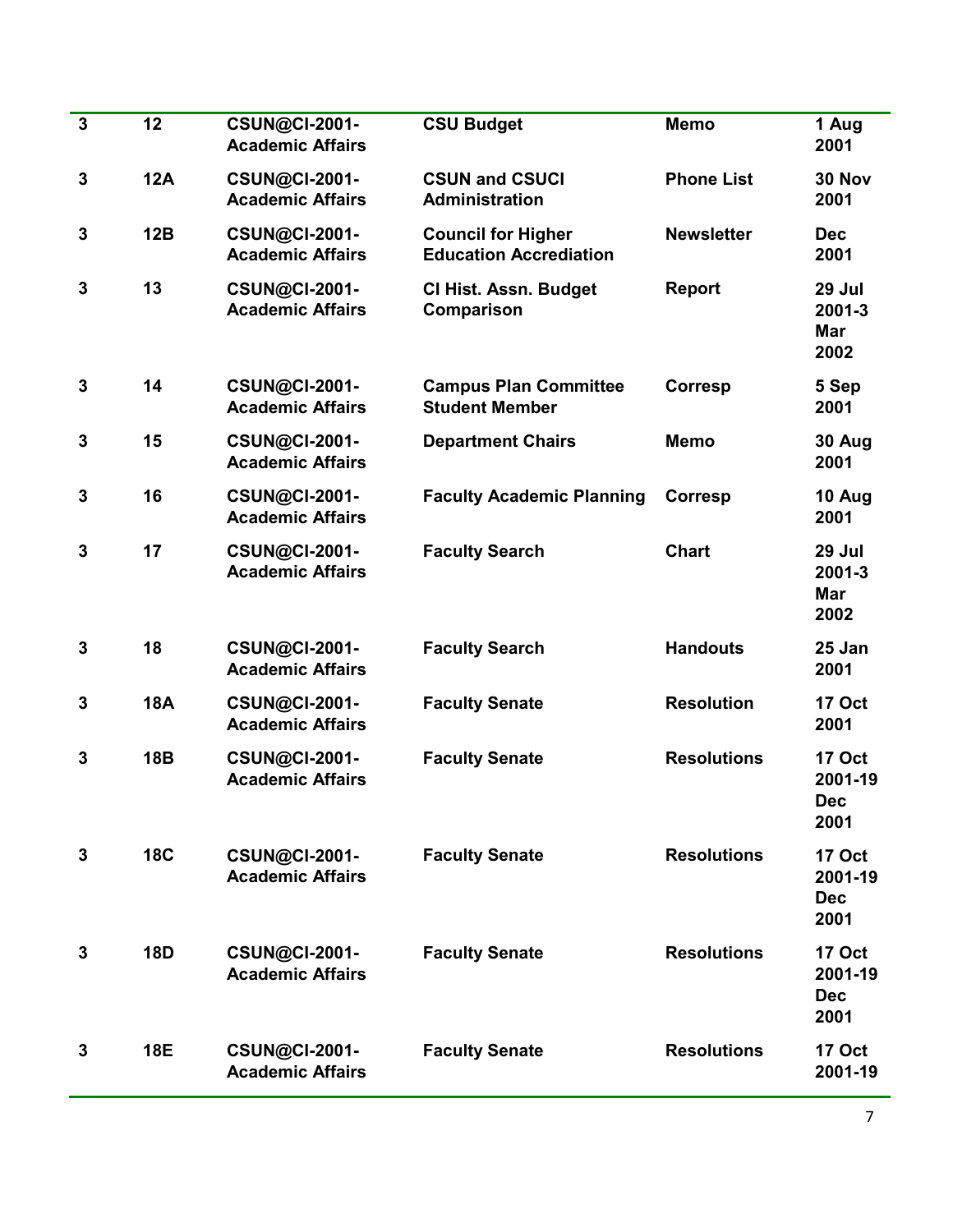|              |            |                                                 |                       |                    | <b>Dec</b><br>2001                             |
|--------------|------------|-------------------------------------------------|-----------------------|--------------------|------------------------------------------------|
| 3            | <b>18F</b> | <b>CSUN@CI-2001-</b><br><b>Academic Affairs</b> | <b>Faculty Senate</b> | <b>Resolutions</b> | <b>17 Oct</b><br>2001-19<br><b>Dec</b><br>2001 |
| 3            | <b>18G</b> | <b>CSUN@CI-2001-</b><br><b>Academic Affairs</b> | <b>Faculty Senate</b> | <b>Resolutions</b> | <b>17 Oct</b><br>2001-19<br><b>Dec</b><br>2001 |
| 3            | <b>18H</b> | <b>CSUN@CI-2001-</b><br><b>Academic Affairs</b> | <b>Faculty Senate</b> | <b>Resolutions</b> | <b>17 Oct</b><br>2001-19<br><b>Dec</b><br>2001 |
| $\mathbf{3}$ | <b>181</b> | <b>CSUN@CI-2001-</b><br><b>Academic Affairs</b> | <b>Faculty Senate</b> | <b>Resolutions</b> | <b>17 Oct</b><br>2001-19<br><b>Dec</b><br>2001 |

**BOX 4**

**2001 F-Z**

| <b>Box</b>       | <b>Folder</b>           | <b>Record</b><br><b>Group/SubGroup</b>          | <b>Topic/Sub-Topic</b>                          | <b>Series</b> | <b>Dates</b>   |
|------------------|-------------------------|-------------------------------------------------|-------------------------------------------------|---------------|----------------|
| $\boldsymbol{4}$ | 1                       | <b>CSUN@CI-2001-</b><br><b>Academic Affairs</b> | <b>Faculty Welcome Back</b><br><b>Reception</b> | Corresp.      | 9 Aug<br>2001  |
| 4                | $\mathbf{2}$            | <b>CSUN@CI-2001-</b><br><b>Academic Affairs</b> | <b>Graduation Ceremony</b>                      | Program       | 25 May<br>2001 |
| 4                | $\mathbf{3}$            | <b>CSUN@CI-2001-</b><br><b>Academic Affairs</b> | <b>Holiday Campus Closure</b>                   | <b>E-Mail</b> | 13 Nov<br>2001 |
| 4                | $\overline{\mathbf{4}}$ | <b>CSUN@CI-2001-</b><br><b>Academic Affairs</b> | <b>Library Considerations</b>                   | Corresp.      | 12 Mar<br>2001 |
| 4                | 5                       | <b>CSUN@CI-2001-</b>                            | <b>New Administration</b>                       | <b>Bios</b>   | 8 Aug          |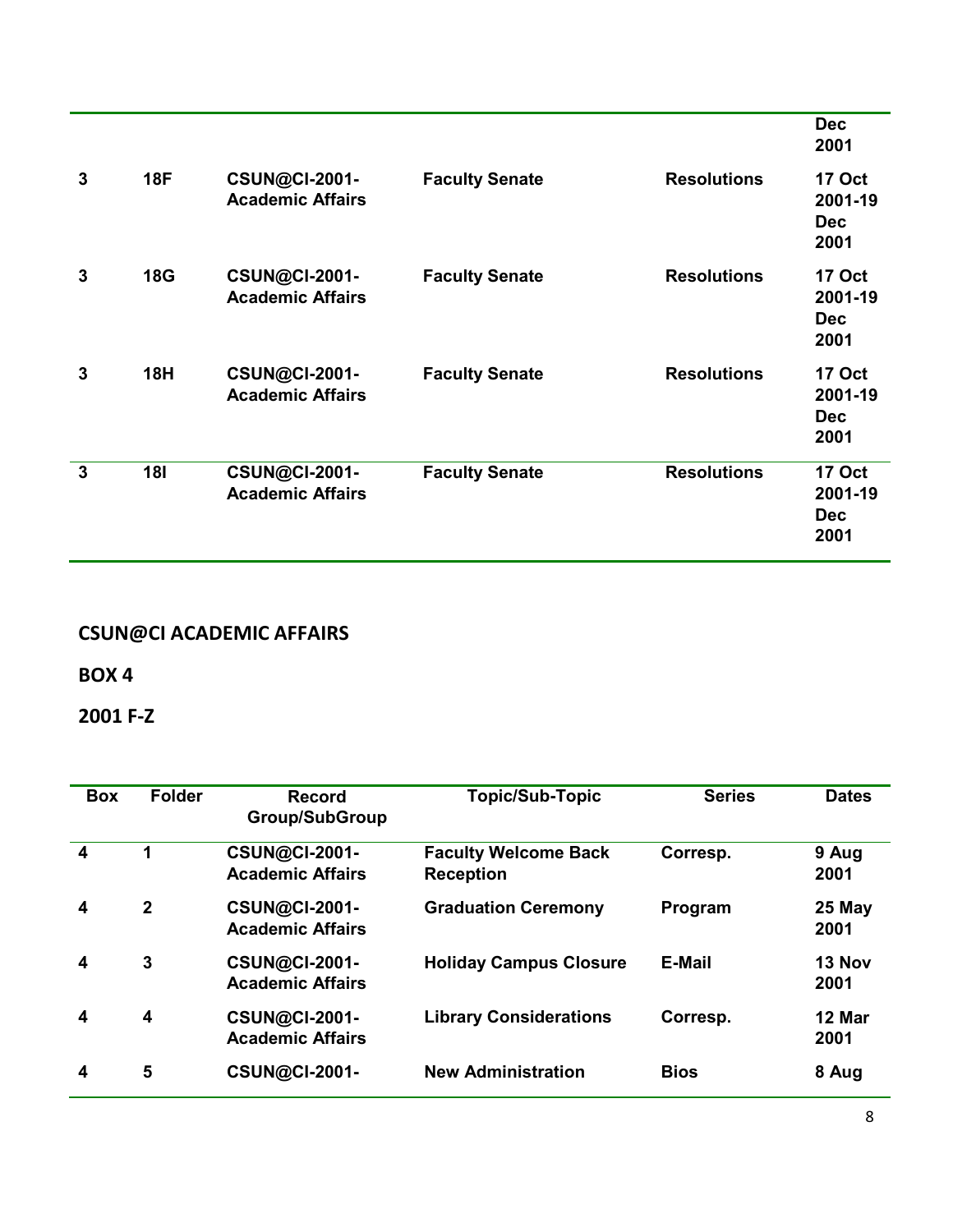|                         |                  | <b>Academic Affairs</b>                         |                                                        |                   | 2001                            |
|-------------------------|------------------|-------------------------------------------------|--------------------------------------------------------|-------------------|---------------------------------|
| 4                       | $6\phantom{1}$   | <b>CSUN@CI-2001-</b><br><b>Academic Affairs</b> | <b>Professional Building</b>                           | Map               | 26 Apr<br>2001                  |
| 4                       | 6A               | <b>CSUN@CI-2001-</b><br><b>Academic Affairs</b> | <b>Service Learning</b>                                | <b>Handout</b>    | 6 Jan<br>2001                   |
| $\overline{\mathbf{4}}$ | $\overline{7}$   | <b>CSUN@CI-2001-</b><br><b>Academic Affairs</b> | <b>Staff</b>                                           | List              | 12 Feb<br>2001                  |
| 4                       | 8                | <b>CSUN@CI-2001-</b><br><b>Academic Affairs</b> | <b>Staff-Faculty</b>                                   | <b>Phone List</b> | 3 Apr<br>2001-21<br>Aug<br>2001 |
| 4                       | $\boldsymbol{9}$ | <b>CSUN@CI-2001-</b><br><b>Academic Affairs</b> | <b>Staff Orientation</b>                               | <b>Flyer</b>      | 1 Jun<br>2001                   |
| 4                       | 10               | <b>CSUN@CI-2001-</b><br><b>Academic Affairs</b> | <b>Summer College for HS</b><br><b>Students Awards</b> | Program           | 26 Jul<br>2001                  |
| 4                       | 11               | <b>CSUN@CI-2001-</b><br><b>Academic Affairs</b> | <b>University Planning</b><br><b>Council</b>           | Agenda            | 2 Feb<br>2001                   |
| 4                       | 12               | <b>CSUN@CI-2001-</b><br><b>Academic Affairs</b> | <b>AA Budget</b>                                       | <b>Chart</b>      | $2001 -$<br>2002                |
| 4                       | <b>12A</b>       | <b>CSUN@CI-2002-</b><br><b>Academic Affairs</b> | <b>CSUN Campus Directory</b>                           | <b>Directory</b>  | $2001 -$<br>20042               |
| 4                       | 12B              | <b>CSUN@CI-2002-</b><br><b>Academic Affairs</b> | <b>CSUN@CI Transition</b><br><b>Support Budget</b>     | <b>Chart</b>      | $2001 -$<br>2006                |
| 4                       | 13               | <b>CSUN@CI-2001-</b><br><b>Academic Affairs</b> | <b>Faculty Tasks and Duties</b>                        | <b>Handouts</b>   | $2001 -$<br>2002                |
| 4                       | 15               | <b>CSUN@CI-2001-</b><br><b>Academic Affairs</b> | <b>General Funds Support</b><br><b>Costs</b>           | <b>Chart</b>      | 2001-<br>2002                   |
| 4                       | 16               | <b>CSUN@CI-2001-</b><br><b>Academic Affairs</b> | <b>Faculty</b>                                         | <b>Handbook</b>   | 2001-<br>2002                   |
| 4                       | <b>16A</b>       | <b>CSUN@CI-2001-</b><br><b>Academic Affairs</b> | <b>Recap of Costs</b>                                  | <b>Chart</b>      | 2001-<br>2003                   |
| 4                       | 17               | <b>CSUN@CI-2001-</b><br><b>Academic Affairs</b> | <b>Service Learning</b>                                | <b>Handouts</b>   | 2000-<br>2001                   |
| $\overline{\mathbf{4}}$ | 18               | <b>CSUN@CI-2001-</b><br><b>Academic Affairs</b> | <b>Service Learning</b>                                | <b>Handouts</b>   | 2000-<br>2001                   |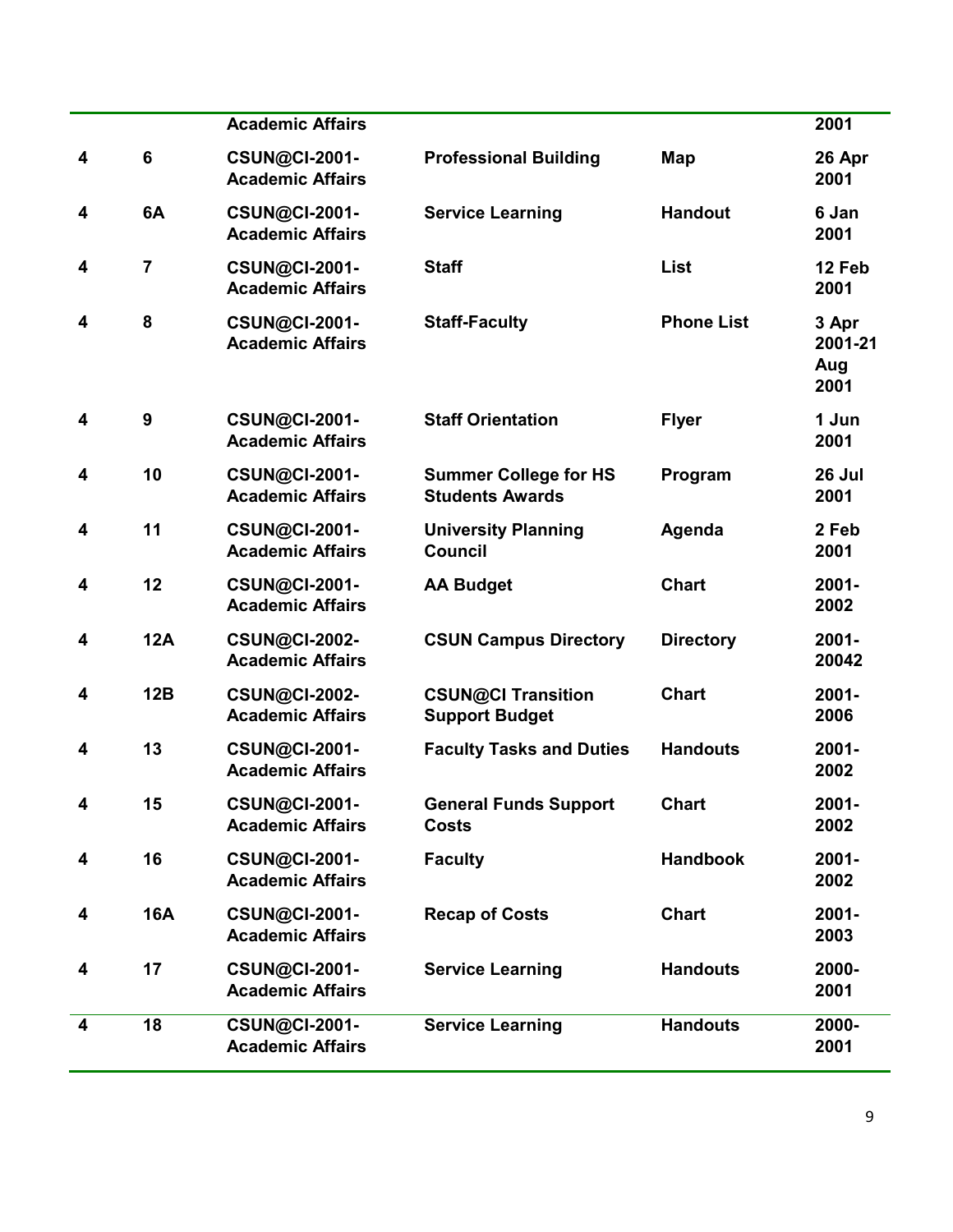**BOX 5**

**2002 A-I**

| <b>Box</b>              | <b>Folder</b>           | <b>Record</b>                                   | <b>Topic/Sub-Topic</b>                               | <b>Series</b>        | <b>Dates</b> |
|-------------------------|-------------------------|-------------------------------------------------|------------------------------------------------------|----------------------|--------------|
|                         |                         | <b>Group/SubGroup</b>                           |                                                      |                      |              |
| $\overline{\mathbf{5}}$ | 1                       | <b>CSUN@CI-2002-</b><br><b>Academic Affairs</b> | <b>Academic Partnerships,</b><br><b>Planning</b>     | <b>Handout</b>       | 2002         |
| 5                       | <b>1A</b>               | <b>CSUN@CI-2002-</b><br><b>Academic Affairs</b> | <b>Advertising-COME TO THE</b><br><b>ISLANDS!</b>    | <b>Brochure</b>      | 2002         |
| 5                       | 1B                      | <b>CSUN@CI-2002-</b><br><b>Academic Affairs</b> | Advisement-Admissions,<br><b>Faculty, Programs</b>   | <b>Brochures</b>     | 2002         |
| 5                       | 1 <sub>C</sub>          | <b>CSUN@CI-2002-</b><br><b>Academic Affairs</b> | <b>Advisement-Credential</b>                         | <b>Newsletter</b>    |              |
| 5                       | $\mathbf{2}$            | <b>CSUN@CI-2002-</b><br><b>Academic Affairs</b> | <b>Administration</b>                                | <b>Phone List</b>    | 2002         |
| 5                       | $\mathbf{3}$            | <b>CSUN@CI-2002-</b><br><b>Academic Affairs</b> | <b>Advertising</b>                                   | <b>Bookmark</b>      | 2002         |
| 5                       | $\overline{\mathbf{4}}$ | <b>CSUN@CI-2002-</b><br><b>Academic Affairs</b> | <b>Advertising</b>                                   | <b>Brochure</b>      | 2002         |
| 5                       | 5                       | <b>CSUN@CI-2002-</b><br><b>Academic Affairs</b> | <b>Advertising</b>                                   | <b>Brochure</b>      | 2002         |
| 5                       | $6\phantom{1}$          | <b>CSUN@CI-2002-</b><br><b>Academic Affairs</b> | <b>Academic Senate</b>                               | <b>Resolution</b>    | 2002         |
| 6                       | 6A                      | <b>CSUN@CI-2002-</b><br><b>Academic Affairs</b> | An Alma Mater                                        | <b>Musical Score</b> | 2002         |
| 5                       | $\overline{7}$          | <b>CSUN@CI-2002-</b><br><b>Academic Affairs</b> | <b>CSUN Graduation</b><br><b>Evaluation Services</b> | <b>Worksheet</b>     | 2002         |
| 5                       | 8                       | <b>CSUN@CI-2002-</b><br><b>Academic Affairs</b> | <b>College Readiness</b><br>Program                  | <b>Brochure</b>      | 2002         |
| 5                       | <b>8A</b>               | <b>CSUN@CI-2002-</b><br><b>Academic Affairs</b> | <b>Degree Programs</b>                               | <b>Handouts</b>      | 2002         |
| 5                       | 9                       | <b>CSUN@CI-2002-</b>                            | <b>Enrollment and Retention</b>                      | <b>Chart</b>         | 2002         |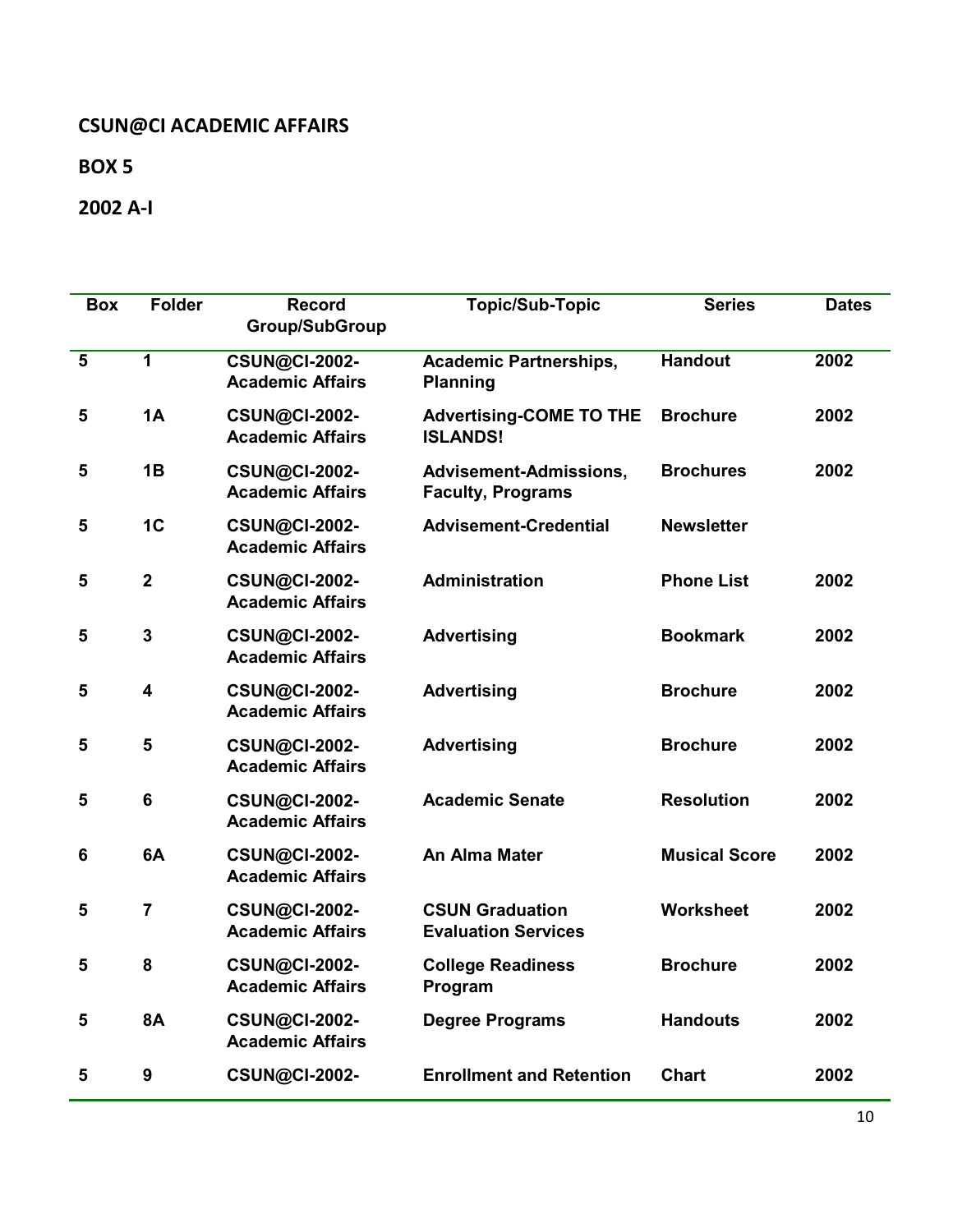|   |            | <b>Academic Affairs</b>                         | <b>Services Staff</b>                                      |                       |                |
|---|------------|-------------------------------------------------|------------------------------------------------------------|-----------------------|----------------|
| 5 | 10         | <b>CSUN@CI-2002-</b><br><b>Academic Affairs</b> | <b>Faculty Search</b>                                      | <b>Handouts</b>       | 2002           |
| 5 | 11         | <b>CSUN@CI-2002-</b><br><b>Academic Affairs</b> | <b>Faculty Tentative Working</b><br><b>Agreement</b>       | <b>Draft Contract</b> | 2002           |
| 5 | 12         | <b>CSUN@CI-2002-</b><br><b>Academic Affairs</b> | <b>General Fund Support</b>                                | <b>Chart</b>          | 2002           |
| 5 | <b>12A</b> | <b>CSUN@CI-2002-</b><br><b>Academic Affairs</b> | <b>Milestones to Date for</b><br><b>Campus</b>             | <b>Chart</b>          | 2002           |
| 5 | 13         | <b>CSUN@CI-2002-</b><br><b>Academic Affairs</b> | <b>Staff-Faculty</b>                                       | <b>Phone List</b>     | 2002           |
| 5 | 14         | <b>CSUN@CI-2002-</b><br><b>Academic Affairs</b> | <b>Temporary Faculty Class</b><br><b>Assignment</b>        | <b>Handouts</b>       | 2002           |
| 5 | 15         | <b>CSUN@CI-2002-</b><br><b>Academic Affairs</b> | <b>Transition Task Force</b><br><b>Academic Vision</b>     | Corresp.              | 2002           |
| 5 | 16         | <b>CSUN@CI-2002-</b><br><b>Academic Affairs</b> | <b>Outreach and Advisement</b><br><b>Contacts</b>          | <b>List</b>           | 2002           |
| 5 | 17         | <b>CSUN@CI-2002-</b><br><b>Academic Affairs</b> | <b>University Glen Housing</b>                             | <b>Handout</b>        | 2002           |
| 5 | 18         | <b>CSUN@CI-2002-</b><br><b>Academic Affairs</b> | <b>VC Community Colleges</b>                               | <b>Annual Report</b>  | 2002           |
| 5 | 19         | <b>CSUN@CI-2002-</b><br><b>Academic Affairs</b> | <b>Academic Affairs</b><br><b>Personnel</b>                | <b>Flow Chart</b>     | 23 Apr<br>002  |
| 5 | 20         | <b>CSUN@CI-2002-</b><br><b>Academic Affairs</b> | <b>Academic Affairs</b><br><b>Personnel</b>                | <b>Flow Chart</b>     | 11 Sep<br>2002 |
| 5 | 21         | <b>CSUN@CI-2002-</b><br><b>Academic Affairs</b> | <b>Academic Affairs Staff</b><br><b>Meeting</b>            | Agenda                | 4 Mar<br>2002  |
| 5 | 22         | <b>CSUN@CI-2002-</b><br><b>Academic Affairs</b> | <b>Academic Plan/Proposed</b><br><b>Degrees</b>            | <b>Memo</b>           | 21 Mar<br>2002 |
| 5 | 23         | <b>CSUN@CI-2002-</b><br><b>Academic Affairs</b> | <b>Administration Potluck</b>                              | <b>E-Mails</b>        | 12 Aug<br>2002 |
| 5 | 24         | <b>CSUN@CI-2002-</b><br><b>Academic Affairs</b> | Advancement/Developmen<br>t                                | <b>Memo</b>           | 15 Jan<br>2002 |
| 5 | 25         | <b>CSUN@CI-2002-</b><br><b>Academic Affairs</b> | <b>CSUCI Inauguration &amp;</b><br><b>Opening Ceremony</b> | Program               | 16 Aug<br>2002 |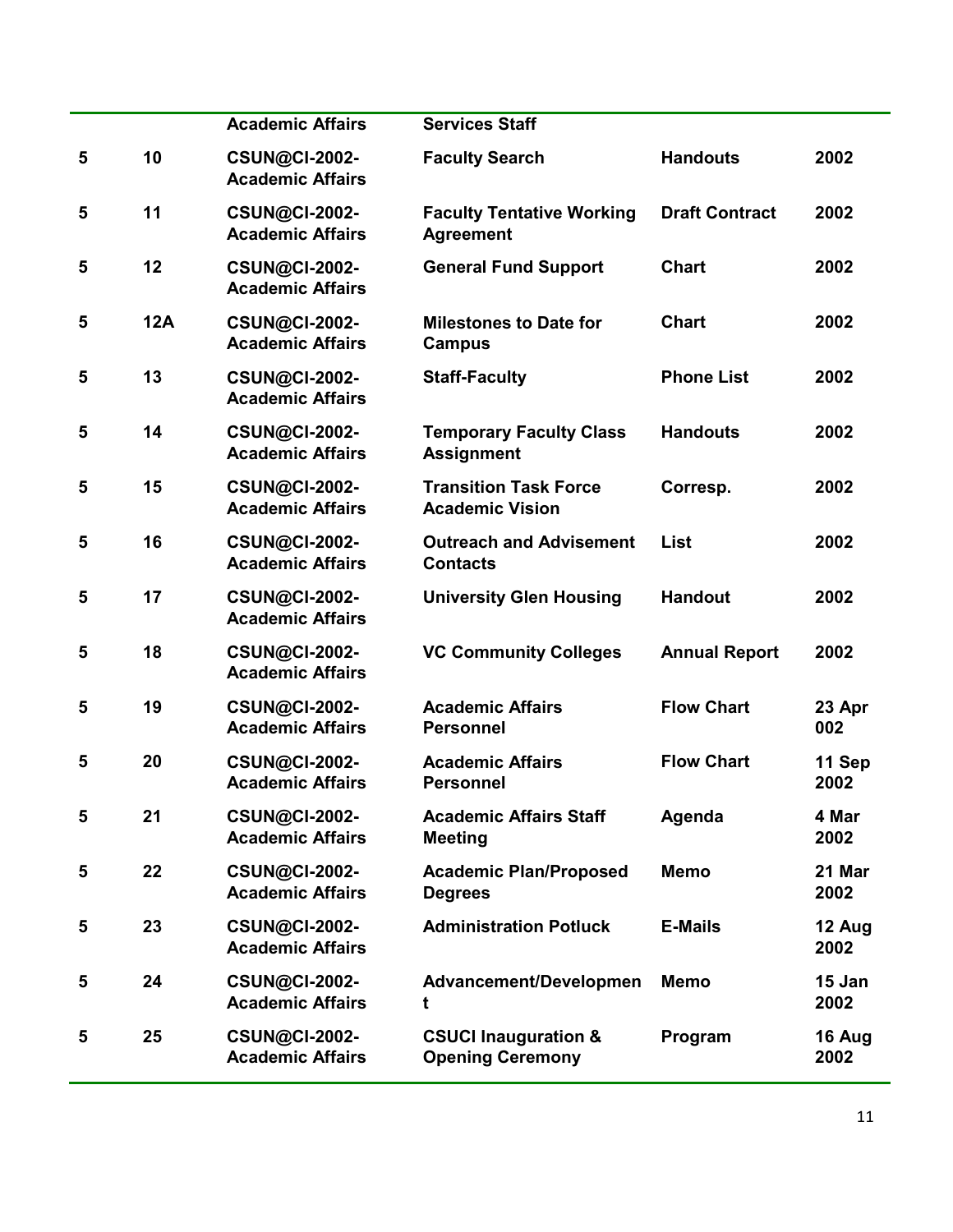| $5\phantom{1}$ | 26 | <b>CSUN@CI-2002-</b><br><b>Academic Affairs</b> | <b>CSUCI Inauguration &amp;</b><br><b>Opening Ceremony</b> | <b>Script</b>         | 16 Aug<br>2002 |
|----------------|----|-------------------------------------------------|------------------------------------------------------------|-----------------------|----------------|
| 5              | 27 | <b>CSUN@CI-2002-</b><br><b>Academic Affairs</b> | <b>Campus Planning - Clock</b><br><b>Tower</b>             | Corresp.              | 1 Oct<br>2002  |
| 5              | 28 | <b>CSUN@CI-2002-</b><br><b>Academic Affairs</b> | <b>Campus Vice Presidents'</b><br><b>Policy Meeting</b>    | <b>Memo</b>           | 7 Mar<br>2002  |
| 5              | 29 | <b>CSUN@CI-2002-</b><br><b>Academic Affairs</b> | <b>Change of Major or Minor</b>                            | Worksheet             | May<br>2002    |
| 5              | 30 | <b>CSUN@CI-2002-</b><br><b>Academic Affairs</b> | <b>Drug Discovery Class-</b><br><b>Biotechnology</b>       | <b>Budget Request</b> | 25 Feb<br>2002 |
| 5              | 31 | <b>CSUN@CI-2002-</b><br><b>Academic Affairs</b> | <b>Faculty Committees</b>                                  | <b>Handouts</b>       | May<br>2002    |
| 5              | 32 | <b>CSUN@CI-2002-</b><br><b>Academic Affairs</b> | <b>Faculty Search Committee</b>                            | <b>Handouts</b>       | 31 Oct<br>2002 |
| 5              | 33 | <b>CSUN@CI-2002-</b><br><b>Academic Affairs</b> | <b>Faculty Search-Screening</b><br><b>Groups</b>           | <b>List</b>           | 11 Nov<br>2002 |
| 5              | 34 | <b>CSUN@CI-2002-</b><br><b>Academic Affairs</b> | <b>Faculty Search/Class</b><br><b>Assign. Software</b>     | Corresp.              | 19 Jun<br>2002 |
| 5              | 35 | <b>CSUN@CI-2002-</b><br><b>Academic Affairs</b> | <b>Faculty Search/Class</b><br><b>Assign. Software</b>     | Corresp.              | 9 Jul<br>2002  |
| 5              | 36 | <b>CSUN@CI-2002-</b><br><b>Academic Affairs</b> | <b>Faculty Tentative Working</b><br><b>Agreement</b>       | Corresp               | 2 Mar<br>2002  |
| 5              | 37 | <b>CSUN@CI-2002-</b><br><b>Academic Affairs</b> | <b>Faculty Tentative Working</b><br><b>Agreement</b>       | <b>Memo</b>           | 4 Mar<br>2002  |
| 5              | 38 | <b>CSUN@CI-2002-</b><br><b>Academic Affairs</b> | <b>Faculty Tentative Working</b><br><b>Agreement</b>       | Corresp.              | 6 Mar<br>2002  |
| 5              | 39 | <b>CSUN@CI-2002-</b><br><b>Academic Affairs</b> | <b>Faculty Tentative Working</b><br><b>Agreement</b>       | Corresp.              | 8 Mar<br>2002  |
| 5              | 40 | <b>CSUN@CI-2002-</b><br><b>Academic Affairs</b> | <b>Faculty Tentative Working</b><br><b>Agreement</b>       | Corresp.              | 8 Mar<br>2002  |
| 5              | 41 | <b>CSUN@CI-2002-</b><br><b>Academic Affairs</b> | <b>Faculty Tenure</b>                                      | <b>Memo</b>           | 24 Sep<br>2002 |
| 5              | 42 | <b>CSUN@CI-2002-</b><br><b>Academic Affairs</b> | <b>Graduation</b>                                          | <b>Brochure</b>       | 24 May<br>2002 |
| 5              | 43 | <b>CSUN@CI-2002-</b><br><b>Academic Affairs</b> | Groundbreaking<br><b>Ceremony for Science</b>              | Invite                | 1 May<br>2002  |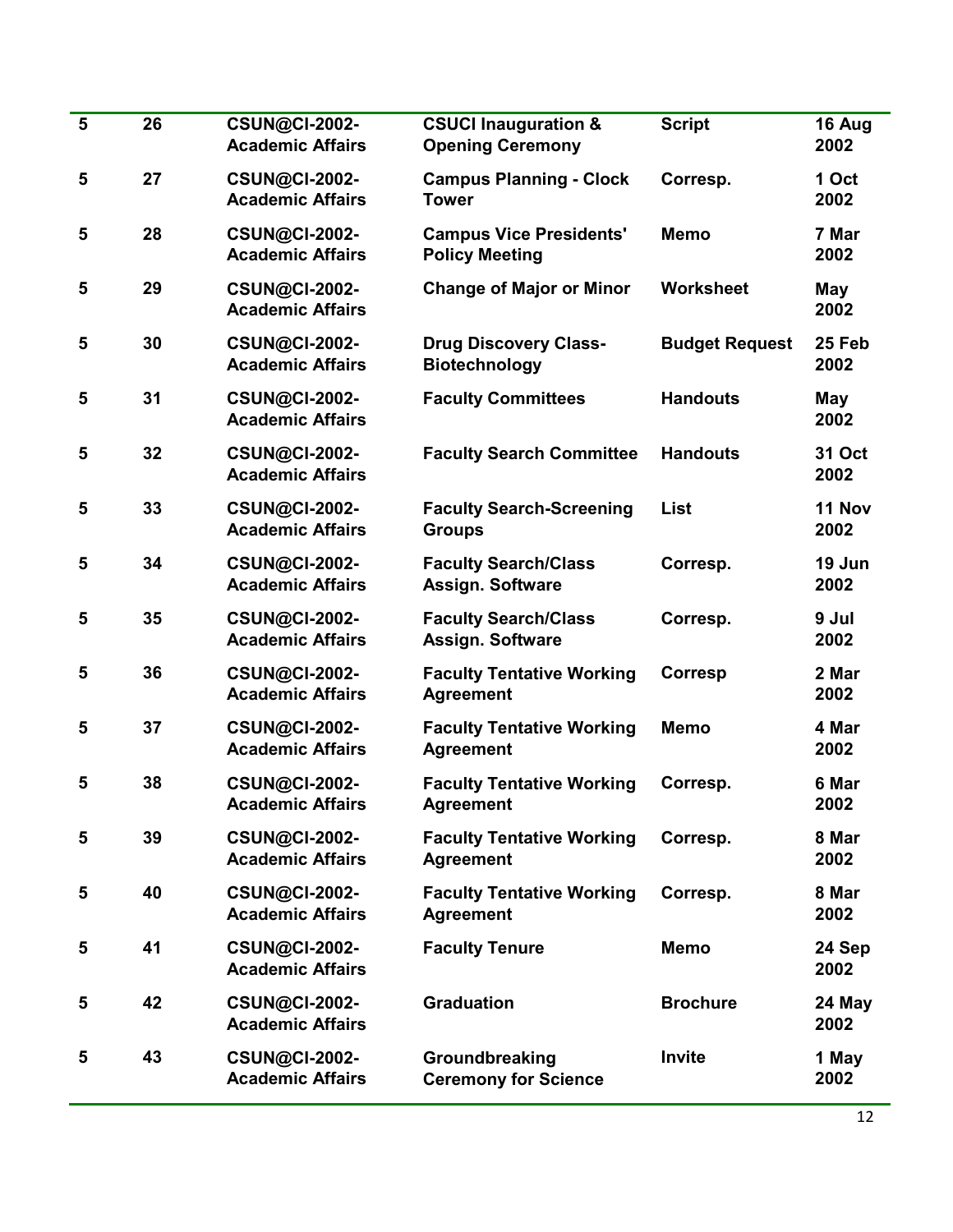|   |    |                                                 | <b>Building</b>                             |          |               |
|---|----|-------------------------------------------------|---------------------------------------------|----------|---------------|
| 5 | 44 | <b>CSUN@CI-2002-</b><br><b>Academic Affairs</b> | <b>Ira Schoenwald</b><br><b>Appointment</b> | Corresp. | 7 Mar<br>2002 |
|   | 45 | <b>CSUN@CI-2002-</b><br><b>Academic Affairs</b> | <b>IT Staff</b>                             | List     | Aug<br>2002   |

**BOX 6**

**2002 J-Z**

| <b>Box</b>      | <b>Folder</b>  | <b>Record</b><br><b>Group/SubGroup</b>          | <b>Topic/Sub-Topic</b>                                           | <b>Series</b>     | <b>Dates</b>                     |
|-----------------|----------------|-------------------------------------------------|------------------------------------------------------------------|-------------------|----------------------------------|
| $6\phantom{1}$  | $\mathbf 0$    | <b>CSUN@CI-2002-</b><br><b>Academic Affairs</b> | <b>Mulitiple Subject Teach</b><br><b>Support</b>                 | Corresp.          | 23 Apr<br>2002                   |
| 6               | 1              | <b>CSUN@CI-2002-</b><br><b>Academic Affairs</b> | <b>Municipal Mgmt. Assn. So.</b><br>Cal.                         | Corresp.          | 02 Feb<br>2002-18<br>Feb<br>2002 |
| $6\phantom{1}6$ | 1A             | <b>CSUN@CI-2002-</b><br><b>Academic Affairs</b> | <b>Part-Time Hiring</b><br><b>Committee</b>                      | <b>Minutes</b>    | 08 Apr<br>2002                   |
| $6\phantom{1}$  | $\overline{2}$ | <b>CSUN@CI-2002-</b><br><b>Academic Affairs</b> | <b>New Faculty</b>                                               | <b>Newsletter</b> | 21 Sep<br>2002                   |
| 6               | 2A             | <b>CSUN@CI-2002-</b><br><b>Academic Affairs</b> | <b>Open House</b>                                                | Guide             | 13 Apr<br>2002                   |
| 6               | 3              | <b>CSUN@CI-2002-</b><br><b>Academic Affairs</b> | <b>PeopleSoft-Lecturer</b><br><b>Support Software</b>            | Corresp.          | 12 Jul<br>2002                   |
| 6               | 4              | <b>CSUN@CI-2002-</b><br><b>Academic Affairs</b> | <b>Petition for Exception to</b><br><b>Academic Requirements</b> | <b>Worksheet</b>  | May<br>2002                      |
| $6\phantom{1}$  | 5              | <b>CSUN@CI-2002-</b><br><b>Academic Affairs</b> | <b>President Rush's</b><br>Inauguration                          | <b>Invite</b>     | 19 Apr<br>2002                   |
| $6\phantom{1}6$ | $6\phantom{1}$ | <b>CSUN@CI-2002-</b><br><b>Academic Affairs</b> | <b>President Rush on KCET</b><br><b>Radio</b>                    | <b>Memo</b>       | <b>14 Oct</b><br>2002            |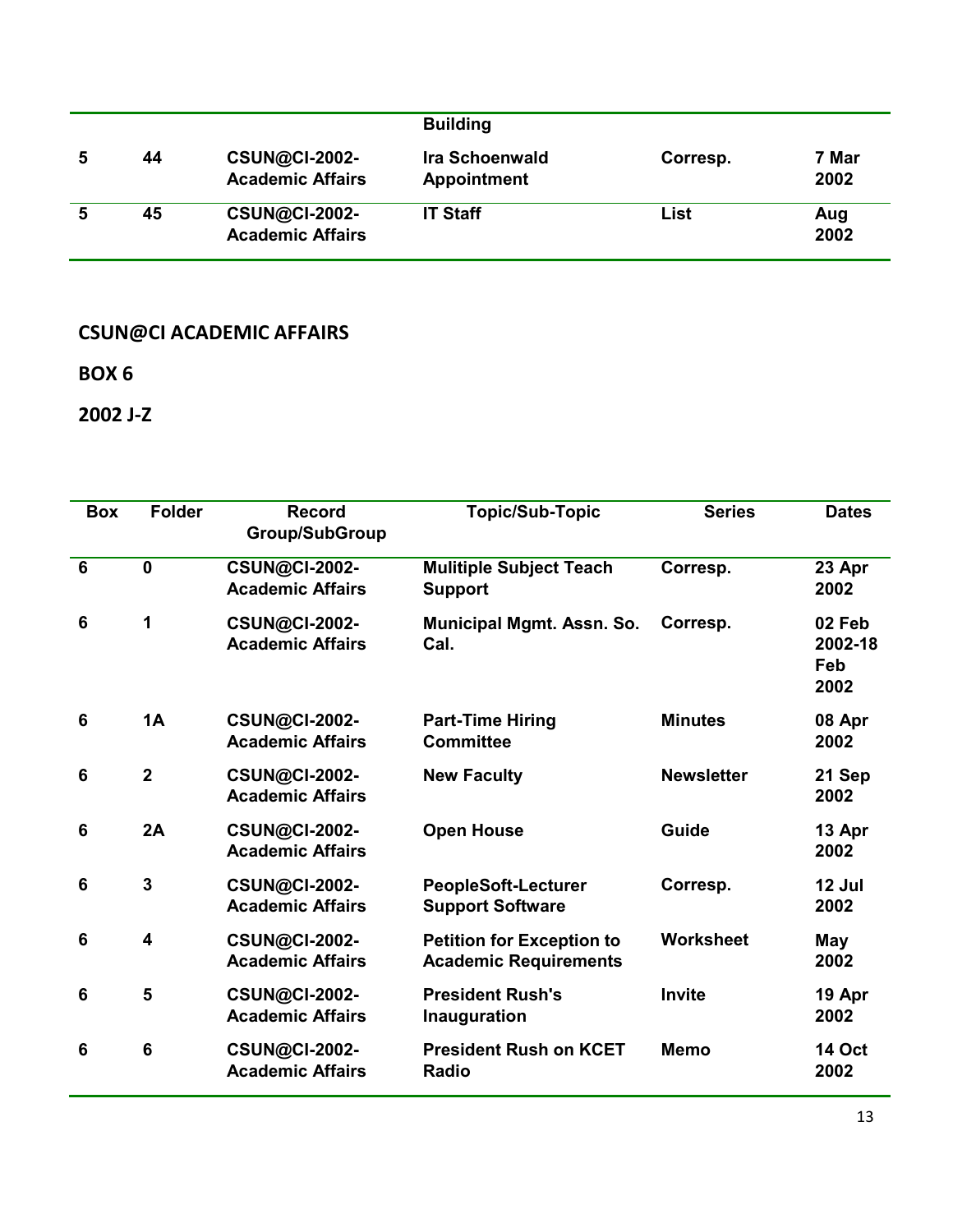| $6\phantom{1}6$ | $\overline{7}$ | <b>CSUN@CI-2002-</b><br><b>Academic Affairs</b> | <b>Standards for Comm. on</b><br><b>Teacher Credential</b> | <b>Binder</b>      | May<br>2002           |
|-----------------|----------------|-------------------------------------------------|------------------------------------------------------------|--------------------|-----------------------|
| $6\phantom{1}6$ | 8              | <b>CSUN@CI-2002-</b><br><b>Academic Affairs</b> | <b>Staff Appreciation</b><br><b>Celebration</b>            | Invite             | 6 Nov<br>2002         |
| 6               | 9              | <b>CSUN@CI-2002-</b><br><b>Academic Affairs</b> | <b>Student Enrollment</b>                                  | <b>Data Sheets</b> | Sep<br>2002           |
| $6\phantom{1}6$ | 10             | <b>CSUN@CI-2002-</b><br><b>Academic Affairs</b> | <b>Temporary Hiring &amp; Class</b><br><b>Assignment</b>   | <b>Flow Chart</b>  | 16 May<br>2002        |
| 6               | 11             | <b>CSUN@CI-2002-</b><br><b>Academic Affairs</b> | <b>Temporary Lecturer</b><br><b>Appointments</b>           | Corresp.           | 8 Jul<br>2002         |
| $6\phantom{1}6$ | 12             | <b>CSUN@CI-2002-</b><br><b>Academic Affairs</b> | <b>Title V Transfer Chart</b>                              | <b>Chart</b>       | 30 Oct<br>2002        |
| $6\phantom{1}6$ | 13             | <b>CSUN@CI-2002-</b><br><b>Academic Affairs</b> | <b>University Glen Housing</b>                             | <b>Handout</b>     | <b>15 Oct</b><br>2002 |
| $6\phantom{1}6$ | 14             | <b>CSUN@CI-2002-</b><br><b>Academic Affairs</b> | <b>Yearbook History</b><br><b>Segments</b>                 | Yearbook           | May<br>2002           |
| $6\phantom{1}6$ | 15             | <b>CSUN@CI-2002-</b><br><b>Academic Affairs</b> | <b>CSUN@CI Budget</b>                                      | <b>Handouts</b>    | 2002-<br>2003         |
| $6\phantom{1}6$ | 16             | <b>CSUN@CI-2002-</b><br><b>Academic Affairs</b> | <b>CALPERS Health Program</b>                              | <b>Chart</b>       | 2002-<br>2003         |
| $6\phantom{1}6$ | <b>16A</b>     | <b>CSUN@CI-2002-</b><br><b>Academic Affairs</b> | <b>Demographics</b>                                        | <b>Chart</b>       | 2002-<br>2003         |
| $6\phantom{1}6$ | 17             | <b>CSUN@CI-2002-</b><br><b>Academic Affairs</b> | <b>Faculty Parking</b>                                     | <b>Passes</b>      | 2002-<br>2003         |
| $6\phantom{1}6$ | 18             | <b>CSUN@CI-2002-</b><br><b>Academic Affairs</b> | <b>Academic Plan</b>                                       | <b>Memo</b>        | 2002-<br>2007         |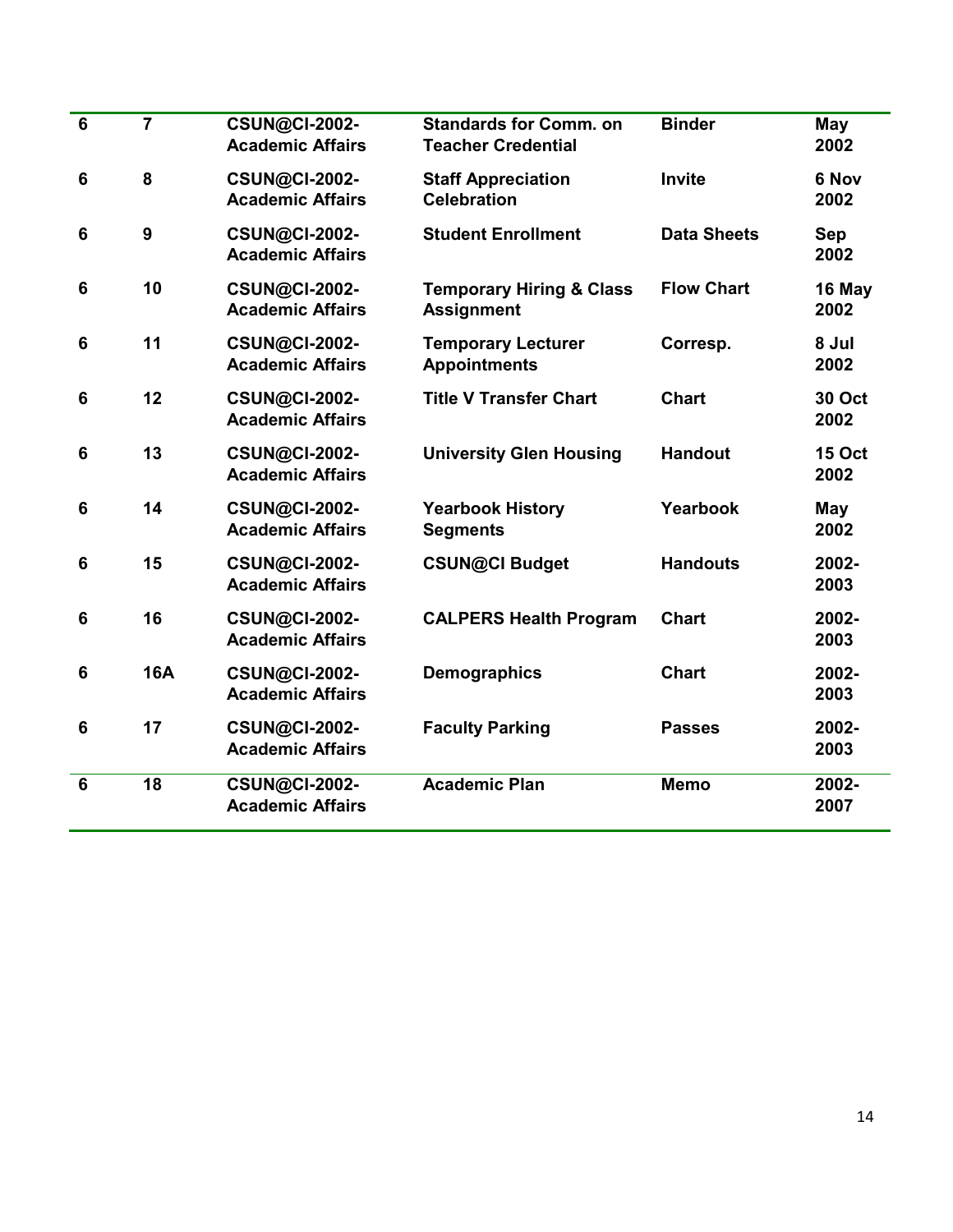# **CSUCI**

## **2003-current**

[Technically, we were official as CSU**CI** in 2002,

but, the Northridge affiliation didn't end at that time.]

#### **CSUCI ACADEMIC AFFAIRS BOX 1**

## **Circa 2003-December 2003, A-H**

| <b>Box</b> | <b>Folder</b>  | <b>Record</b><br><b>Group/SubGroup</b>        | <b>Topic/Sub-Topic</b>                                                 | <b>Series</b>   | <b>Dates</b> |
|------------|----------------|-----------------------------------------------|------------------------------------------------------------------------|-----------------|--------------|
| 1          | 1              | <b>CSUCI-2003-</b><br><b>Academic Affairs</b> | <b>Biology Lab Expenses</b>                                            | <b>Chart</b>    | [2003]       |
| 1          | 1A             | <b>CSUCI-2003-</b><br><b>Academic Affairs</b> | <b>Faculty Search-Diversity</b>                                        | <b>Chart</b>    | [2003]       |
| 1          | 1B             | <b>CSUCI-2003-</b><br><b>Academic Affairs</b> | <b>Faculty Workload</b>                                                | <b>Handout</b>  | [2003]       |
| 1          | 1 <sub>C</sub> | <b>CSUCI-2003-</b><br><b>Academic Affairs</b> | <b>Library Space</b>                                                   | <b>Handout</b>  | [2003]       |
| 1          | 1D             | <b>CSUCI-2003-</b><br><b>Academic Affairs</b> | <b>Academic Advising</b>                                               | <b>Brochure</b> | 2003         |
| 1          | 1E             | <b>CSUCI-2003-</b><br><b>Academic Affairs</b> | <b>Advertising</b>                                                     | <b>Brochure</b> | 2003         |
| 1          | 1F             | <b>CSUCI-2003-</b><br><b>Academic Affairs</b> | <b>Advertising</b>                                                     | <b>Brochure</b> | 2003         |
| 1          | 1G             | <b>CSUCI-2003-</b><br><b>Academic Affairs</b> | <b>CSU Faculty</b>                                                     | <b>Brochure</b> | 2003         |
| 1          | 1H             | <b>CSUCI-2003-</b><br><b>Academic Affairs</b> | <b>Math Tutoring</b><br><b>Lab/University Writing</b><br><b>Center</b> | <b>Brochure</b> | 2003         |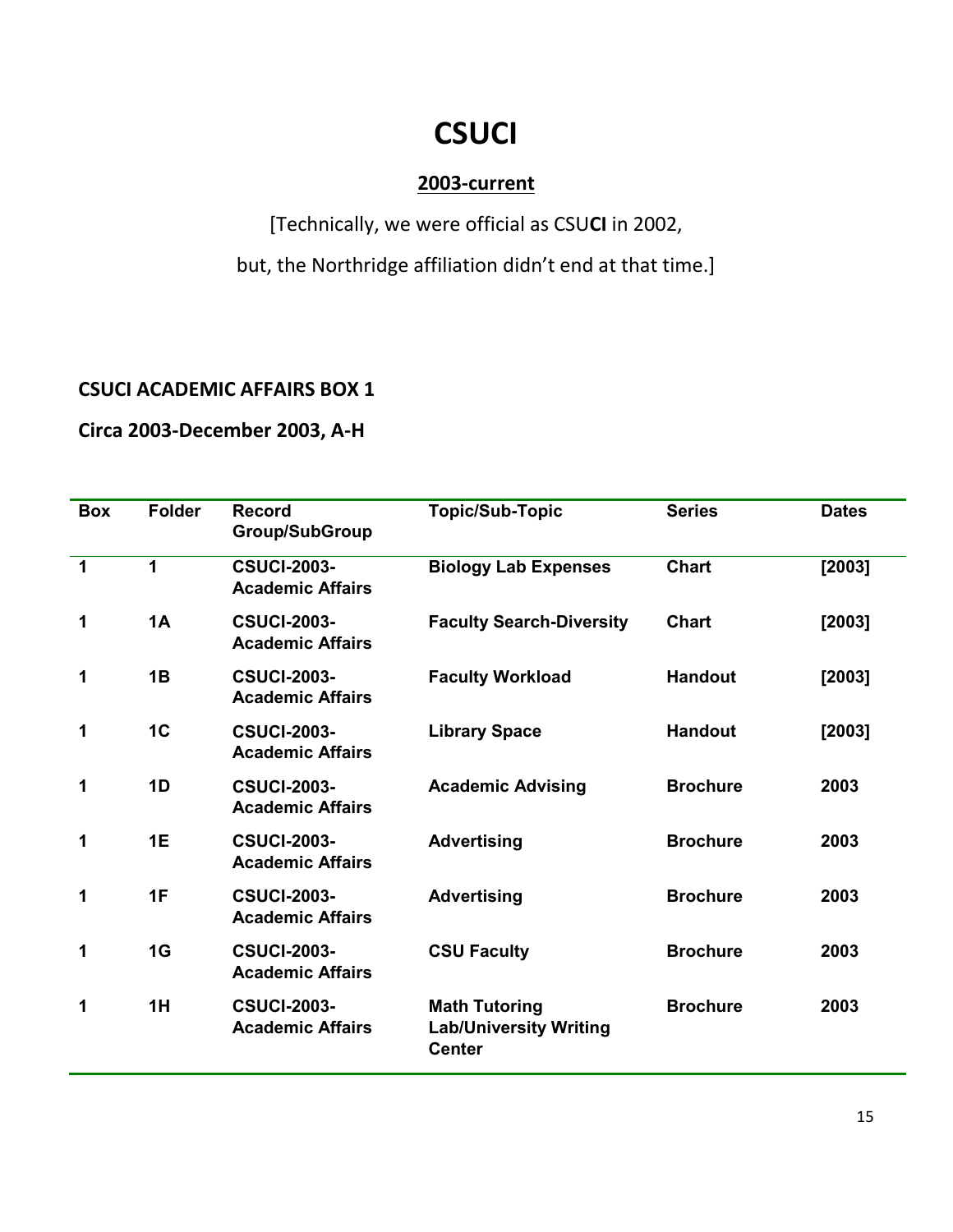| 1 | 11                      | <b>CSUCI-2003-</b>                            |                                                          |                                         |                 |
|---|-------------------------|-----------------------------------------------|----------------------------------------------------------|-----------------------------------------|-----------------|
|   |                         | <b>Academic Affairs</b>                       | <b>Open University</b>                                   | <b>Brochure</b>                         | 2003            |
| 1 | 1J                      | <b>CSUCI-2003-</b><br><b>Academic Affairs</b> | <b>Science Building Naming</b>                           | <b>Brochure</b>                         | 2003            |
| 1 | 1K                      | <b>CSUCI-2003-</b><br><b>Academic Affairs</b> | <b>Science Dept. Fundraising</b>                         | <b>ELEMENTS OF</b><br><b>EXCELLENCE</b> | 2003            |
| 1 | 1 <sub>L</sub>          | <b>CSUCI-2003-</b><br><b>Academic Affairs</b> | <b>SHRM Learning System</b><br><b>Course</b>             | <b>Brochure</b>                         | 2003            |
| 1 | 1M                      | <b>CSUCI-2003-</b><br><b>Academic Affairs</b> | Strategic Plan 2003-2008                                 | <b>Report</b>                           | 2003            |
| 1 | <b>1N</b>               | <b>CSUCI-2003-</b><br><b>Academic Affairs</b> | <b>Transfer Students</b>                                 | <b>ISLAND</b><br><b>COMPASS</b>         | 2003            |
| 1 | 10                      | <b>CSUCI-2003-</b><br><b>Academic Affairs</b> | <b>Transfer Students</b>                                 | <b>PRE-ADVISING</b><br><b>GUIDE</b>     | 2003            |
| 1 | 1P                      | <b>CSUCI-2003-</b><br><b>Academic Affairs</b> | <b>Academic Senate</b>                                   | <b>Minutes</b>                          | 11 Feb<br>2003  |
| 1 | $\overline{2}$          | <b>CSUCI-2003-</b><br><b>Academic Affairs</b> | <b>Academics</b>                                         | <b>Master Calendar</b>                  | 14 Feb<br>2003  |
| 1 | $\overline{3}$          | <b>CSUCI-2003-</b><br><b>Academic Affairs</b> | <b>Academic Council Meeting</b>                          | Agenda                                  | 9 May<br>2003   |
| 1 | $\overline{\mathbf{4}}$ | <b>CSUCI-2003-</b><br><b>Academic Affairs</b> | <b>Academic Master Plan</b>                              | E-mail                                  | 23 Oct<br>2003  |
| 1 | 5                       | <b>CSUCI-2003-</b><br><b>Academic Affairs</b> | <b>Academic Program</b><br><b>Planning</b>               | <b>Handout</b>                          | 2003-<br>2004   |
| 1 | $6\phantom{1}6$         | <b>CSUCI-2003-</b><br><b>Academic Affairs</b> | <b>Academic Senate</b><br><b>Leadership Team Meeting</b> | <b>Resolutions,</b><br><b>Policies</b>  | 21 Jan<br>2003  |
| 1 | 7                       | <b>CSUCI-2003-</b><br><b>Academic Affairs</b> | <b>Adjunct Faculty</b><br><b>Orientation</b>             | Program                                 | June<br>2003    |
| 1 | 8                       | <b>CSUCI-2003-</b><br><b>Academic Affairs</b> | <b>Administration, Faculty, &amp;</b><br><b>Staff</b>    | <b>Phone List</b>                       | <b>Jan 2003</b> |
| 1 | <b>8A</b>               | <b>CSUCI-2003-</b><br><b>Academic Affairs</b> | <b>Administration, Faculty, &amp;</b><br><b>Staff</b>    | <b>Phone List</b>                       | 6 Aug<br>2003   |
| 1 | $\boldsymbol{9}$        | <b>CSUCI-2003-</b><br><b>Academic Affairs</b> | <b>Advertising</b>                                       | <b>Newsletter</b>                       | June<br>2003    |
| 1 | 10                      | <b>CSUCI-2003-</b><br><b>Academic Affairs</b> | Assoc. VP for<br><b>Undergraduate Studies</b>            | <b>Memo</b>                             | 21 Apr<br>2003  |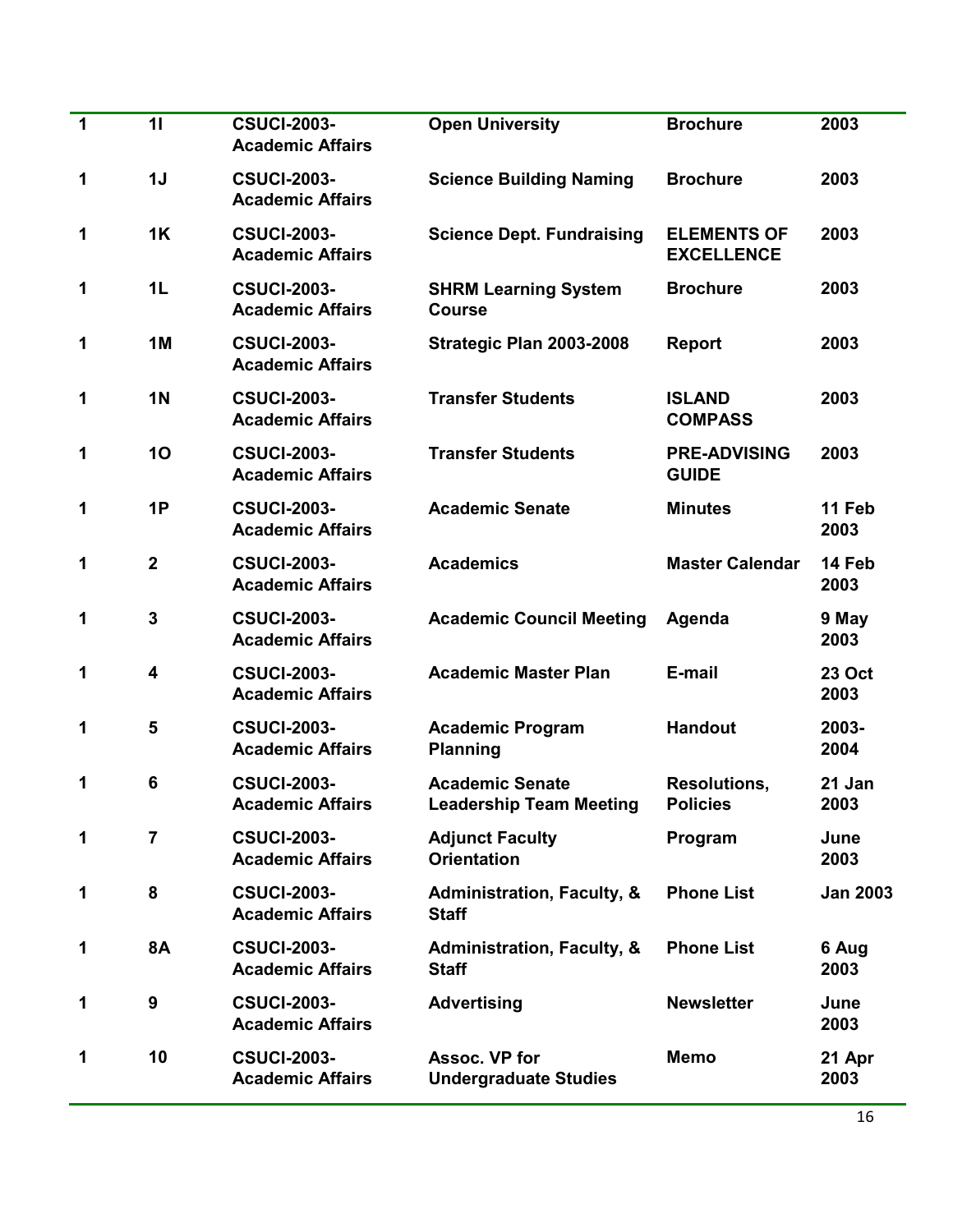| 1 | 11         | <b>CSUCI-2003-</b><br><b>Academic Affairs</b> | <b>Biology Department</b>                              | Corresp.                        | 13 Feb<br>2003  |
|---|------------|-----------------------------------------------|--------------------------------------------------------|---------------------------------|-----------------|
| 1 | <b>11A</b> | <b>CSUCI-2003-</b><br><b>Academic Affairs</b> | <b>Budget</b>                                          | <b>Model Overview</b>           | 25 Feb<br>2003  |
| 1 | 12         | <b>CSUCI-2003-</b><br><b>Academic Affairs</b> | <b>Budget Planning</b><br><b>Committee</b>             | <b>Memo</b>                     | 25 Apr<br>2003  |
| 1 | 13         | <b>CSUCI-2003-</b><br><b>Academic Affairs</b> | <b>CSU Budget</b>                                      | E-mail                          | 9 Dec<br>2003   |
| 1 | 14         | <b>CSUCI-2003-</b><br><b>Academic Affairs</b> | <b>Campus Planning/Site</b><br><b>Design Committee</b> | Agenda                          | 12 Feb<br>2003  |
| 1 | 15         | <b>CSUCI-2003-</b><br><b>Academic Affairs</b> | <b>Campus Planning/Site</b><br><b>Design Meeting</b>   | <b>Itinerary/PowerP</b><br>oint | 25 Jun<br>2003  |
| 1 | 16         | <b>CSUCI-2003-</b><br><b>Academic Affairs</b> | <b>Campus Tour</b>                                     | <b>Memo</b>                     | 25 Apr<br>2003  |
| 1 | 17         | <b>CSUCI-2003-</b><br><b>Academic Affairs</b> | <b>CHAPS</b>                                           | Corresp.&Hando<br>uts           | 22 Aug<br>2003  |
| 1 | 18         | <b>CSUCI-2003-</b><br><b>Academic Affairs</b> | <b>Commencement Traditions</b>                         | <b>Handouts</b>                 | <b>May 2003</b> |
| 1 | 19         | <b>CSUCI-2003-</b><br><b>Academic Affairs</b> | <b>Extended Education</b>                              | <b>Brochures</b>                | <b>Sep 2003</b> |
| 1 | <b>19A</b> | <b>CSUCI-2003-</b><br><b>Academic Affairs</b> | <b>Faculty-Incoming</b>                                | <b>Location List</b>            | <b>Jan 2003</b> |
| 1 | 20         | <b>CSUCI-2003-</b><br><b>Academic Affairs</b> | <b>Faculty-Newly Appointed</b>                         | <b>News Releases</b>            | 13 May<br>2003  |
| 1 | 21         | <b>CSUCI-2003-</b><br><b>Academic Affairs</b> | <b>Faculty Affairs Committee</b>                       | <b>RTP Survey</b><br>Report     | 11 Mar<br>2003  |
| 1 | 22         | <b>CSUCI-2003-</b><br><b>Academic Affairs</b> | <b>Faculty Course Syllabus</b>                         | <b>Handout</b>                  | <b>Sep 2003</b> |
| 1 | <b>22A</b> | <b>CSUCI-2003-</b><br><b>Academic Affairs</b> | <b>Faculty Members</b>                                 | List                            | 24 Apr<br>2003  |
| 1 | 23         | <b>CSUCI-2003-</b><br><b>Academic Affairs</b> | <b>Faculty Recommendations</b>                         | Corresp.                        | 26 Jan<br>2003  |
| 1 | 23A        | <b>CSUCI-2003-</b><br><b>Academic Affairs</b> | <b>Faculty Room</b><br><b>Assignments</b>              | <b>Itinerary</b>                | <b>Sep 2003</b> |
| 1 | 24         | <b>CSUCI-2003-</b><br><b>Academic Affairs</b> | <b>Faculty Search</b>                                  | <b>Itinerary</b>                | 17 Jan<br>2003  |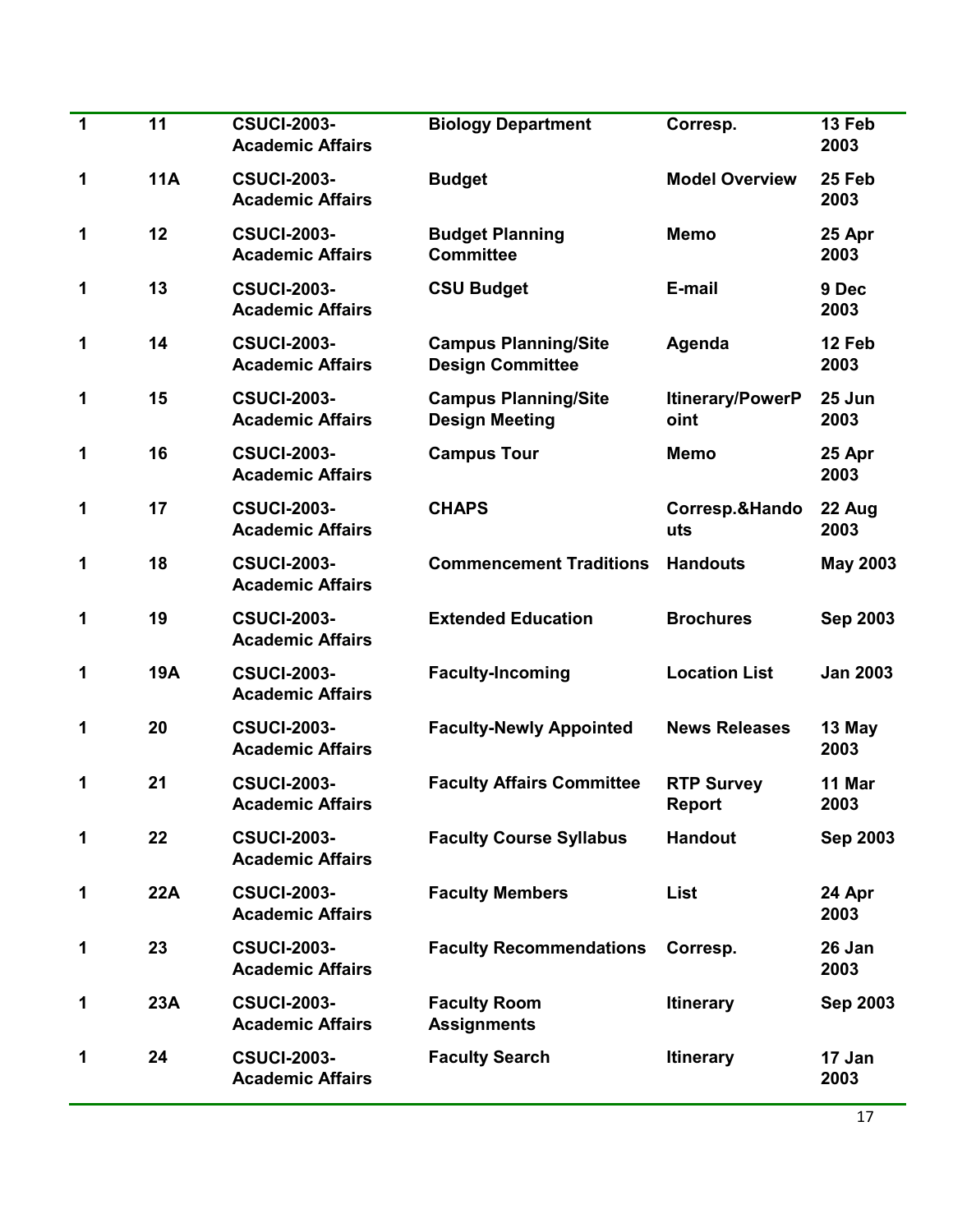|   | 24A | <b>CSUCI-2003-</b><br><b>Academic Affairs</b> | <b>Faculty Search</b>                                   | <b>Itinerary</b>                   | 29 Apr<br>2003  |
|---|-----|-----------------------------------------------|---------------------------------------------------------|------------------------------------|-----------------|
| 1 | 25  | <b>CSUCI-2003-</b><br><b>Academic Affairs</b> | <b>Faculty Search</b>                                   | <b>Itinerary</b>                   | <b>Jun 2003</b> |
| 1 | 26  | <b>CSUCI-2003-</b><br><b>Academic Affairs</b> | <b>Faculty Search</b>                                   | Memo                               | 21 May<br>2003  |
| 1 | 27  | <b>CSUCI-2003-</b><br><b>Academic Affairs</b> | <b>Faculty Senate/Institutes&amp;</b><br><b>Centers</b> | <b>Policies&amp;Proced</b><br>ures | 13 May<br>2003  |
|   | 28  | <b>CSUCI-2003-</b><br><b>Academic Affairs</b> | <b>Graduation</b>                                       | Program                            | 8 May<br>2003   |
|   | 29  | <b>CSUCI-2003-</b><br><b>Academic Affairs</b> | <b>Hiring Freeze</b>                                    | E-mail                             | 18 Dec<br>2003  |

## **January 2003-December 2003, I-Z; Circa 2004**

| <b>Box</b>     | <b>Folder</b>           | <b>Record</b><br><b>Group/SubGroup</b>        | <b>Topic/Sub-Topic</b>                      | <b>Series</b>          | <b>Dates</b>     |
|----------------|-------------------------|-----------------------------------------------|---------------------------------------------|------------------------|------------------|
| $\overline{2}$ | 1                       | <b>CSUCI-2003-</b><br><b>Academic Affairs</b> | <b>Inaugural Graduation</b>                 | <b>Partial Program</b> | 23 May<br>2003   |
| $\mathbf{2}$   | $\overline{2}$          | <b>CSUCI-2003-</b><br><b>Academic Affairs</b> | <b>Inaugural Graduation</b>                 | Program                | $23$ May<br>2003 |
| 2              | $\mathbf{3}$            | <b>CSUCI-2003-</b><br><b>Academic Affairs</b> | <b>Inaugural Graduation</b>                 | Program                | $23$ May<br>2003 |
| $\mathbf{2}$   | $\overline{\mathbf{4}}$ | <b>CSUCI-2003-</b><br><b>Academic Affairs</b> | <b>Inaugural Graduation</b>                 | Program                | $23$ May<br>2003 |
| 2              | 5                       | <b>CSUCI-2003-</b><br><b>Academic Affairs</b> | <b>Interim Academic</b><br><b>Structure</b> | Memo                   | 20 Apr<br>2003   |
| 2              | $6\phantom{1}6$         | <b>CSUCI-2003-</b><br><b>Academic Affairs</b> | <b>Pipeline Concept</b>                     | <b>Chart</b>           | 30 April<br>2003 |
| 2              | 7                       | <b>CSUCI-2003-</b>                            | <b>Registration of Service</b>              | <b>Certificates</b>    | <b>14 Oct</b>    |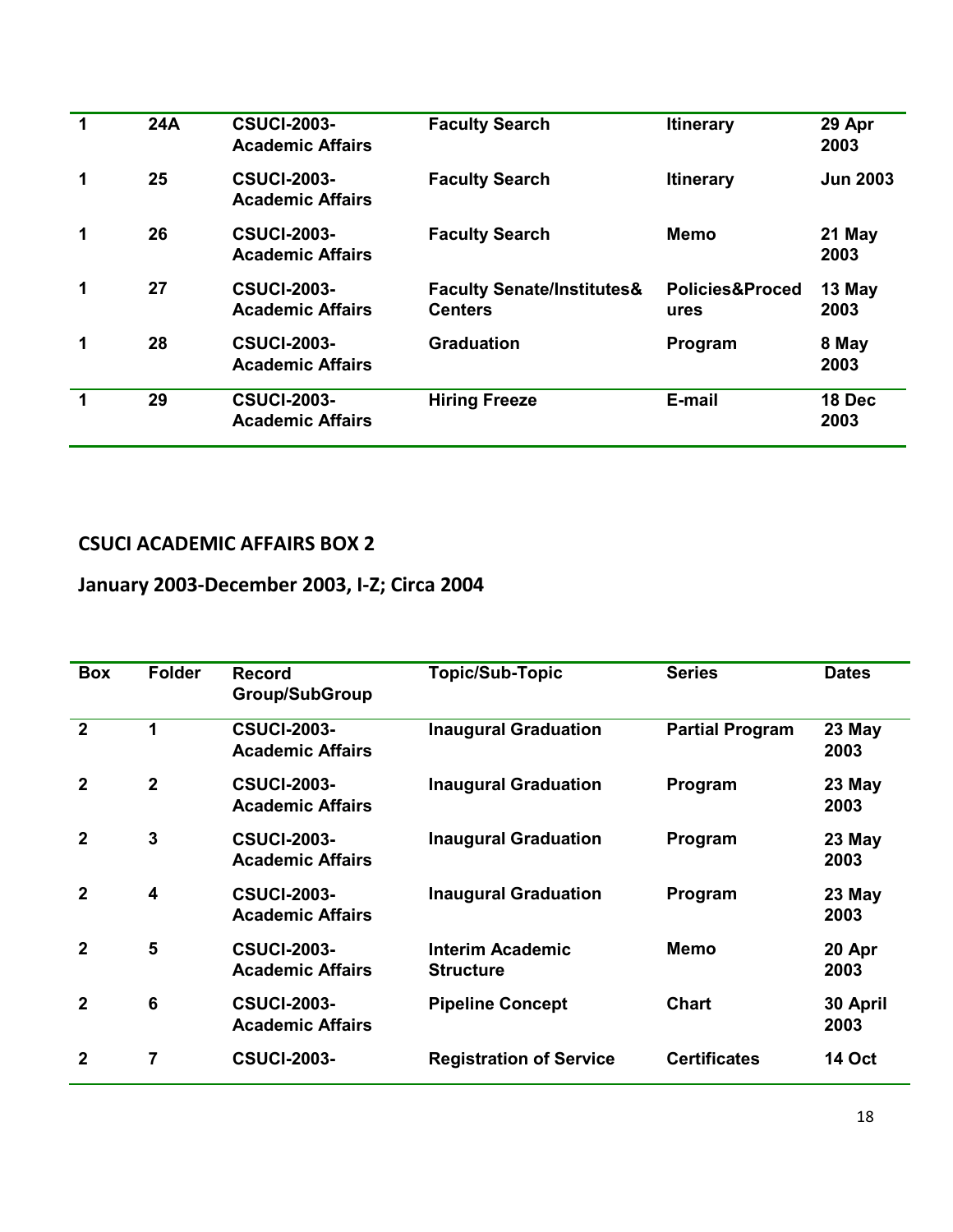|                  |                  | <b>Academic Affairs</b>                       | <b>Marks-CSUCI&amp;Dolphin</b>                       |                                             | 2003                 |
|------------------|------------------|-----------------------------------------------|------------------------------------------------------|---------------------------------------------|----------------------|
| $\boldsymbol{2}$ | 8                | <b>CSUCI-2003-</b><br><b>Academic Affairs</b> | <b>SARS and International</b><br><b>Travel</b>       | <b>Memo</b>                                 | 28 Apr<br>2003       |
| $\boldsymbol{2}$ | $\boldsymbol{9}$ | <b>CSUCI-2003-</b><br><b>Academic Affairs</b> | <b>Service Learning</b>                              | <b>Flyer</b>                                | 9 Oct<br>2003        |
| $\overline{2}$   | 10               | <b>CSUCI-2003-</b><br><b>Academic Affairs</b> | <b>Service Learning-Course</b><br>Dev.               | <b>Newsletter</b>                           | <b>Sep 2003</b>      |
| $\mathbf{2}$     | 11               | <b>CSUCI-2003-</b><br><b>Academic Affairs</b> | <b>Target Enrollment</b>                             | E-mail                                      | 12 Dec<br>2003       |
| $\boldsymbol{2}$ | 12               | <b>CSUCI-2003-</b><br><b>Academic Affairs</b> | <b>10 YEARS IN KUWAIT</b>                            | Invite                                      | 5 Jun<br>2003        |
| $\boldsymbol{2}$ | 13               | <b>CSUCI-2003-</b><br><b>Academic Affairs</b> | <b>University Prep School</b>                        | THE DOLPHIN<br><b>NEWS</b>                  | <b>Feb 2003</b>      |
| $\mathbf{2}$     | 14               | <b>CSUCI-2003-</b><br><b>Academic Affairs</b> | <b>Vendor Fair</b>                                   | <b>Flyer</b>                                | 25 Apr<br>2003       |
| $\overline{2}$   | 15               | <b>CSUCI-2003-</b><br><b>Academic Affairs</b> | <b>VC Sheriff's Department</b>                       | <b>Formal Ed.</b><br><b>Survey Analysis</b> | <b>April</b><br>2003 |
| $\boldsymbol{2}$ | 16               | <b>CSUCI-2003-</b><br><b>Academic Affairs</b> | <b>WASC Preparatory Review</b><br><b>Report</b>      | Corresp. &<br>Report                        | 8 Jan<br>2003        |
| $\boldsymbol{2}$ | 17               | <b>CSUCI-2003-</b><br><b>Academic Affairs</b> | <b>WASC Preparatory Site</b><br><b>Visit</b>         | <b>Briefing Paper</b>                       | 5 Feb<br>2003        |
| $\boldsymbol{2}$ | 18               | <b>CSUCI-2003-</b><br><b>Academic Affairs</b> | <b>WASC Preparatory Site</b><br><b>Visit</b>         | <b>Schedule</b>                             | 5 Feb<br>2003        |
| $\mathbf{2}$     | 19               | <b>CSUCI-2004-</b><br><b>Academic Affairs</b> | <b>Employee Parking</b>                              | <b>Sticker</b>                              | 2003-<br>2004        |
| $\mathbf{2}$     | 19A              | <b>CSUCI-2004-</b><br><b>Academic Affairs</b> | <b>Freshmen Students</b>                             | <b>ISLAND</b><br><b>COMPASS</b>             | 2003-<br>2004        |
| $\mathbf{2}$     | <b>19B</b>       | <b>CSUCI-2004-</b><br><b>Academic Affairs</b> | <b>General Education</b><br><b>Requirements</b>      | <b>Handout</b>                              | 2003-<br>2004        |
| $\mathbf{2}$     | 20               | <b>CSUCI-2004-</b><br><b>Academic Affairs</b> | <b>Advertising</b>                                   | <b>Guiade Recursos</b><br>para los padres   | [2004]               |
| $\mathbf{2}$     | 21               | <b>CSUCI-2004-</b><br><b>Academic Affairs</b> | <b>Short Term/Intermediate</b><br><b>Needs of AA</b> | <b>Chart</b>                                | [2004]               |
| $\overline{2}$   | 22               | <b>CSUCI-2004-</b><br><b>Academic Affairs</b> | <b>Union Initial Proposals</b>                       | <b>Chart</b>                                | [2004]               |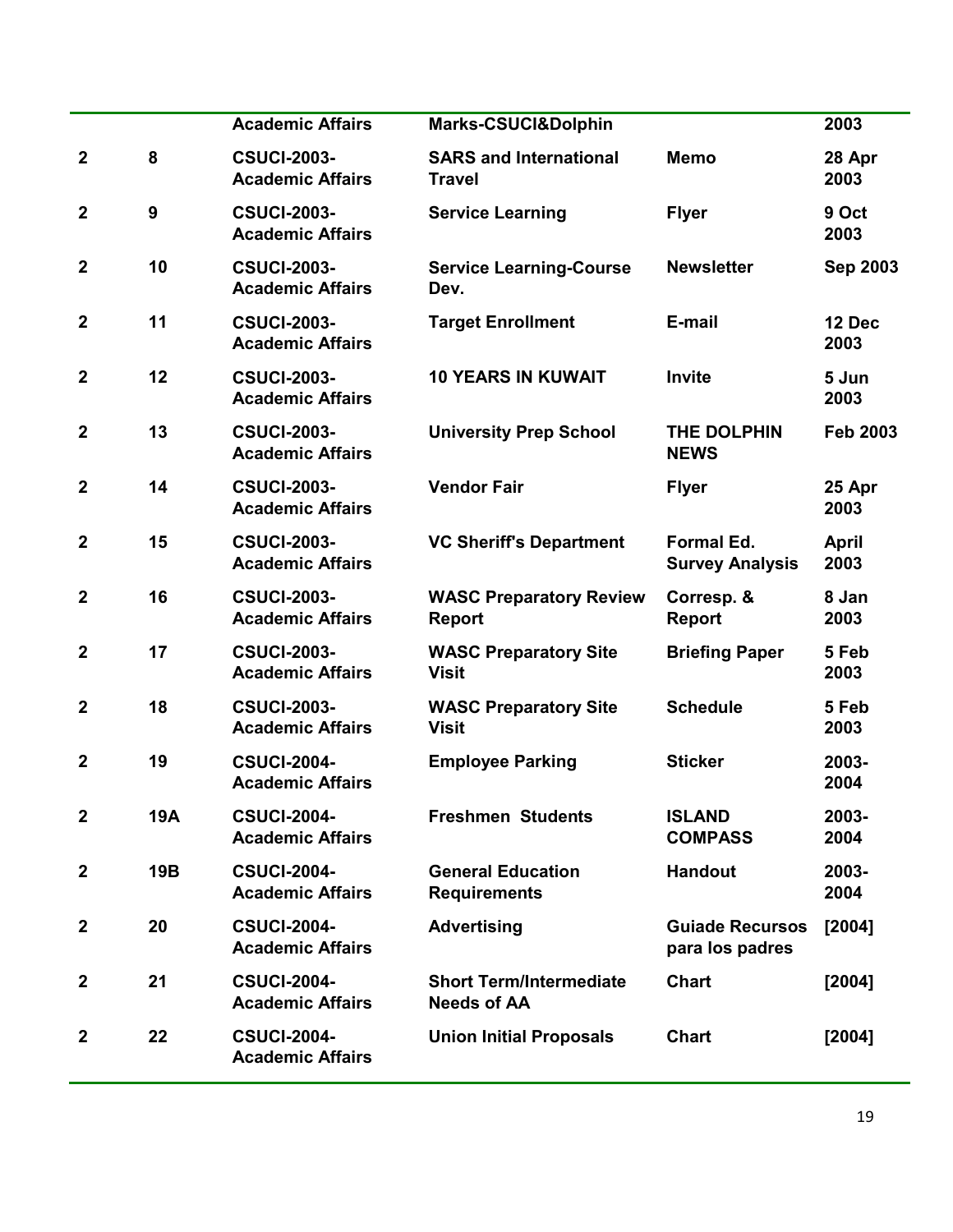| $\overline{2}$   | 23  | <b>CSUCI-2004-</b><br><b>Academic Affairs</b> | <b>Academic Advising</b>                        | <b>Folder</b>               | 2004 |
|------------------|-----|-----------------------------------------------|-------------------------------------------------|-----------------------------|------|
| $\boldsymbol{2}$ | 24  | <b>CSUCI-2004-</b><br><b>Academic Affairs</b> | <b>Academic Advising</b>                        | <b>Folder</b><br>w/Contents | 2004 |
| $\boldsymbol{2}$ | 25  | <b>CSUCI-2004-</b><br><b>Academic Affairs</b> | <b>Advertising</b>                              | Ads                         | 2004 |
| $\mathbf{2}$     | 26  | <b>CSUCI-2004-</b><br><b>Academic Affairs</b> | <b>Advertising</b>                              | <b>Brochure</b>             | 2004 |
| $\mathbf 2$      | 27  | <b>CSUCI-2004-</b><br><b>Academic Affairs</b> | <b>Advertising</b>                              | <b>Brochure</b>             | 2004 |
| $\mathbf{2}$     | 28  | <b>CSUCI-2004-</b><br><b>Academic Affairs</b> | <b>Advertising</b>                              | <b>Folder</b>               | 2004 |
| $\mathbf{2}$     | 29  | <b>CSUCI-2004-</b><br><b>Academic Affairs</b> | <b>Advertising</b>                              | <b>Flyer</b>                | 2004 |
| $\boldsymbol{2}$ | 30  | <b>CSUCI-2004-</b><br><b>Academic Affairs</b> | <b>CSU Mentor</b>                               | <b>Brochure</b>             | 2004 |
| $\overline{2}$   | 31  | <b>CSUCI-2004-</b><br><b>Academic Affairs</b> | <b>CSUN Change of Schedule</b>                  | <b>Petition</b>             | 2004 |
| $\mathbf 2$      | 32  | <b>CSUCI-2004-</b><br><b>Academic Affairs</b> | <b>CHAPS</b>                                    | <b>Handouts</b>             | 2004 |
| $\mathbf 2$      | 33  | <b>CSUCI-2004-</b><br><b>Academic Affairs</b> | <b>Extra Unit Authorization</b>                 | Form                        | 2004 |
| $\boldsymbol{2}$ | 34  | <b>CSUCI-2004-</b><br><b>Academic Affairs</b> | <b>Faculty &amp; Staff in BT West</b>           | <b>List</b>                 | 2004 |
| $\mathbf{2}$     | 35  | <b>CSUCI-2004-</b><br><b>Academic Affairs</b> | <b>Freshman Students</b>                        | <b>Flyer</b>                | 2004 |
| $\mathbf{2}$     | 36  | <b>CSUCI-2004-</b><br><b>Academic Affairs</b> | <b>Graduation</b>                               | <b>Brochure</b>             | 2004 |
| $\mathbf 2$      | 37  | <b>CSUCI-2004-</b><br><b>Academic Affairs</b> | <b>Intrasystem Visitor</b><br><b>Enrollment</b> | <b>Application</b>          | 2004 |
| $\mathbf 2$      | 37A | <b>CSUCI-2004-</b><br><b>Academic Affairs</b> | <b>Late Registration/Change</b><br>Program      | Form                        | 2004 |
| $\mathbf 2$      | 38  | <b>CSUCI-2004-</b><br><b>Academic Affairs</b> | <b>Mission Statement</b>                        | Card                        | 2004 |
| $\mathbf{2}$     | 39  | <b>CSUCI-2004-</b><br><b>Academic Affairs</b> | <b>Name Change</b>                              | Form                        | 2004 |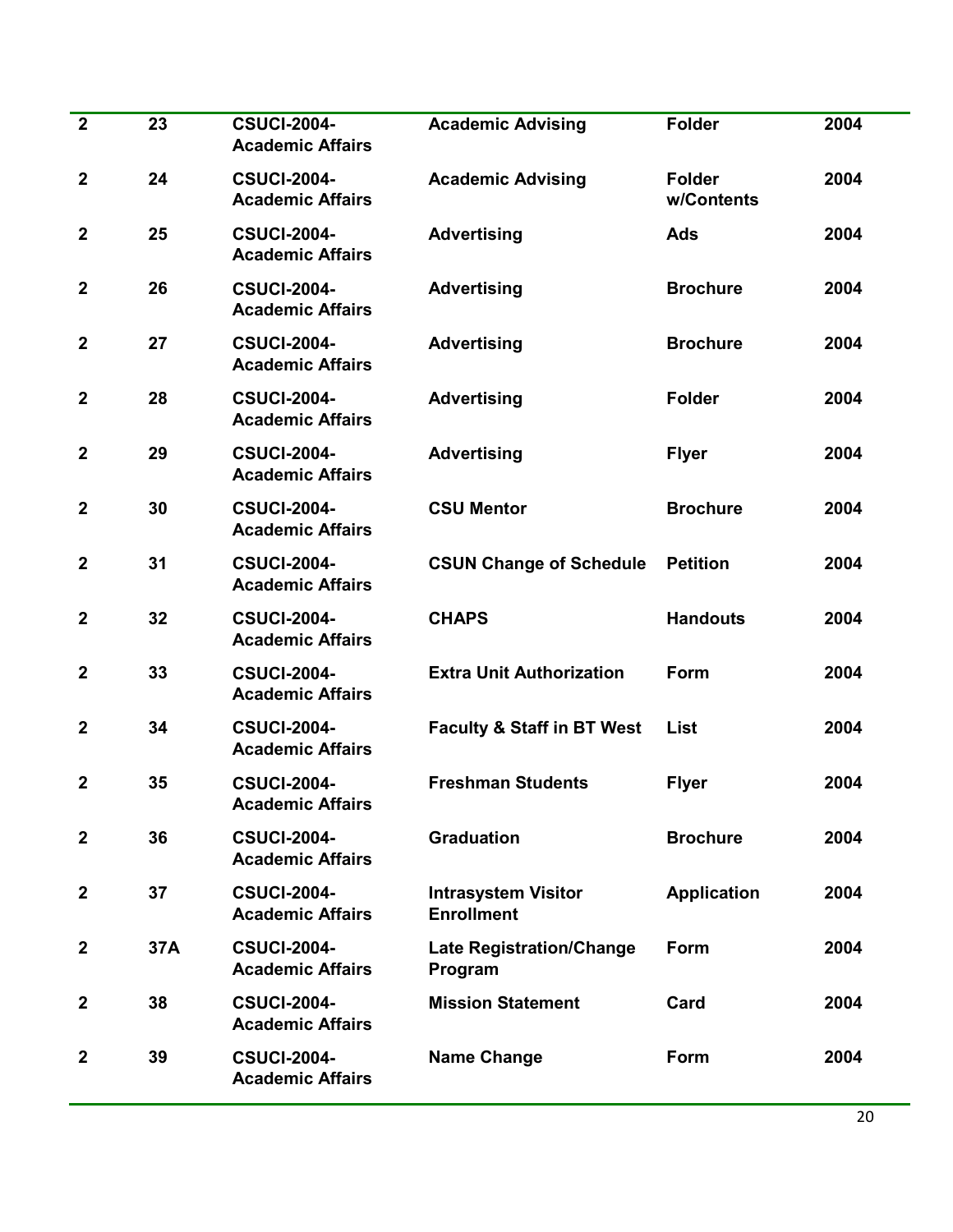| $\mathbf{2}$ | 40 | <b>CSUCI-2004-</b><br><b>Academic Affairs</b> | <b>New Bell Tower Rooms</b>                      | Map                                | 2004 |
|--------------|----|-----------------------------------------------|--------------------------------------------------|------------------------------------|------|
| $\mathbf 2$  | 41 | <b>CSUCI-2004-</b><br><b>Academic Affairs</b> | Skills, Training, &<br><b>Academic Retention</b> | <b>9 DIMENSIONS</b><br>OF WELLNESS | 2004 |
| $\mathbf 2$  | 42 | <b>CSUCI-2004-</b><br><b>Academic Affairs</b> | <b>On-Line Learning</b>                          | <b>Brochure</b>                    | 2004 |
| $\mathbf 2$  | 43 | <b>CSUCI-2004-</b><br><b>Academic Affairs</b> | <b>Transfer Students</b>                         | <b>Flyer</b>                       | 2004 |

## **January 2004-December 2004, A-Z**

| <b>Box</b>              | <b>Folder</b>           | <b>Record</b><br><b>Group/SubGroup</b>        | <b>Topic/Sub-Topic</b>                                | <b>Series</b>                       | <b>Dates</b>                        |
|-------------------------|-------------------------|-----------------------------------------------|-------------------------------------------------------|-------------------------------------|-------------------------------------|
| $\overline{\mathbf{3}}$ | 1                       | <b>CSUCI-2004-</b><br><b>Academic Affairs</b> | <b>Academic Master Plan</b><br><b>Task Force</b>      | <b>Emails</b>                       | 6 Feb<br>2004-17<br><b>Mar 2004</b> |
| $\overline{3}$          | $\overline{2}$          | <b>CSUCI-2004-</b><br><b>Academic Affairs</b> | <b>Administration, Faculty, &amp;</b><br><b>Staff</b> | <b>Phone List</b>                   | 8 Apr<br>2004                       |
| 3                       | $\overline{3}$          | <b>CSUCI-2004-</b><br><b>Academic Affairs</b> | <b>Advertising</b>                                    | <b>A BRAND NEW</b><br><b>SCHOOL</b> | <b>Dec 2004</b>                     |
| 3                       | 3A                      | <b>CSUCI-2004-</b><br><b>Academic Affairs</b> | <b>Bell Tower Room</b><br>Renumbering                 | <b>Map</b>                          | 24 Aug<br>2004                      |
| 3                       | $\overline{\mathbf{4}}$ | <b>CSUCI-2004-</b><br><b>Academic Affairs</b> | <b>BI-NATIONAL DREAMS</b>                             | <b>Documentary</b>                  | <b>30 Nov</b><br>2004               |
| 3                       | 5                       | <b>CSUCI-2004-</b><br><b>Academic Affairs</b> | <b>Campus</b>                                         | Map                                 | <b>Feb 2004</b>                     |
| 3                       | $6\phantom{1}6$         | <b>CSUCI-2004-</b><br><b>Academic Affairs</b> | <b>Campus Electric Bus</b>                            | <b>CATCH THE</b><br><b>WAVE</b>     | <b>Sep 2004</b>                     |
| 3                       | $\overline{7}$          | <b>CSUCI-2004-</b><br><b>Academic Affairs</b> | <b>Campus Master Plan</b>                             | Plan<br><b>Amendment</b>            | 15 Jan<br>2004                      |
| 3                       | 8                       | <b>CSUCI-2004-</b><br><b>Academic Affairs</b> | <b>Campus Master Plan</b>                             | Plan<br><b>Amendment</b>            | 15 Jan<br>2004                      |
| 3                       | 9                       | <b>CSUCI-2004-</b>                            | <b>Campus Organizational</b>                          | <b>Notebook</b>                     | 3 May                               |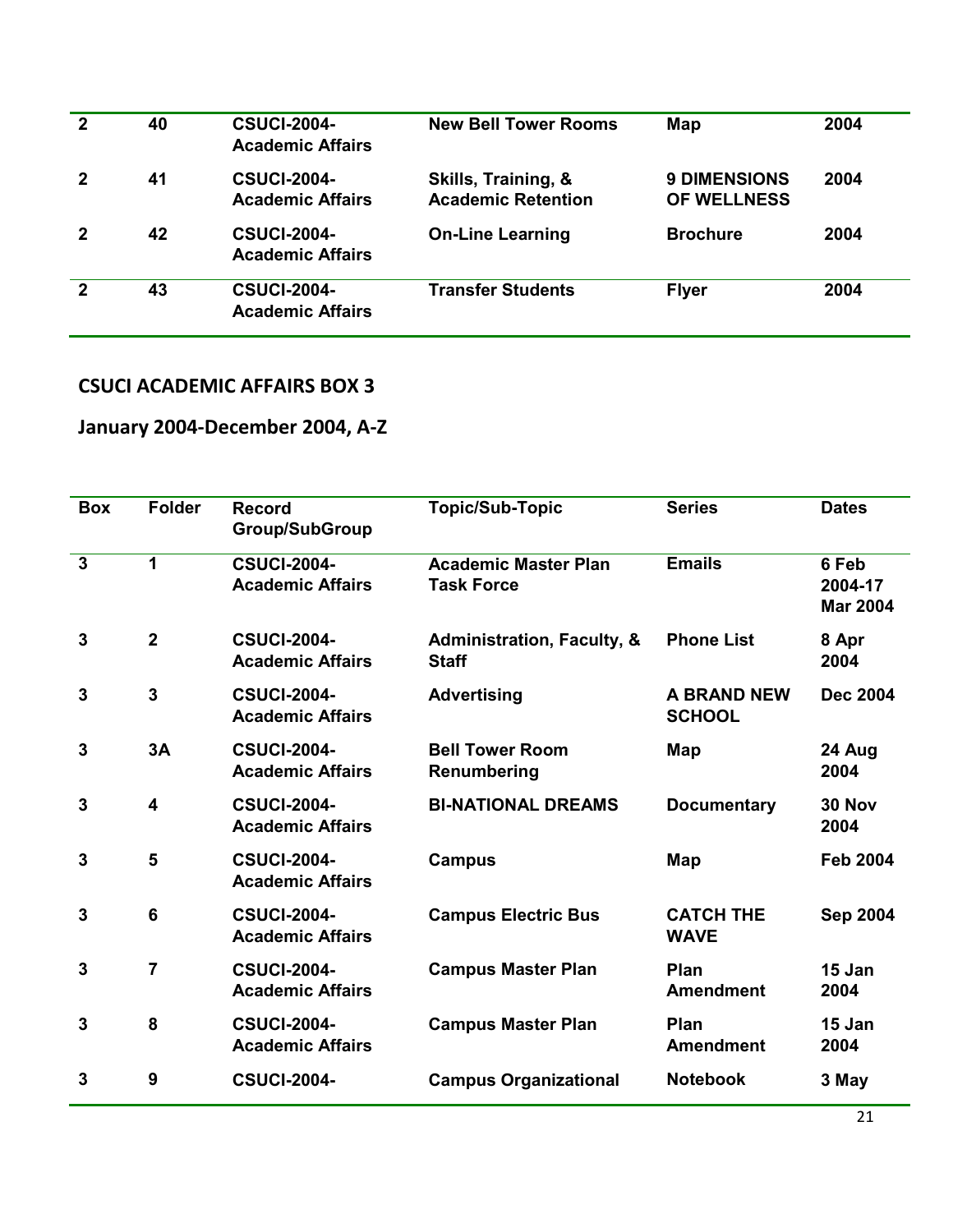|              |            | <b>Academic Affairs</b>                       | <b>Chart</b>                                          |                                                               | 2004            |
|--------------|------------|-----------------------------------------------|-------------------------------------------------------|---------------------------------------------------------------|-----------------|
| 3            | 10         | <b>CSUCI-2004-</b><br><b>Academic Affairs</b> | <b>Career Fair</b>                                    | <b>Flyer</b>                                                  | 29 Apr<br>2004  |
| 3            | 11         | <b>CSUCI-2004-</b><br><b>Academic Affairs</b> | <b>Childcare Center</b>                               | <b>Handouts</b>                                               | 15 Sep<br>2004  |
| 3            | 12         | <b>CSUCI-2004-</b><br><b>Academic Affairs</b> | <b>Communications&amp;Marketi</b><br>ng               | <b>Memo&amp;Disks</b>                                         | <b>Feb 2004</b> |
| 3            | 13         | <b>CSUCI-2004-</b><br><b>Academic Affairs</b> | <b>Division of AA</b>                                 | <b>Chart</b>                                                  | 17 May<br>2004  |
| 3            | 14         | <b>CSUCI-2004-</b><br><b>Academic Affairs</b> | Dutra, George's<br><b>Retirement</b>                  | Invite                                                        | 2 Apr<br>2004   |
| 3            | <b>14A</b> | <b>CSUCI-2004-</b><br><b>Academic Affairs</b> | <b>Education-Computer</b><br><b>Based</b>             | <b>Flyer</b>                                                  | 1 Feb<br>2004   |
| 3            | 15         | <b>CSUCI-2004-</b><br><b>Academic Affairs</b> | <b>Growth-Community</b>                               | <b>THE ROAD</b><br><b>AHEAD</b>                               | 7 Oct<br>2004   |
| 3            | 16         | <b>CSUCI-2004-</b><br><b>Academic Affairs</b> | <b>Graduation</b>                                     | Program                                                       | 23 May<br>2004  |
| 3            | 17         | <b>CSUCI-2004-</b><br><b>Academic Affairs</b> | <b>Graduation</b>                                     | Program                                                       | 23 May<br>2004  |
| 3            | 18         | <b>CSUCI-2004-</b><br><b>Academic Affairs</b> | <b>Grand Opening of New</b><br><b>Admin. Building</b> | <b>Flyer</b>                                                  | 30 Apr<br>2004  |
| 3            | 19         | <b>CSUCI-2004-</b><br><b>Academic Affairs</b> | <b>History Department</b><br>Lecture                  | <b>GLOBAL</b><br><b>HISTORIES AND</b><br><b>THEIR FUTURES</b> | 22 Nov<br>2004  |
| 3            | 20         | <b>CSUCI-2004-</b><br><b>Academic Affairs</b> | <b>Honors Convocation</b>                             | Program                                                       | 6 May<br>2004   |
| 3            | 21         | <b>CSUCI-2004-</b><br><b>Academic Affairs</b> | <b>Math Faculty</b><br><b>Presentations</b>           | <b>PRESENTING</b><br><b>MR. LIMIT</b>                         | 20 Sep<br>2004  |
| 3            | 22         | <b>CSUCI-2004-</b><br><b>Academic Affairs</b> | <b>Maximus Awards</b>                                 | Invite                                                        | 29 Apr<br>2004  |
| 3            | 23         | <b>CSUCI-2004-</b><br><b>Academic Affairs</b> | <b>Request for Official</b><br><b>Transcript</b>      | Form                                                          | 19 Feb<br>2004  |
| 3            | 24         | <b>CSUCI-2004-</b><br><b>Academic Affairs</b> | <b>Scholarship Award</b><br><b>Reception</b>          | <b>Invite</b>                                                 | 28 Apr<br>2004  |
| $\mathbf{3}$ | 25         | <b>CSUCI-2004-</b><br><b>Academic Affairs</b> | <b>Vendor Fair</b>                                    | <b>Flyer</b>                                                  | 7 Oct<br>2004   |
|              |            |                                               |                                                       |                                                               |                 |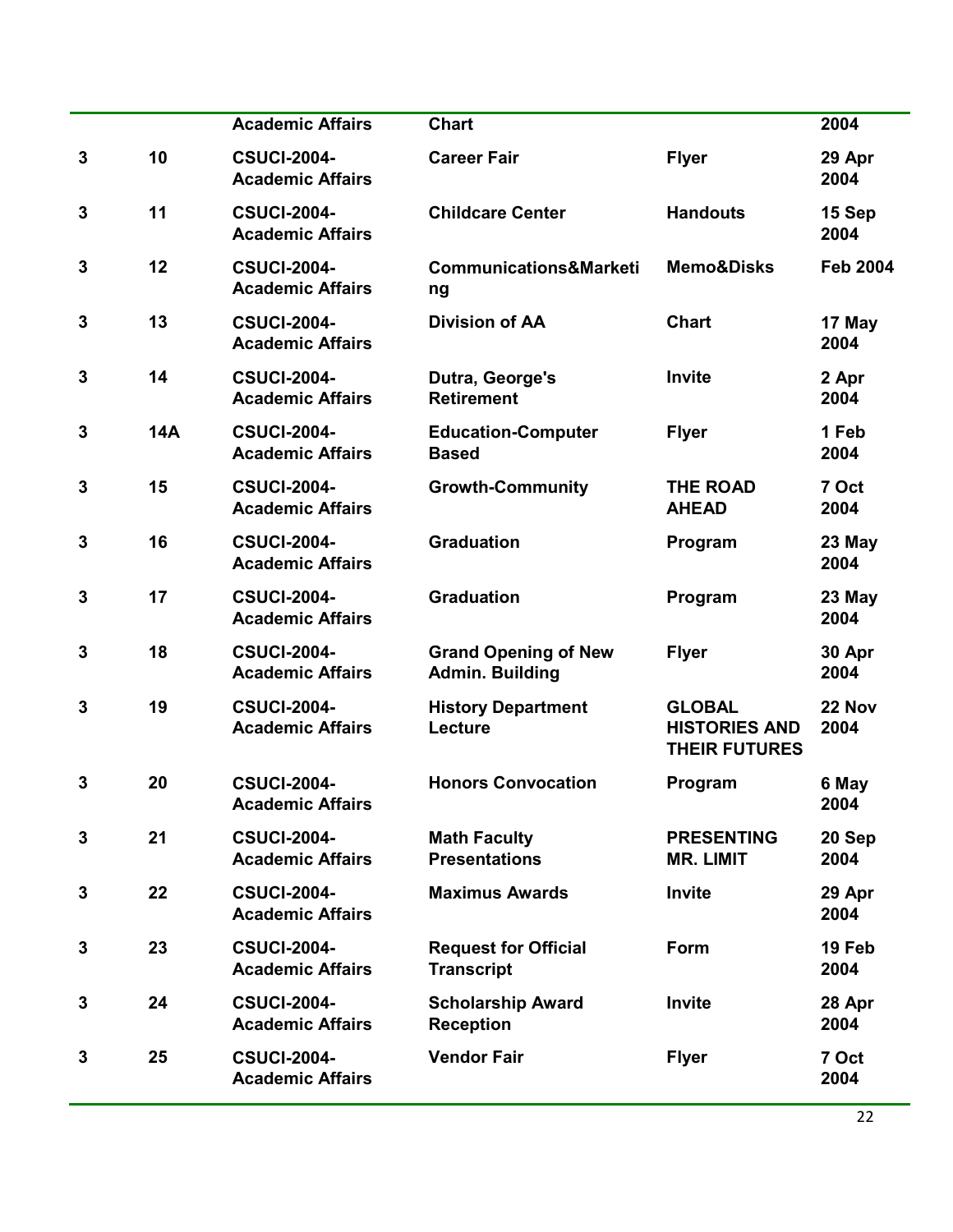| 26 | <b>CSUCI-2004-</b>      | <b>WASC-Educational</b> | <b>Report</b> | <b>Jul 2004</b> |
|----|-------------------------|-------------------------|---------------|-----------------|
|    | <b>Academic Affairs</b> | <b>Effectiveness</b>    |               |                 |

## **Circa 2005-December 2005, A-C**

| Box            | Folder                  | Record<br>Group/SubGroup                      | Topic/Sub-Topic                                       | <b>Series</b>                       | Dates         |
|----------------|-------------------------|-----------------------------------------------|-------------------------------------------------------|-------------------------------------|---------------|
| $\overline{4}$ | 1                       | <b>CSUCI-2004-</b><br><b>Academic Affairs</b> | <b>Advertising</b>                                    | <b>Brochure</b>                     | 2004-<br>2005 |
| 4              | $\overline{2}$          | <b>CSUCI-2004-</b><br><b>Academic Affairs</b> | <b>Advertising</b>                                    | <b>Brochure</b>                     | 2004-<br>2005 |
| 4              | $\overline{\mathbf{3}}$ | <b>CSUCI-2004-</b><br><b>Academic Affairs</b> | <b>Advertising</b>                                    | <b>Folders</b>                      | 2004-<br>2005 |
| 4              | 4                       | <b>CSUCI-2004-</b><br><b>Academic Affairs</b> | <b>Advertising</b>                                    | <b>Postcard</b>                     | 2004-<br>2005 |
| 4              | 5                       | <b>CSUCI-2004-</b><br><b>Academic Affairs</b> | <b>Freshman Students</b>                              | <b>ISLAND</b><br><b>COMPASS</b>     | 2004-<br>2005 |
| 4              | 6                       | <b>CSUCI-2004-</b><br><b>Academic Affairs</b> | <b>School Partnerships</b>                            | <b>Brochure</b>                     | 2004-<br>2005 |
| 4              | 6A                      | <b>CSUCI-2005-</b><br><b>Academic Affairs</b> | <b>Math Tutoring</b><br><b>Lab/University Writing</b> | <b>Brochure</b>                     | 2005          |
| 4              | 6B                      | <b>CSUCI-2005-</b><br><b>Academic Affairs</b> | <b>Academic Advising</b>                              | <b>Brochure</b>                     | 2005          |
| $\overline{4}$ | $\overline{7}$          | <b>CSUCI-2005-</b><br><b>Academic Affairs</b> | <b>Campus</b>                                         | Map                                 | 2005          |
| 4              | 8                       | <b>CSUCI-2005-</b><br><b>Academic Affairs</b> | <b>Cookbook by Staff</b>                              | <b>SIMPLY</b><br><b>SCRUMPTIOUS</b> | 2005          |
| 4              | 9                       | <b>CSUCI-2005-</b><br><b>Academic Affairs</b> | <b>Employment</b>                                     | <b>Application</b>                  | 2005          |
| 4              | 10                      | <b>CSUCI-2005-</b><br><b>Academic Affairs</b> | <b>Faculty, Staff, Students-</b><br><b>Discounts</b>  | <b>Flyer</b>                        | 2005          |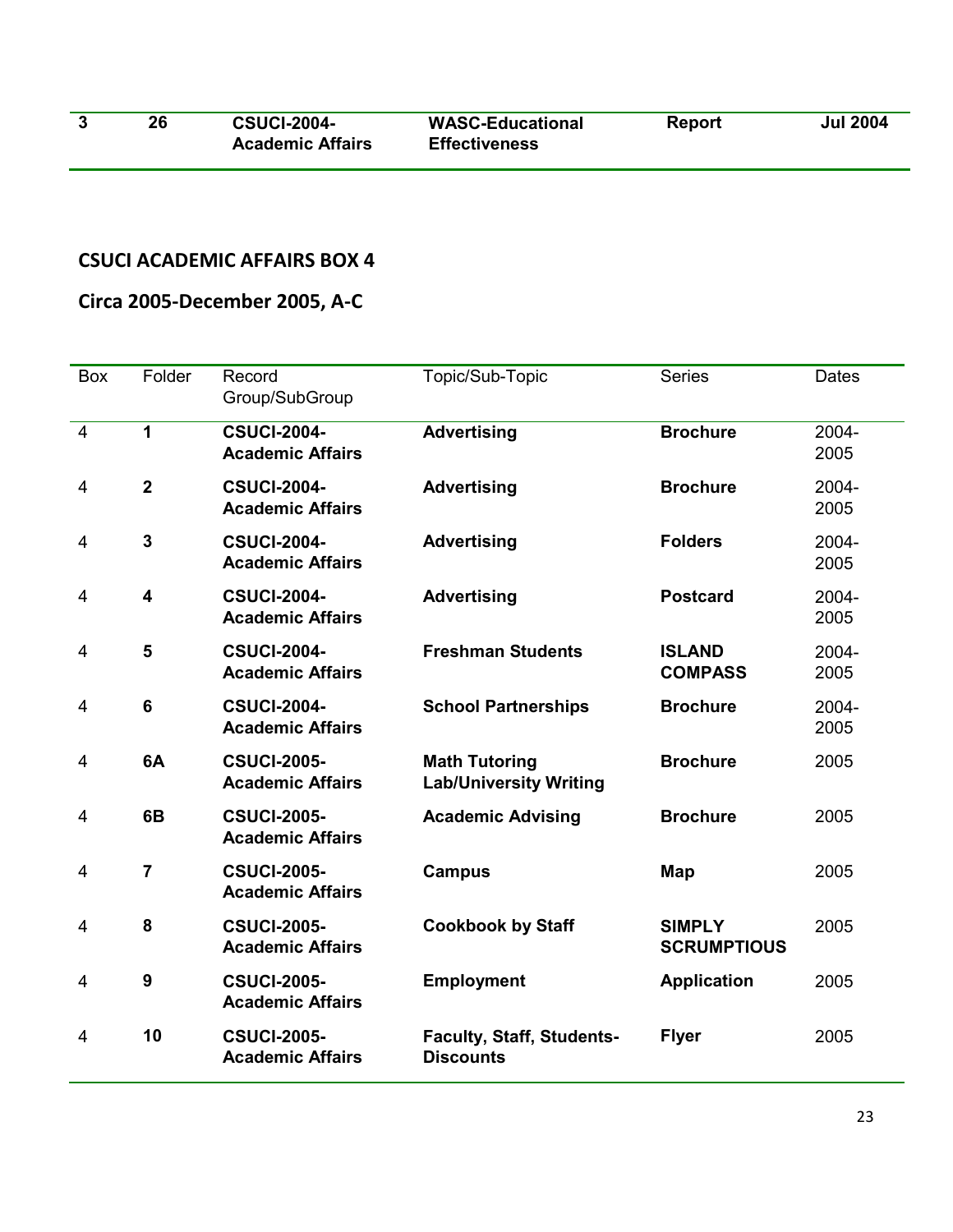| $\overline{4}$ | 11         | <b>CSUCI-2005-</b><br><b>Academic Affairs</b> | <b>Naming Opportunities-</b><br><b>Buildings</b>        | <b>Handout</b>    | 2005             |
|----------------|------------|-----------------------------------------------|---------------------------------------------------------|-------------------|------------------|
| 4              | <b>11A</b> | <b>CSUCI-2005-</b><br><b>Academic Affairs</b> | <b>Principals Leadership</b><br>Program                 | <b>Brochure</b>   | 2005             |
| 4              | 12         | <b>CSUCI-2005-</b><br><b>Academic Affairs</b> | <b>Academic Planning Task</b><br><b>Force</b>           | <b>Report</b>     | <b>June 2005</b> |
| 4              | 13         | <b>CSUCI-2005-</b><br><b>Academic Affairs</b> | <b>Academic Planning Task</b><br><b>Force</b>           | <b>Report</b>     | <b>June 2005</b> |
| 4              | 14         | <b>CSUCI-2005-</b><br><b>Academic Affairs</b> | <b>Academic Planning Task</b><br><b>Force</b>           | <b>Report</b>     | <b>June 2005</b> |
| 4              | 15         | <b>CSUCI-2005-</b><br><b>Academic Affairs</b> | <b>ASI Banquet</b>                                      | <b>Invite</b>     | 2 May<br>2005    |
| 4              | 16         | <b>CSUCI-2005-</b><br><b>Academic Affairs</b> | <b>CSU 50th Anniversary</b><br><b>Archive</b>           | E-mail            | 1 Mar<br>2005    |
| 4              | 17         | <b>CSUCI-2005-</b><br><b>Academic Affairs</b> | <b>Campus Dining Room-</b><br><b>Grand Opening</b>      | <b>Flyer</b>      | 1 Feb<br>2005    |
| 4              | 18         | <b>CSUCI-2005-</b><br><b>Academic Affairs</b> | <b>Capstone Presentation-</b><br><b>English</b>         | <b>Flyer</b>      | 19 May<br>2005   |
| 4              | 19         | <b>CSUCI-2004-</b><br><b>Academic Affairs</b> | <b>Capstone Presentation-</b><br><b>Liberal Studies</b> | <b>Flyer</b>      | 18 May<br>2005   |
| 4              | <b>19A</b> | <b>CSUCI-2004-</b><br><b>Academic Affairs</b> | <b>CIT (Chief Information</b><br>Officer)               | <b>Newsletter</b> | Oct-Nov<br>2005  |
| $\overline{4}$ | 20         | CSUCI-2005-Academic<br><b>Affairs</b>         | <b>Counselor Day Workshops</b>                          | <b>Itinerary</b>  | 7 Oct<br>2005    |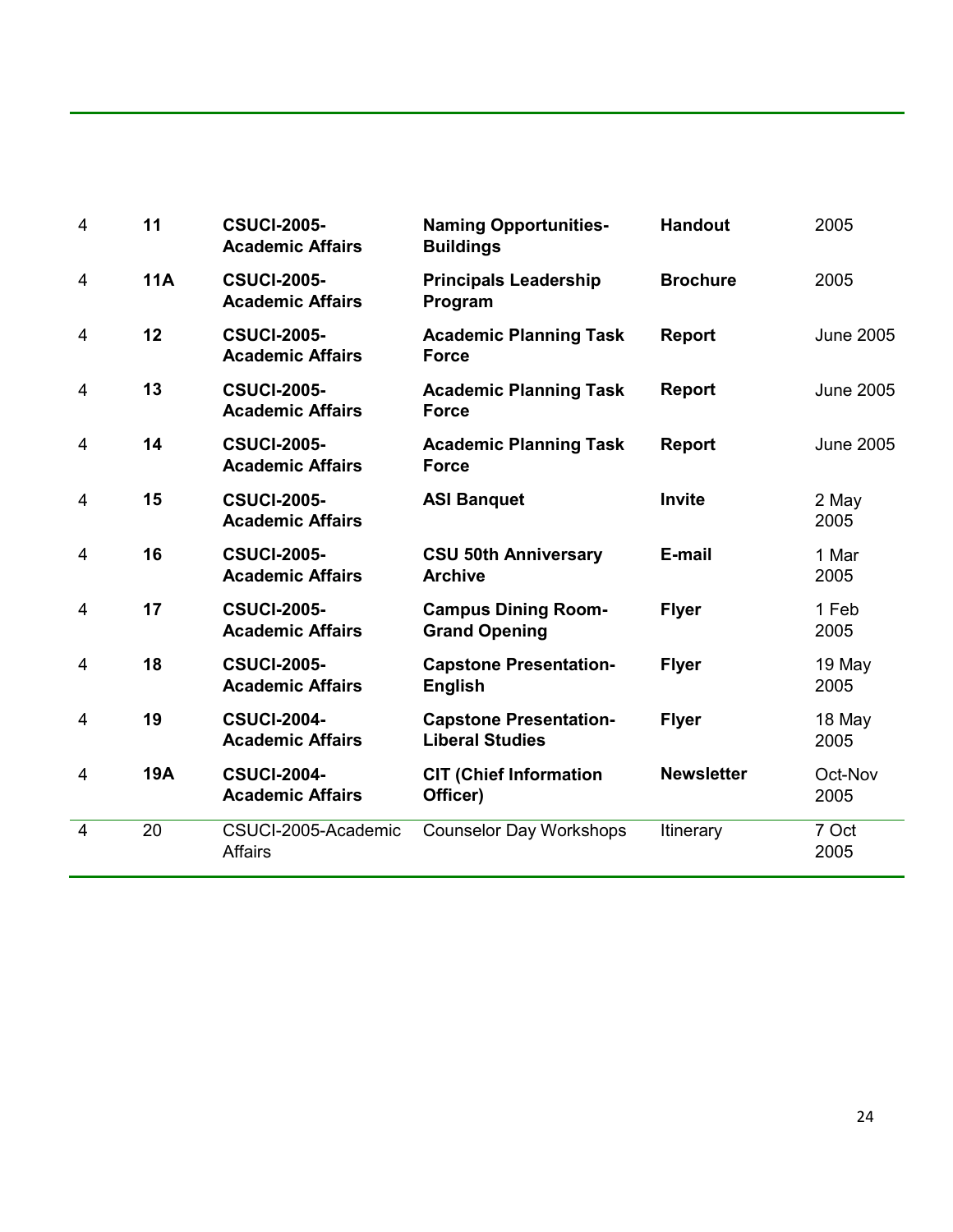## **January 2005-December 2005, D-Z**

| <b>Box</b>              | <b>Folder</b>           | <b>Record</b><br><b>Group/SubGroup</b>        | <b>Topic/Sub-Topic</b>                       | <b>Series</b>                        | <b>Dates</b>          |
|-------------------------|-------------------------|-----------------------------------------------|----------------------------------------------|--------------------------------------|-----------------------|
| $5\phantom{1}$          | 1                       | <b>CSUCI-2005-</b><br><b>Academic Affairs</b> | <b>Faculty Quick Reference</b>               | Guide                                | <b>Sep 2005</b>       |
| 5                       | $\mathbf{2}$            | <b>CSUCI-2005-</b><br><b>Academic Affairs</b> | <b>Faculty Recruitment</b>                   | E-mail                               | <b>14 Oct</b><br>2005 |
| 5                       | $\mathbf{3}$            | <b>CSUCI-2005-</b><br><b>Academic Affairs</b> | <b>Cove Bookstore</b>                        | Invite                               | 7 Dec<br>2005         |
| 5                       | $\overline{\mathbf{4}}$ | <b>CSUCI-2005-</b><br><b>Academic Affairs</b> | <b>Family Weekend</b>                        | <b>Itinerary</b>                     | <b>14 Oct</b><br>2005 |
| 5                       | 5                       | <b>CSUCI-2005-</b><br><b>Academic Affairs</b> | <b>Graduation</b>                            | Program                              | 21 May<br>2005        |
| 5                       | $6\phantom{1}6$         | <b>CSUCI-2005-</b><br><b>Academic Affairs</b> | <b>Graduation</b>                            | Program                              | 21 May<br>2005        |
| $\overline{\mathbf{5}}$ | $\overline{7}$          | <b>CSUCI-2005-</b><br><b>Academic Affairs</b> | <b>Graduation-Information</b>                | <b>Handbook</b>                      | 21 May<br>2005        |
| 5                       | 8                       | <b>CSUCI-2005-</b><br><b>Academic Affairs</b> | <b>Graduation-Volunteers</b>                 | <b>Flyer</b>                         | 21 May<br>2005        |
| 5                       | 9                       | <b>CSUCI-2005-</b><br><b>Academic Affairs</b> | <b>Holiday Mixer</b>                         | Invite                               | 1 Dec<br>2005         |
| 5                       | 10                      | <b>CSUCI-2005-</b><br><b>Academic Affairs</b> | <b>Honors Convocation</b>                    | Program                              | 6 May<br>2005         |
| 5                       | 11                      | <b>CSUCI-2005-</b><br><b>Academic Affairs</b> | <b>Open House</b>                            | <b>Flyer</b>                         | <b>29 Oct</b><br>2005 |
| 5                       | 12                      | <b>CSUCI-2005-</b><br><b>Academic Affairs</b> | <b>Science and Business</b><br><b>Majors</b> | <b>LIFE AFTER A</b><br><b>DEGREE</b> | 10 Mar<br>2005        |
| 5                       | 13                      | <b>CSUCI-2005-</b><br><b>Academic Affairs</b> | <b>Spring Formal Gala</b>                    | Invite                               | 29 Apr<br>2005        |
| 5                       | 14                      | <b>CSUCI-2005-</b><br><b>Academic Affairs</b> | <b>Teaching Opportunity in</b><br>China      | <b>Flyer</b>                         | 11 Apr<br>2005        |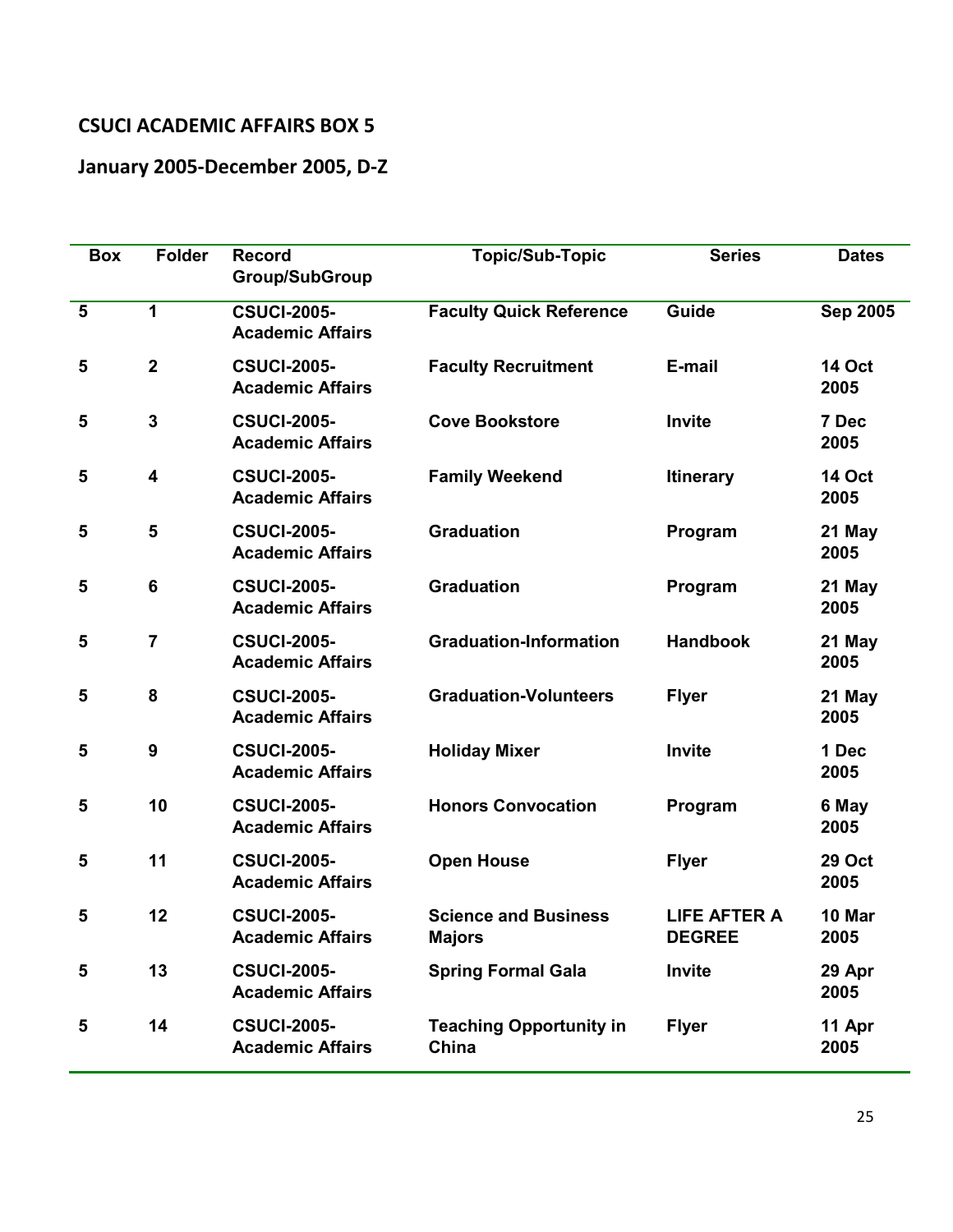| 5 | 15         | <b>CSUCI-2005-</b><br><b>Academic Affairs</b> | The First Poe Symposium-<br><b>Stem Cells</b>   | <b>FROM HERE TO</b><br><b>ETERNITY</b> | 6 May<br>2005         |
|---|------------|-----------------------------------------------|-------------------------------------------------|----------------------------------------|-----------------------|
| 5 | 16         | <b>CSUCI-2005-</b><br><b>Academic Affairs</b> | <b>Tomorrow's Teachers</b>                      | <b>Flyer</b>                           | 24 Feb<br>2005        |
| 5 | 17         | <b>CSUCI-2005-</b><br><b>Academic Affairs</b> | <b>University Preparation</b><br><b>School</b>  | <b>CASINO NIGHT</b>                    | <b>22 Oct</b><br>2005 |
| 5 | <b>17A</b> | <b>CSUCI-2005-</b><br><b>Academic Affairs</b> | <b>WASC-</b><br><b>Capacity&amp;Preparatory</b> | <b>Report</b>                          | <b>Dec 2005</b>       |
| 5 | <b>17B</b> | <b>CSUCI-2005-</b><br><b>Academic Affairs</b> | <b>WASC-</b><br><b>Capacity&amp;Preparatory</b> | <b>Report</b>                          | <b>Dec 2005</b>       |
| 5 | 18         | <b>CSUCI-2006-</b><br><b>Academic Affairs</b> | <b>WEAPONS IN SPACE</b><br><b>Debate</b>        | <b>Flyer</b>                           | 3 Mar<br>2005         |
| 5 | 19         | <b>CSUCI-2005-</b><br><b>Academic Affairs</b> | Williams, Sheila J - Author                     | <b>Flyer</b>                           | 21 Apr<br>2005        |
| 5 | 20         | <b>CSUCI-2005-</b><br><b>Academic Affairs</b> | <b>Fact Sheet</b>                               | <b>Brochure</b>                        | 2005-<br>2006         |
| 5 | 21         | <b>CSUCI-2005-</b><br><b>Academic Affairs</b> | <b>Provost</b>                                  | <b>Report</b>                          | 2005-<br>2006         |
| 5 | 22         | <b>CSUCI-2005-</b><br><b>Academic Affairs</b> | <b>Strategic Plan</b>                           | <b>Handbook</b>                        | 2005-<br>2010         |

## **Circa 2006-December 2006, A-Z**

| <b>Box</b> | <b>Folder</b> | <b>Record</b><br><b>Group/SubGroup</b>        | <b>Topic/Sub-Topic</b> | <b>Series</b> | <b>Dates</b> |
|------------|---------------|-----------------------------------------------|------------------------|---------------|--------------|
| 6          | 1             | <b>CSUCI-2006-</b><br><b>Academic Affairs</b> | <b>Advertising</b>     | Emblem        | 2006         |
| 6          | 2             | <b>CSUCI-2006-</b><br><b>Academic Affairs</b> | <b>Advertising</b>     | <b>Flyer</b>  | 2006         |
| 6          | 3             | <b>CSUCI-2006-</b><br><b>Academic Affairs</b> | Campus                 | Map           | 2006         |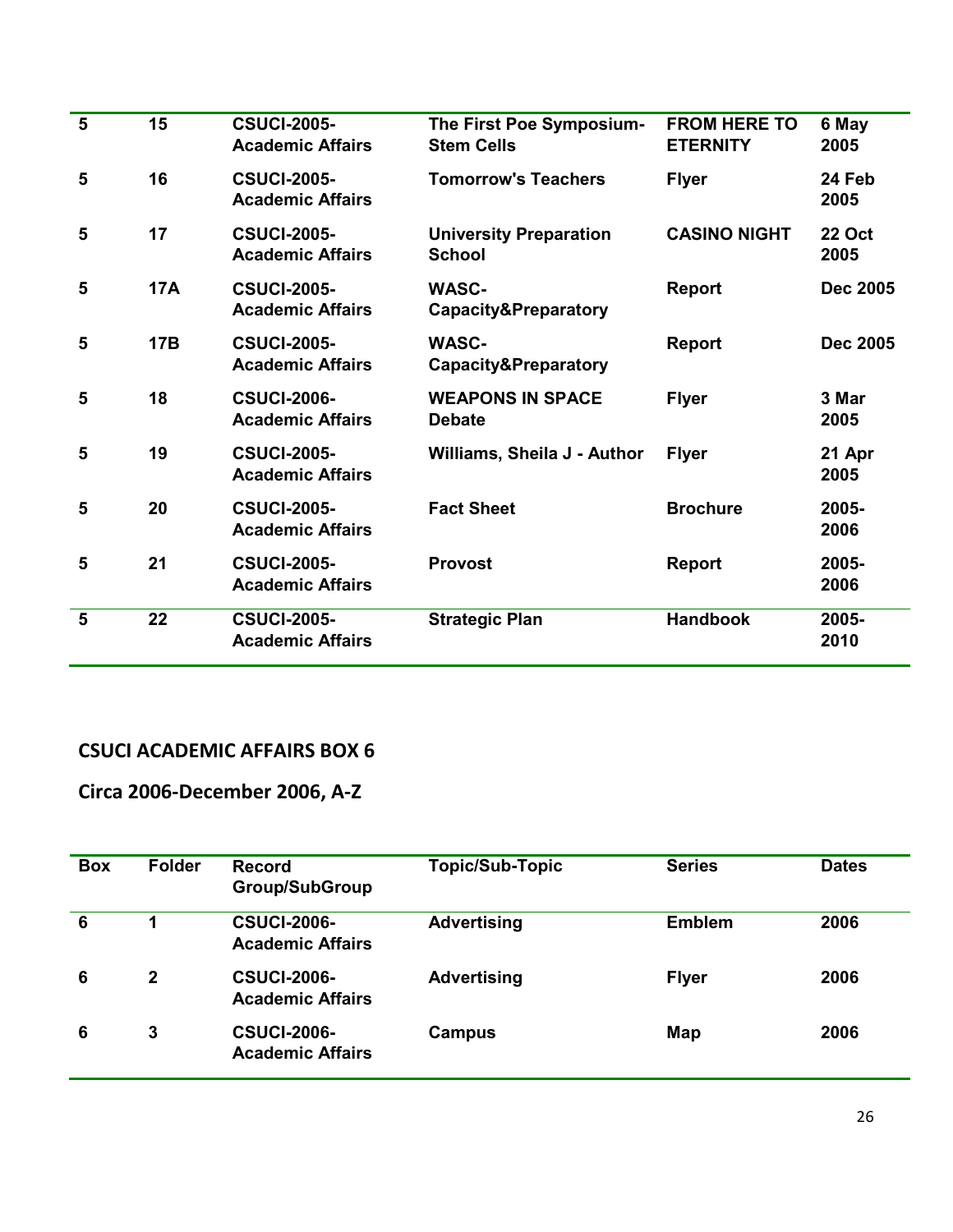| $\bf 6$ | $\overline{\mathbf{4}}$ | <b>CSUCI-2006-</b><br><b>Academic Affairs</b> | <b>Early Assessment</b><br>Program                         | <b>Brochure</b>   | 2006            |
|---------|-------------------------|-----------------------------------------------|------------------------------------------------------------|-------------------|-----------------|
| 6       | 4A                      | <b>CSUCI-2006-</b><br><b>Academic Affairs</b> | <b>FACEBOOK of Personnel</b>                               | <b>Directory</b>  | 2006            |
| 6       | 5                       | <b>CSUCI-2006-</b><br><b>Academic Affairs</b> | <b>Fact Sheet</b>                                          | <b>Flyer</b>      | 2006            |
| 6       | $6\phantom{1}$          | <b>CSUCI-2006-</b><br><b>Academic Affairs</b> | <b>Freshman Students</b>                                   | <b>Flyer</b>      | 2006            |
| 6       | $\overline{7}$          | <b>CSUCI-2006-</b><br><b>Academic Affairs</b> | <b>Graduation Advising</b>                                 | <b>Brochure</b>   | 2006            |
| 6       | 8                       | <b>CSUCI-2006-</b><br><b>Academic Affairs</b> | <b>Leadership Dinner</b>                                   | <b>Postcard</b>   | 2006            |
| 6       | 9                       | <b>CSUCI-2006-</b><br><b>Academic Affairs</b> | <b>Bell Tower New Rooms</b>                                | <b>Map</b>        | 2006            |
| 6       | <b>9A</b>               | <b>CSUCI-2006-</b><br><b>Academic Affairs</b> | <b>Campus Blueprints-Future</b>                            | <b>Map</b>        | 2006            |
| 6       | 10                      | <b>CSUCI-2006-</b><br><b>Academic Affairs</b> | <b>Office of Research and</b><br><b>Sponsored Programs</b> | <b>Brochure</b>   | 2006            |
| 6       | 11                      | <b>CSUCI-2006-</b><br><b>Academic Affairs</b> | <b>Service Learning</b>                                    | <b>Brochure</b>   | 2006            |
| 6       | 12                      | <b>CSUCI-2006-</b><br><b>Academic Affairs</b> | <b>Transfer Students</b>                                   | <b>Flyer</b>      | 2006            |
| 6       | <b>12A</b>              | <b>CSUCI-2006-</b><br><b>Academic Affairs</b> | A LOOK AT THE US<br><b>ECONOMY"-Seminar</b>                | <b>Flyer</b>      | 16 Nov<br>2006  |
| 6       | 13                      | <b>CSUCI-2006-</b><br><b>Academic Affairs</b> | <b>Academic Advising</b>                                   | <b>Brochure</b>   | Aug 2006        |
| 6       | 14                      | <b>CSUCI-2006-</b><br><b>Academic Affairs</b> | <b>AA Holiday Luncheon</b>                                 | Program           | 13 Dec<br>2006  |
| 6       | <b>14A</b>              | <b>CSUCI-2006-</b><br><b>Academic Affairs</b> | <b>Building Renaming</b>                                   | <b>Email</b>      | 20 Mar<br>2006  |
| 6       | 15                      | <b>CSUCI-2006-</b><br><b>Academic Affairs</b> | <b>CIT (Chief Information</b><br>Officer)                  | <b>Newsletter</b> | <b>Jan 2006</b> |
| 6       | 16                      | <b>CSUCI-2006-</b><br><b>Academic Affairs</b> | <b>DISCOVER CI</b>                                         | <b>Flyer</b>      | 29 Apr<br>2006  |
| 6       | <b>16A</b>              | <b>CSUCI-2006-</b><br><b>Academic Affairs</b> | <b>GO BEYOND</b><br><b>PETROLEUM-Seminar</b>               | <b>Flyer</b>      | 8 Dec<br>2006   |
|         |                         |                                               |                                                            |                   |                 |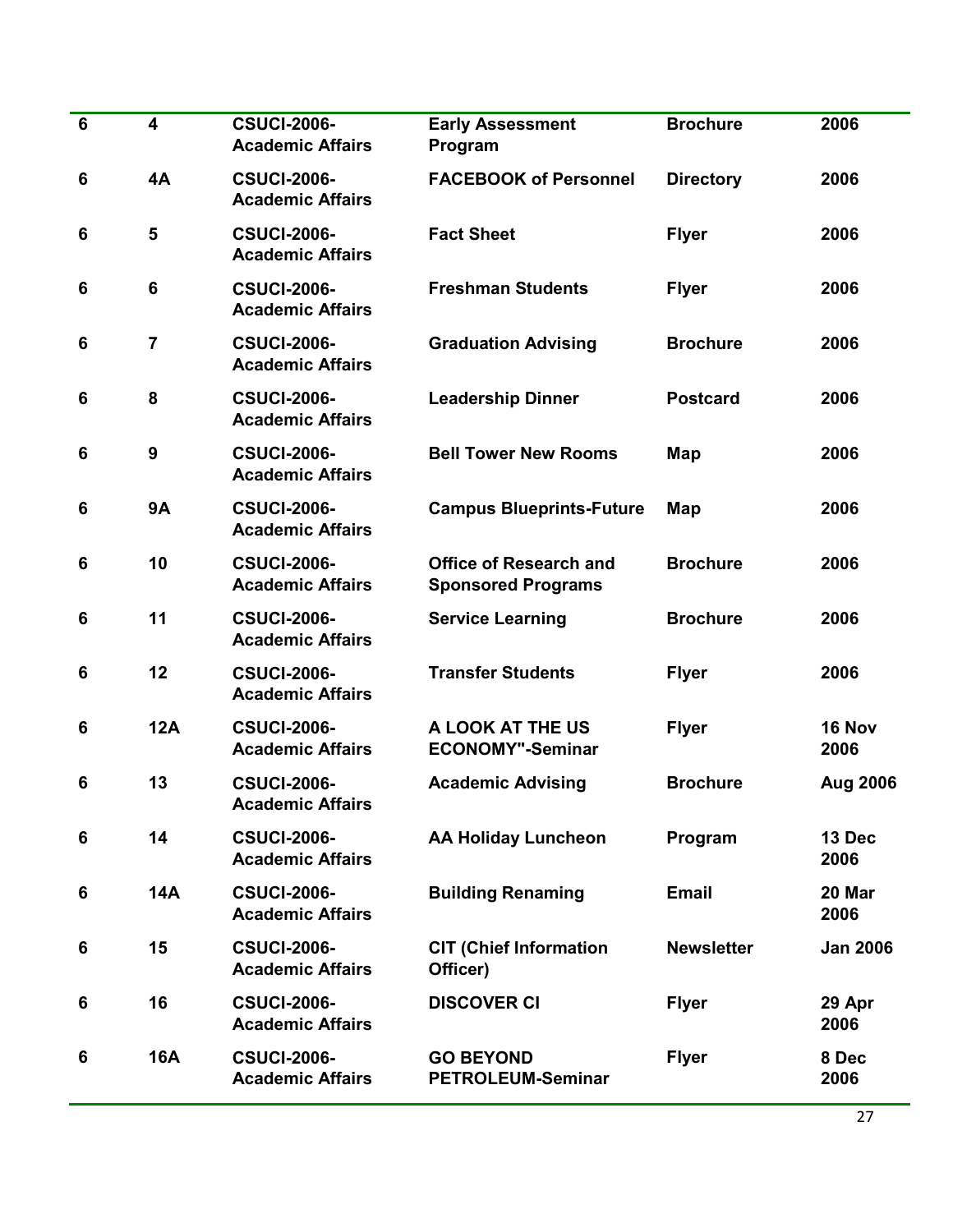| $6\phantom{1}6$ | 17  | <b>CSUCI-2006-</b><br><b>Academic Affairs</b> | <b>Graduation</b>                                             | Program                               | 20 May<br>2006                     |
|-----------------|-----|-----------------------------------------------|---------------------------------------------------------------|---------------------------------------|------------------------------------|
| 6               | 18  | <b>CSUCI-2006-</b><br><b>Academic Affairs</b> | <b>Graduation</b>                                             | Program                               | 20 May<br>2006                     |
| 6               | 19  | <b>CSUCI-2006-</b><br><b>Academic Affairs</b> | <b>Graduation-Candidate</b><br><b>Information</b>             | <b>Booklet</b>                        | 20 May<br>2006                     |
| 6               | 20  | <b>CSUCI-2006-</b><br><b>Academic Affairs</b> | Graduation-McCullough,<br><b>David</b>                        | <b>Speech</b>                         | 20 May<br>2006                     |
| 6               | 21  | <b>CSUCI-2006-</b><br><b>Academic Affairs</b> | <b>Honors Convocation</b>                                     | Program                               | 5 May<br>2006                      |
| 6               | 22  | <b>CSUCI-2006-</b><br><b>Academic Affairs</b> | <b>Honors Convocation-</b><br>Lineup                          | <b>Handouts</b>                       | 1 May<br>2006                      |
| 6               | 23  | <b>CSUCI-2006-</b><br><b>Academic Affairs</b> | <b>Honors Convocation-</b><br><b>Platform Party</b>           | <b>Handout</b>                        | 3 May<br>2006                      |
| 6               | 23A | <b>CSUCI-2006-</b><br><b>Academic Affairs</b> | <b>Math Tutoring</b><br><b>Lab/University Writing</b>         | <b>Brochure</b>                       | Aug 2006                           |
| 6               | 24  | <b>CSUCI-2006-</b><br><b>Academic Affairs</b> | <b>Sharing and Growth</b><br><b>Conference</b>                | <b>YOUNG BLACK</b><br><b>SCHOLARS</b> | 6 May<br>2006                      |
| 6               | 25  | <b>CSUCI-2006-</b><br><b>Academic Affairs</b> | <b>20th Annual CSU Student</b><br><b>Research Competition</b> | <b>Emails</b>                         | 24 Apr<br>2006-25<br>Apr 2006      |
| 6               | 26  | <b>CSUCI-2006-</b><br><b>Academic Affairs</b> | <b>20th Annual CSU Student</b><br><b>Research Competition</b> | <b>Letter</b>                         | 24 Apr<br>2006                     |
| 6               | 27  | <b>CSUCI-2006-</b><br><b>Academic Affairs</b> | <b>20th Annual CSU Student</b><br><b>Research Competition</b> | Program                               | 5 May<br>2006-6<br><b>May 2000</b> |
| 6               | 28  | <b>CSUCI-2006-</b><br><b>Academic Affairs</b> | <b>INDIAN OCEAN IN WORLD</b><br><b>HISTORY-Seminar</b>        | <b>Flyer</b>                          | 6 Apr<br>2006                      |
| 6               | 29  | <b>CSUCI-2006-</b><br><b>Academic Affairs</b> | <b>WASC-Educational</b><br><b>Effectiveness</b>               | <b>Report</b>                         | <b>Dec 2006</b>                    |
| 6               | 30  | <b>CSUCI-2006-</b><br><b>Academic Affairs</b> | <b>WASC-Educational</b><br><b>Effectiveness</b>               | <b>Report</b>                         | <b>Dec 2006</b>                    |
| 6               | 31  | <b>CSUCI-2006-</b><br><b>Academic Affairs</b> | <b>Academic Advising-</b><br><b>Budget</b>                    | <b>Report</b>                         | 2006-<br>2007                      |
| $6\phantom{1}$  | 32  | <b>CSUCI-2006-</b><br><b>Academic Affairs</b> | <b>Provost</b>                                                | <b>Report</b>                         | 2006-<br>2007                      |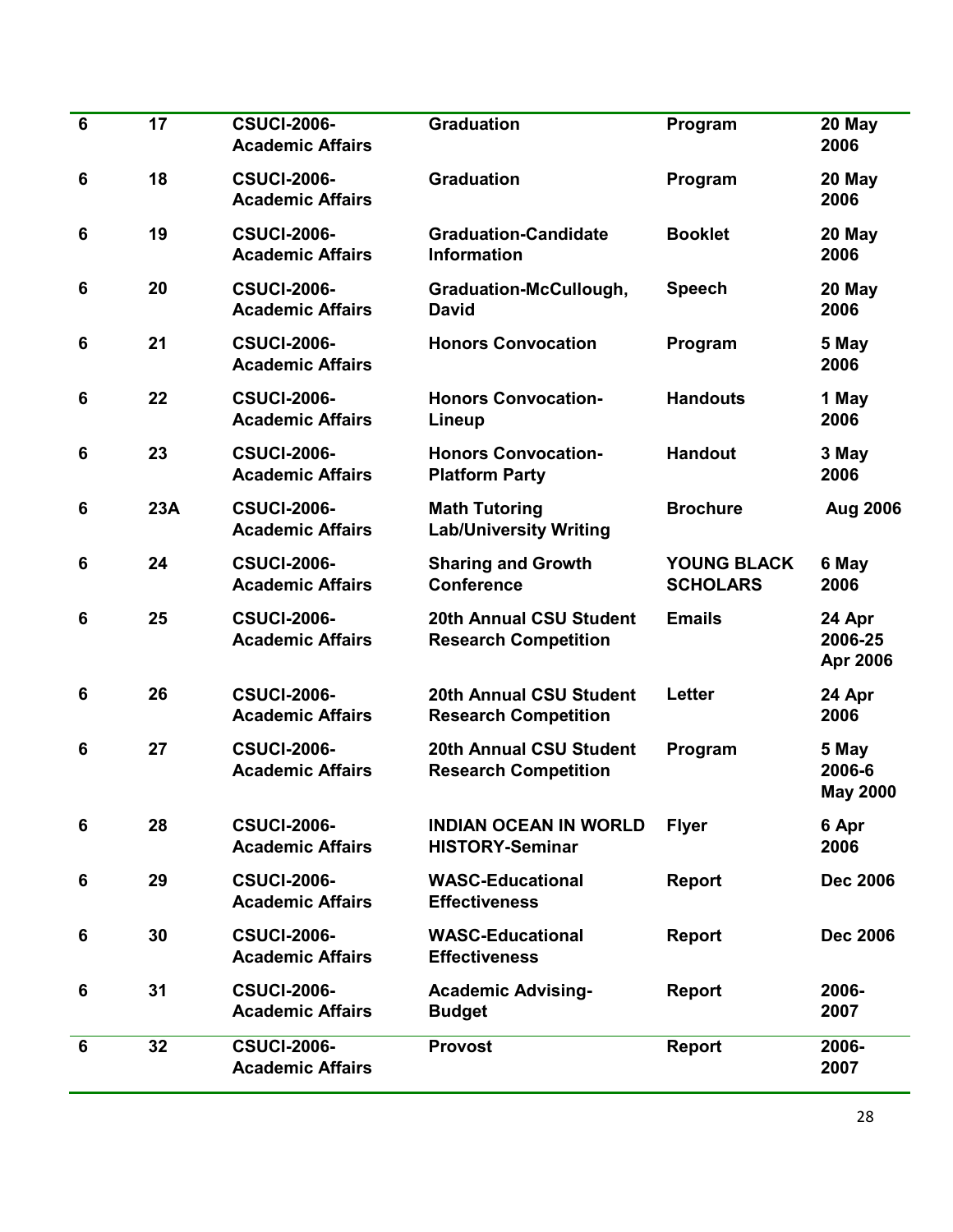## **January 2007-December 2007, A-Z**

| <b>Box</b>              | Folder           | <b>Record Group/SubGroup</b>          | <b>Topic/Sub-Topic</b>                                 | <b>Series</b>                       | <b>Dates</b>                   |
|-------------------------|------------------|---------------------------------------|--------------------------------------------------------|-------------------------------------|--------------------------------|
| $\overline{7}$          | 1                | CSUCI-2007-Academic<br><b>Affairs</b> | <b>Academic Advising</b>                               | Notebook/Hando<br>uts               | 2007                           |
| 7                       | $\mathbf{2}$     | CSUCI-2007-Academic<br><b>Affairs</b> | <b>Academic Advising</b>                               | <b>Postcards</b>                    | 2007                           |
| 7                       | 3                | CSUCI-2007-Academic<br><b>Affairs</b> | <b>Advertising</b>                                     | <b>Brochure</b>                     | 2007                           |
| $\overline{7}$          | 4                | CSUCI-2007-Academic<br><b>Affairs</b> | <b>CSU Mentor</b>                                      | <b>Postcard</b>                     | 2007                           |
| $\overline{7}$          | 5                | CSUCI-2007-Academic<br><b>Affairs</b> | <b>Freshmen</b>                                        | <b>COMPASS</b>                      | 2007                           |
| $\overline{\mathbf{7}}$ | $6\phantom{1}6$  | CSUCI-2007-Academic<br><b>Affairs</b> | <b>Freshmen</b>                                        | <b>PRE-ADVISING</b><br><b>GUIDE</b> | 2007                           |
| $\overline{\mathbf{7}}$ | $\overline{7}$   | CSUCI-2007-Academic<br><b>Affairs</b> | <b>On-line Payment</b>                                 | <b>Postcard</b>                     | 2007                           |
| $\overline{\mathbf{7}}$ | 8                | CSUCI-2007-Academic<br><b>Affairs</b> | <b>Professional Staff Housing</b>                      | <b>RECRUITMENT</b><br><b>GUIDE</b>  | 2007                           |
| $\overline{\mathbf{7}}$ | $\boldsymbol{9}$ | CSUCI-2007-Academic<br><b>Affairs</b> | <b>Transfer Students</b>                               | <b>Handbook</b>                     | 2007                           |
| 7                       | 10               | CSUCI-2007-Academic<br><b>Affairs</b> | <b>Transfer Students</b>                               | <b>PRE-ADVISING</b><br><b>GUIDE</b> | 2007                           |
| $\overline{\mathbf{7}}$ | 11               | CSUCI-2007-Academic<br><b>Affairs</b> | <b>WASC Accreditation</b>                              | <b>Postcards</b>                    | 2007                           |
| $\overline{7}$          | 12               | CSUCI-2007-Academic<br><b>Affairs</b> | <b>CESAR CHAVEZ LEGACY-</b><br><b>Service Learning</b> | <b>Postcard</b>                     | 2 Apr<br>2007-6<br>Apr<br>2006 |
| $\overline{\mathbf{7}}$ | <b>12A</b>       | CSUCI-2007-Academic<br><b>Affairs</b> | <b>Campus</b>                                          | Map                                 | Jul<br>2007                    |
| 7                       | 13               | CSUCI-2007-Academic<br><b>Affairs</b> | <b>Graduation</b>                                      | Program                             | 19 May<br>2007                 |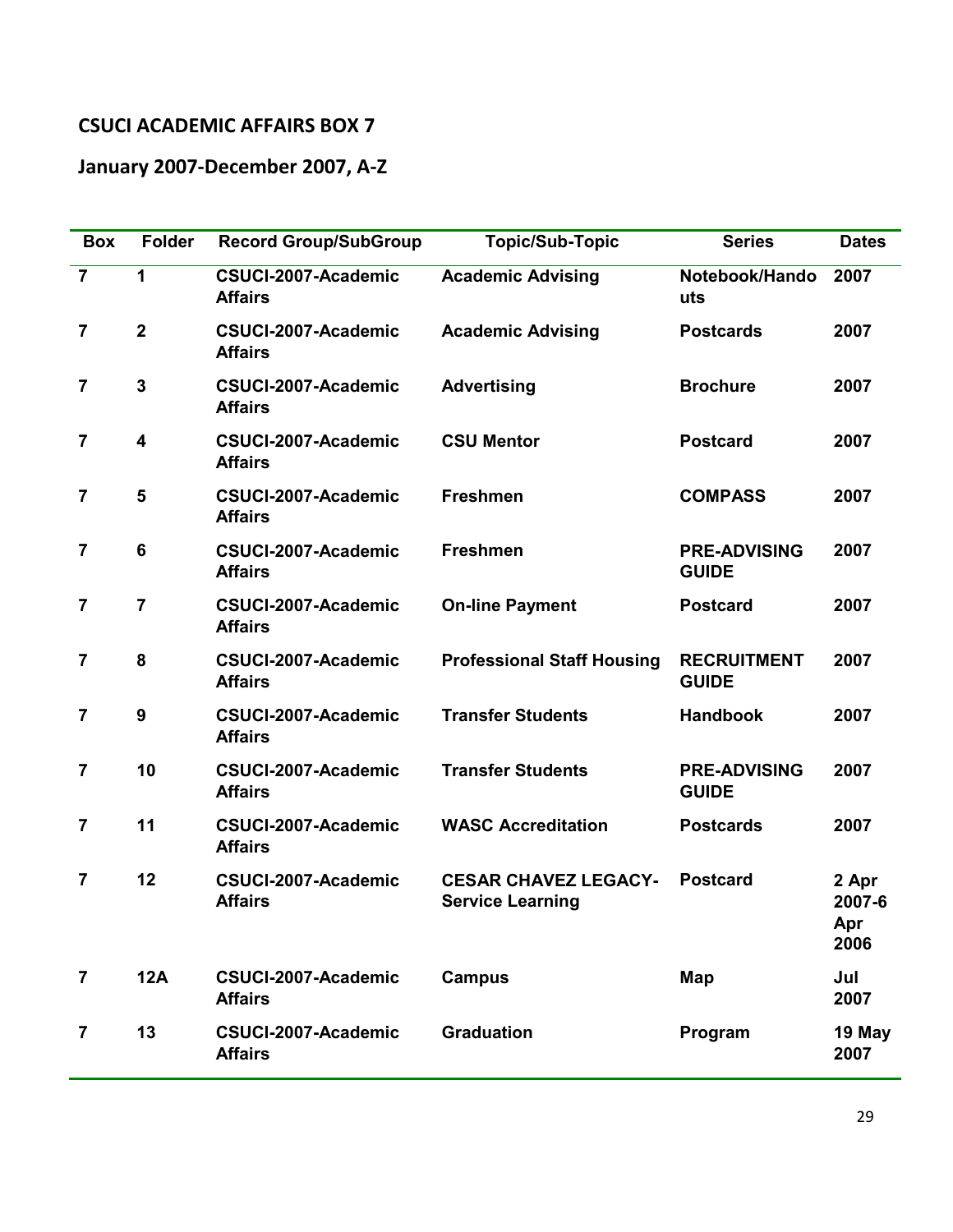| $\overline{7}$ | 14         | CSUCI-2007-Academic<br><b>Affairs</b> | <b>Graduation</b>                                                                 | Program         | 19 May<br>2007     |
|----------------|------------|---------------------------------------|-----------------------------------------------------------------------------------|-----------------|--------------------|
| $\overline{7}$ | <b>14A</b> | CSUCI-2007-Academic<br><b>Affairs</b> | <b>Extended Ed Facility in</b><br><b>Thousand Oaks</b>                            | <b>Postcard</b> | 3 May<br>2007      |
| 7              | 15         | CSUCI-2007-Academic<br><b>Affairs</b> | <b>Honors Convocation</b>                                                         | Program         | 4 May<br>2007      |
| 7              | 15A        | CSUCI-2007-Academic<br><b>Affairs</b> | <b>President's Inaugural</b><br><b>Annual Celebration of</b><br><b>Excellence</b> | <b>Brochure</b> | 14 Mar<br>2007     |
| 7              | 16         | CSUCI-2007-Academic<br><b>Affairs</b> | <b>Time Capsule</b>                                                               | <b>Flyer</b>    | 26 July<br>2007    |
| 7              | 17         | CSUCI-2007-Academic<br><b>Affairs</b> | <b>Winter Intersession</b>                                                        | <b>Flyer</b>    | <b>Dec</b><br>2007 |
| $\overline{7}$ | 18         | CSUCI-2007-Academic<br><b>Affairs</b> | <b>Admissions &amp; Recruitment</b>                                               | <b>Brochure</b> | 2007-<br>2008      |

## **January 2008-December 2008, A-Z**

| <b>Box</b> | <b>Folder</b>           | <b>Record</b><br><b>Group/SubGroup</b> | <b>Topic/Sub-Topic</b>                              | <b>Series</b>          | <b>Dates</b> |
|------------|-------------------------|----------------------------------------|-----------------------------------------------------|------------------------|--------------|
| 8          | 1                       | CSUCI-2008-Academic<br><b>Affairs</b>  | <b>Advertising</b>                                  | <b>Folders</b>         | 2008         |
| 8          | 1A                      | CSUCI-2008-Academic<br><b>Affairs</b>  | <b>Advertising-"I Am The U"</b>                     | <b>Window Stickers</b> | 2008         |
| 8          | $\mathbf{2}$            | CSUCI-2008-Academic<br><b>Affairs</b>  | <b>Cal State TEACH</b>                              | <b>Flyer</b>           | 2008         |
| 8          | 3                       | CSUCI-2008-Academic<br><b>Affairs</b>  | <b>CSU APLE (Teaching)-</b><br><b>Student Loans</b> | <b>Bookmark</b>        | 2008         |
| 8          | $\overline{\mathbf{4}}$ | CSUCI-2008-Academic<br><b>Affairs</b>  | <b>Extended Education-</b><br><b>Thousand Oaks</b>  | <b>Postcard</b>        | 2008         |
| 8          | 5                       | CSUCI-2008-Academic<br><b>Affairs</b>  | <b>Math Tutoring Lab/Writing</b><br><b>Center</b>   | <b>Brochure</b>        | 2008         |
| 8          | 6                       | CSUCI-2008-Academic                    | <b>Study Abroad</b>                                 | <b>Brochure</b>        | 2008         |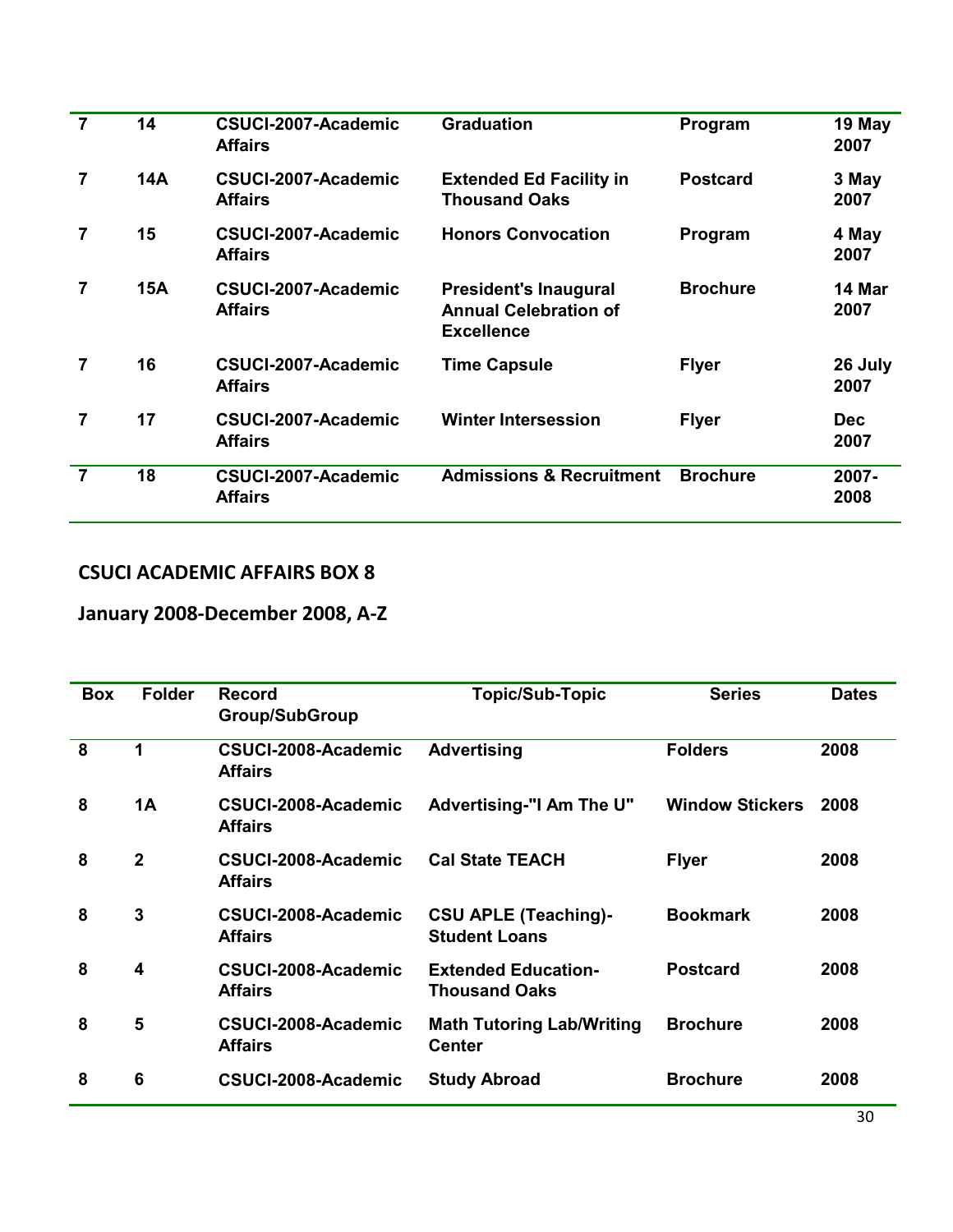|   |    | <b>Affairs</b>                        |                                                                               |                                         |                                |
|---|----|---------------------------------------|-------------------------------------------------------------------------------|-----------------------------------------|--------------------------------|
| 8 | 7  | CSUCI-2008-Academic<br><b>Affairs</b> | <b>Teacher Credential</b><br>Program                                          | <b>Brochures</b>                        | 2008                           |
| 8 | 8  | CSUCI-2008-Academic<br><b>Affairs</b> | <b>Technical Writing</b><br><b>Certificate Program</b>                        | <b>Brochure</b>                         | 2008                           |
| 8 | 9  | CSUCI-2008-Academic<br><b>Affairs</b> | <b>Troop to College Program</b>                                               | <b>Brochure</b>                         | 2008                           |
| 8 | 10 | CSUCI-2008-Academic<br><b>Affairs</b> | <b>Campus</b>                                                                 | <b>Map</b>                              | Aug<br>2008                    |
| 8 | 11 | CSUCI-2008-Academic<br><b>Affairs</b> | <b>CSUCI "Research Park"-</b><br><b>Future</b>                                | Powerpoint                              | 21 Feb<br>2008                 |
| 8 | 12 | CSUCI-2008-Academic<br><b>Affairs</b> | <b>Faculty</b>                                                                | <b>Directory</b>                        | 12 Jun<br>2008                 |
| 8 | 13 | CSUCI-2008-Academic<br><b>Affairs</b> | <b>Graduation</b>                                                             | Program                                 | 17 May<br>2008                 |
| 8 | 14 | CSUCI-2008-Academic<br><b>Affairs</b> | <b>Graduation-</b><br><b>Candidate/Guest</b>                                  | Program                                 | 17 May<br>2008                 |
| 8 | 15 | CSUCI-2008-Academic<br><b>Affairs</b> | <b>President's Annual</b><br><b>Celebration of Excellence</b>                 | <b>Presentations</b><br><b>Brochure</b> | 8 May<br>2008                  |
| 8 | 16 | CSUCI-2008-Academic<br><b>Affairs</b> | <b>President's Annual</b><br><b>Celebration of Excellence</b>                 | <b>Itinerary</b>                        | 2 May<br>2008-9<br>May<br>2008 |
| 8 | 17 | CSUCI-2008-Academic<br><b>Affairs</b> | <b>President's Annual</b><br><b>Celebration of Student</b><br><b>Research</b> | <b>Booklet</b>                          | 9 May<br>2008                  |
| 8 | 18 | CSUCI-2008-Academic<br><b>Affairs</b> | <b>What to Expect in Ventura</b><br>County                                    | <b>Article</b>                          | Jan<br>2008                    |
| 8 | 19 | CSUCI-2008-Academic<br><b>Affairs</b> | <b>Strategic Plan</b>                                                         | <b>Brochure</b>                         | 2008-<br>1013                  |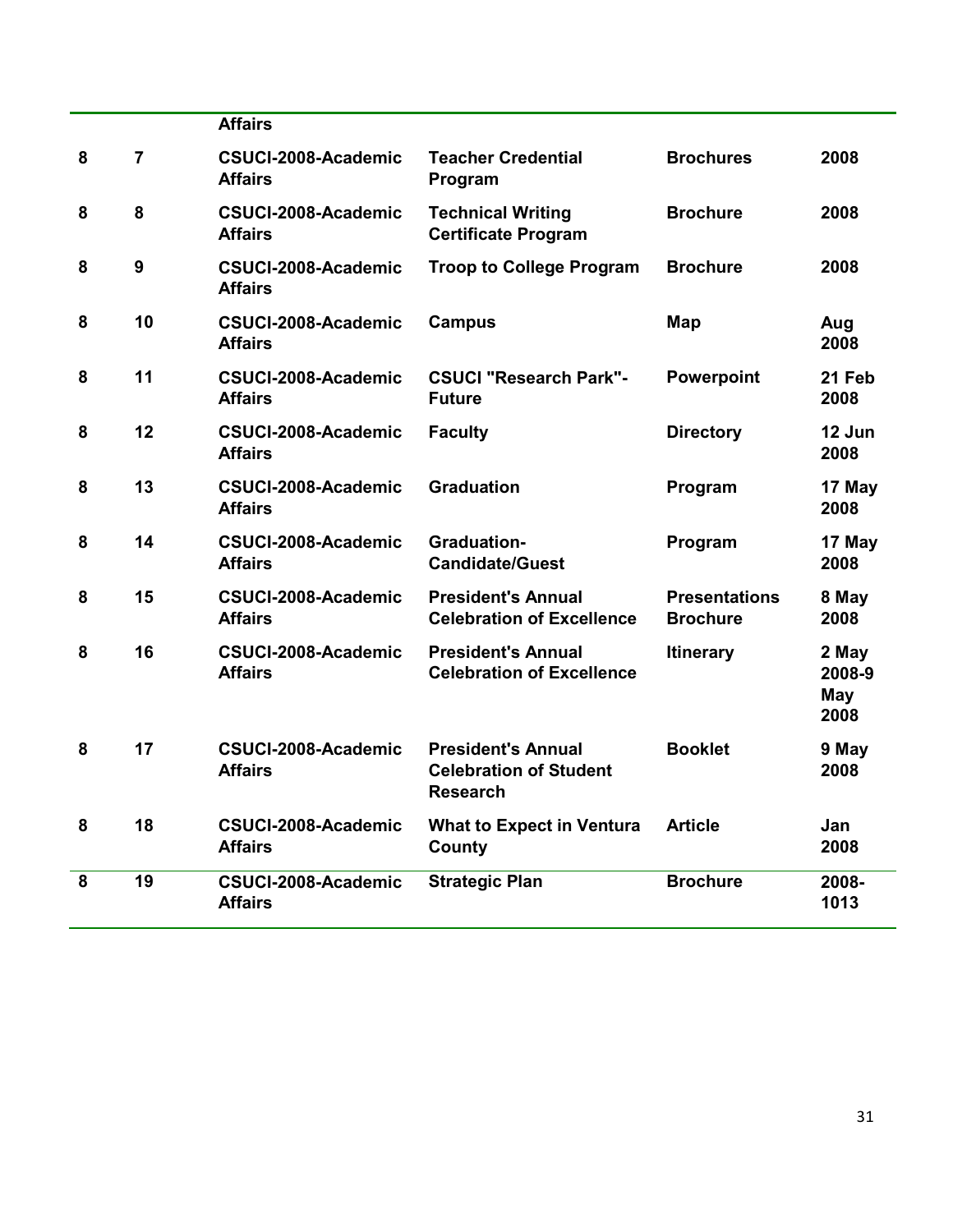## **January 2009-December 2010**

| <b>Box</b>       | <b>Folder</b>   | <b>Record</b>           | <b>Topic/Sub-Topic</b>             | <b>Series</b>   | <b>Dates</b>    |
|------------------|-----------------|-------------------------|------------------------------------|-----------------|-----------------|
|                  |                 | <b>Group/SubGroup</b>   |                                    |                 |                 |
| $\boldsymbol{9}$ | 1               | <b>CSUCI-2009-</b>      | <b>1st Faculty-Student</b>         | <b>Handbook</b> | 9 May           |
|                  |                 | <b>Academic Affairs</b> | <b>Research Forum</b>              |                 | 2009            |
| $\boldsymbol{9}$ | $\overline{2}$  | <b>CSUCI-2009-</b>      | <b>First Annual Faculty-</b>       | Program         | 9 May           |
|                  |                 | <b>Academic Affairs</b> | <b>Student Research Forum</b>      |                 | 2009            |
| 9                | $\mathbf{3}$    | <b>CSUCI-2009-</b>      | <b>Graduation</b>                  | Program         | 16 May          |
|                  |                 | <b>Academic Affairs</b> |                                    |                 | 2009            |
| 9                | 4               | <b>CSUCI-2009-</b>      | <b>Honors Convocation</b>          | Program         | 1 May           |
|                  |                 | <b>Academic Affairs</b> |                                    |                 | 2009            |
| 9                | 4A              | <b>CSUCI-2009-</b>      | <b>Academic Advising</b>           | <b>Folder</b>   | 2009-           |
|                  |                 | <b>Academic Affairs</b> |                                    | w/handout       | 2010            |
| 9                | 5               | <b>CSUCI-2009-</b>      | 3rd Annual Celebration of          | Program         | 8 May           |
|                  |                 | <b>Academic Affairs</b> | <b>Excellence-</b>                 |                 | 2010            |
|                  |                 |                         | Sustainability@Cl                  |                 |                 |
| 9                | $6\phantom{1}6$ | <b>CSUCI-2010-</b>      | <b>Campus Map</b>                  | <b>Map</b>      | <b>February</b> |
|                  |                 | <b>Academic Affairs</b> |                                    |                 | 2010            |
| $\boldsymbol{9}$ | 6A              | <b>CSUCI-2010-</b>      | <b>Entrance Road</b>               | Program         | 19 Nov          |
|                  |                 | <b>Academic Affairs</b> | Groundbreaking                     |                 | 2010            |
|                  |                 |                         | <b>Ceremony</b>                    |                 |                 |
| 9                | 6B              | <b>CSUCI-2008-</b>      | <b>Campus Highlights</b>           | <b>Flyer</b>    | 2009-           |
|                  |                 | <b>Academic Affairs</b> |                                    |                 | 2010            |
| 9                | $\overline{7}$  | <b>CSUCI-2010-</b>      | <b>Extended Ed Facility in</b>     | <b>Postcard</b> | 2010            |
|                  |                 | <b>Academic Affairs</b> | <b>Thousand Oaks</b>               |                 |                 |
| 9                | 8               | <b>CSUCI-2010-</b>      | <b>Extended University</b>         | <b>Brochure</b> | 2010            |
|                  |                 | <b>Academic Affairs</b> | <b>Masters' Degrees</b>            |                 |                 |
| 9                | 9               | <b>CSUCI-2010-</b>      | <b>Faculty Publication-Jimmy</b>   | <b>Bookmark</b> | 2010            |
|                  |                 | <b>Academic Affairs</b> | <b>Carter &amp; the Water Wars</b> |                 |                 |
| 9                | 10              | <b>CSUCI-2010-</b>      | 4th Annual Celebration of          | Program         | 5 May           |
|                  |                 | <b>Academic Affairs</b> | Excellence-Stem@CI                 |                 | 2010            |
| 9                | 11              | <b>CSUCI-2010-</b>      | <b>Graduation</b>                  | Program         | 15 May          |
|                  |                 | <b>Academic Affairs</b> |                                    |                 | 2010            |
| 9                | 12              | <b>CSUCI-2010-</b>      | <b>Honors Convocation</b>          | Program         | 30 Apr          |
|                  |                 | <b>Academic Affairs</b> |                                    |                 | 2010            |
| 9                | 13              | <b>CSUCI-2010-</b>      | In the Eye of the Storm:           | <b>Brochure</b> | 7 May           |
|                  |                 | <b>Academic Affairs</b> | <b>Understanding Transition</b>    |                 | 2010            |
|                  |                 |                         | and Change                         |                 |                 |
| 9                | 14              | <b>CSUCI-2010-</b>      | <b>IT Services for Faculty</b>     | <b>Brochure</b> | 2010            |
|                  |                 | <b>Academic Affairs</b> |                                    |                 |                 |
| 9                | 15              | <b>CSUCI-2010-</b>      | <b>Martin V. Smith Center</b>      | Program         | 3 April         |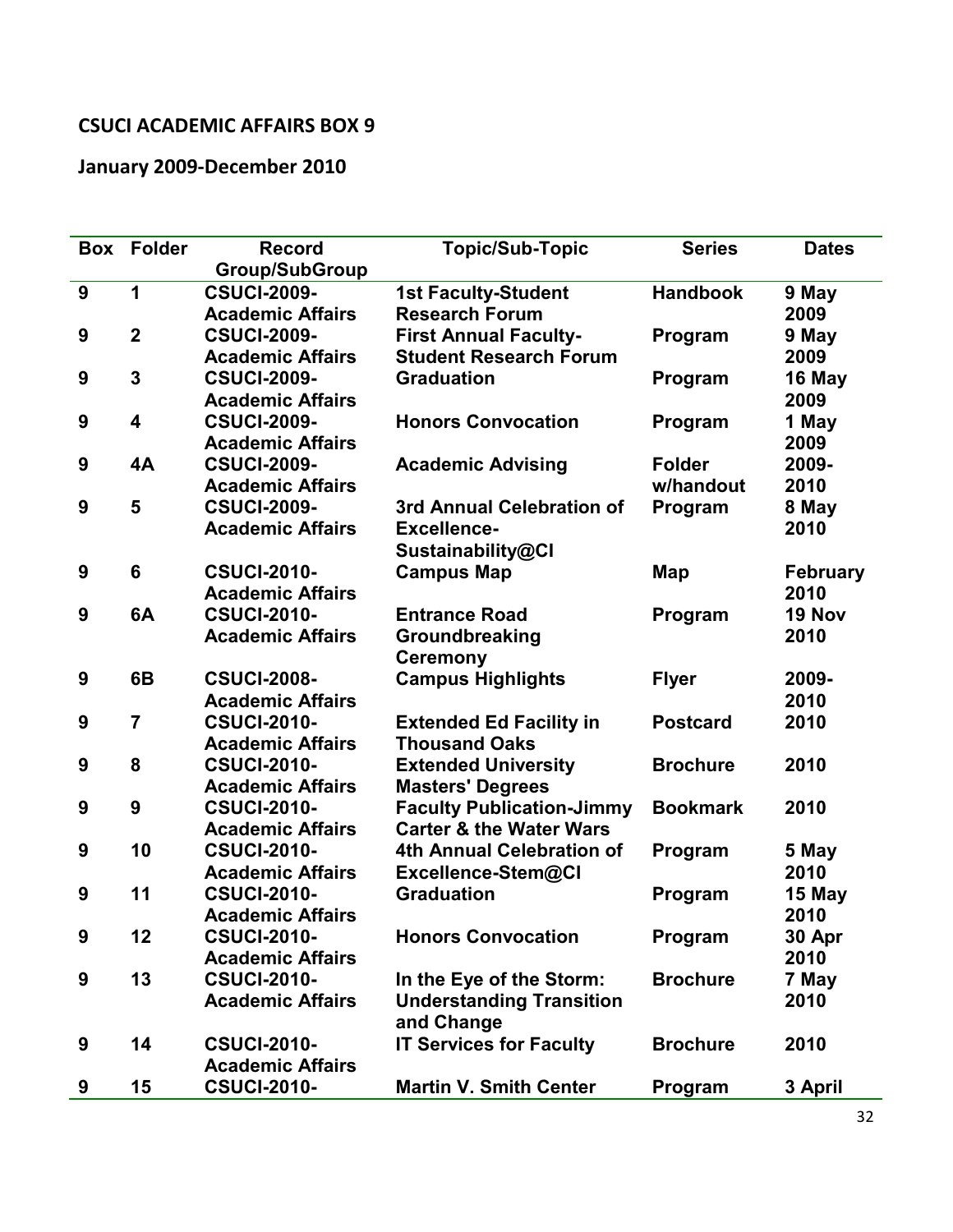|                  |            | <b>Academic Affairs</b> | <b>Dedication and Grand</b><br>Opening |                 | 2009          |
|------------------|------------|-------------------------|----------------------------------------|-----------------|---------------|
| 9                | 16         | <b>CSUCI-2010-</b>      | 2nd Annual Faculty-                    | <b>Awards</b>   | 8 May         |
|                  |            | <b>Academic Affairs</b> | <b>Student Research Forum</b>          | Program         | 2010          |
| 9                | 17         | <b>CSUCI-2010-</b>      | 2nd Annual Faculty-                    | <b>Postcard</b> | 8 May         |
|                  |            | <b>Academic Affairs</b> | <b>Student Research Forum</b>          |                 | 2010          |
| 9                | 18         | <b>CSUCI-2010-</b>      | 2nd Annual Faculty-                    | Program         | 8 May         |
|                  |            | <b>Academic Affairs</b> | <b>Student Research Forum</b>          |                 | 2010          |
| 9                | 19         | <b>CSUCI-2010-</b>      | <b>2nd Conference for Social</b>       | Program         | 24 April      |
|                  |            | <b>Academic Affairs</b> | <b>Justice in Education</b>            |                 | 2010          |
| 9                | <b>19A</b> | <b>CSUCI-2010-</b>      | <b>North Hall</b>                      | Program         | <b>11 Oct</b> |
|                  |            | <b>Academic Affairs</b> | Groundbreaking                         |                 | 2010          |
|                  |            |                         | <b>Ceremony</b>                        |                 |               |
| 9                | <b>19B</b> | <b>CSUCI-2010-</b>      | <b>Muhammad Yunus-CA</b>               | Program         | 26 Feb        |
|                  |            | <b>Academic Affairs</b> | <b>Institute for Social</b>            |                 | 2010          |
|                  |            |                         | <b>Business</b>                        |                 |               |
| $\boldsymbol{9}$ | <b>19C</b> | <b>CSUCI-2009-</b>      | <b>President's Higher Ed</b>           | <b>Report</b>   | 17 Mar        |
|                  |            | <b>Academic Affairs</b> | <b>Community Service Honor</b>         |                 | 2010          |
|                  |            |                         | <b>Roll-2009</b>                       |                 |               |
| 9                | <b>19D</b> | <b>CSUCI-2009-</b>      | <b>University-Wide</b>                 | <b>Pamphlet</b> | 2010-         |
|                  |            | <b>Academic Affairs</b> | <b>Recognition - Select</b>            |                 | 2015          |
|                  |            |                         | <b>Accomplishments</b>                 |                 |               |
| 9                | 20         | <b>CSUCI-2010-</b>      | <b>Summer at CSU Channel</b>           | <b>Bookmark</b> | 2010          |
|                  |            | <b>Academic Affairs</b> | <b>Islands</b>                         |                 |               |
| 9                | 21         | <b>CSUCI-2010-</b>      | <b>Summer at CSU Channel</b>           | <b>Postcard</b> | 2010          |
|                  |            | <b>Academic Affairs</b> | <b>Islands</b>                         |                 |               |
| 9                | 22         | <b>CSUCI-2009-</b>      | <b>Academic Advising</b>               | <b>Folder</b>   | 2010-         |
|                  |            | <b>Academic Affairs</b> |                                        | w/handouts      | 2011          |
| 9                | 23         | <b>CSUCI-2009-</b>      | "Overview of CI"                       | <b>Brochure</b> | circa         |
|                  |            | <b>Academic Affairs</b> |                                        |                 | 2010          |
| 9                | 24         | <b>CSUCI-2010-</b>      | <b>Working for CA-</b>                 | <b>Brochure</b> | circa         |
|                  |            | <b>Academic Affairs</b> | <b>Influencing the World-CSU</b>       |                 | 2010          |
|                  |            |                         | <b>Celebrates 50 Years</b>             |                 |               |

**January 2011-December 2011**

| <b>Box</b> | <b>Folder</b> | <b>Record</b><br><b>Group/SubGroup</b>        | <b>Topic/Sub-Topic</b>                                                | <b>Series</b> | <b>Dates</b> |
|------------|---------------|-----------------------------------------------|-----------------------------------------------------------------------|---------------|--------------|
| 10         |               | <b>CSUCI-2011-</b><br><b>Academic Affairs</b> | <b>Bachelor Degree</b><br><b>Completion Program at</b><br><b>SBCC</b> | <b>Flyer</b>  | 2011         |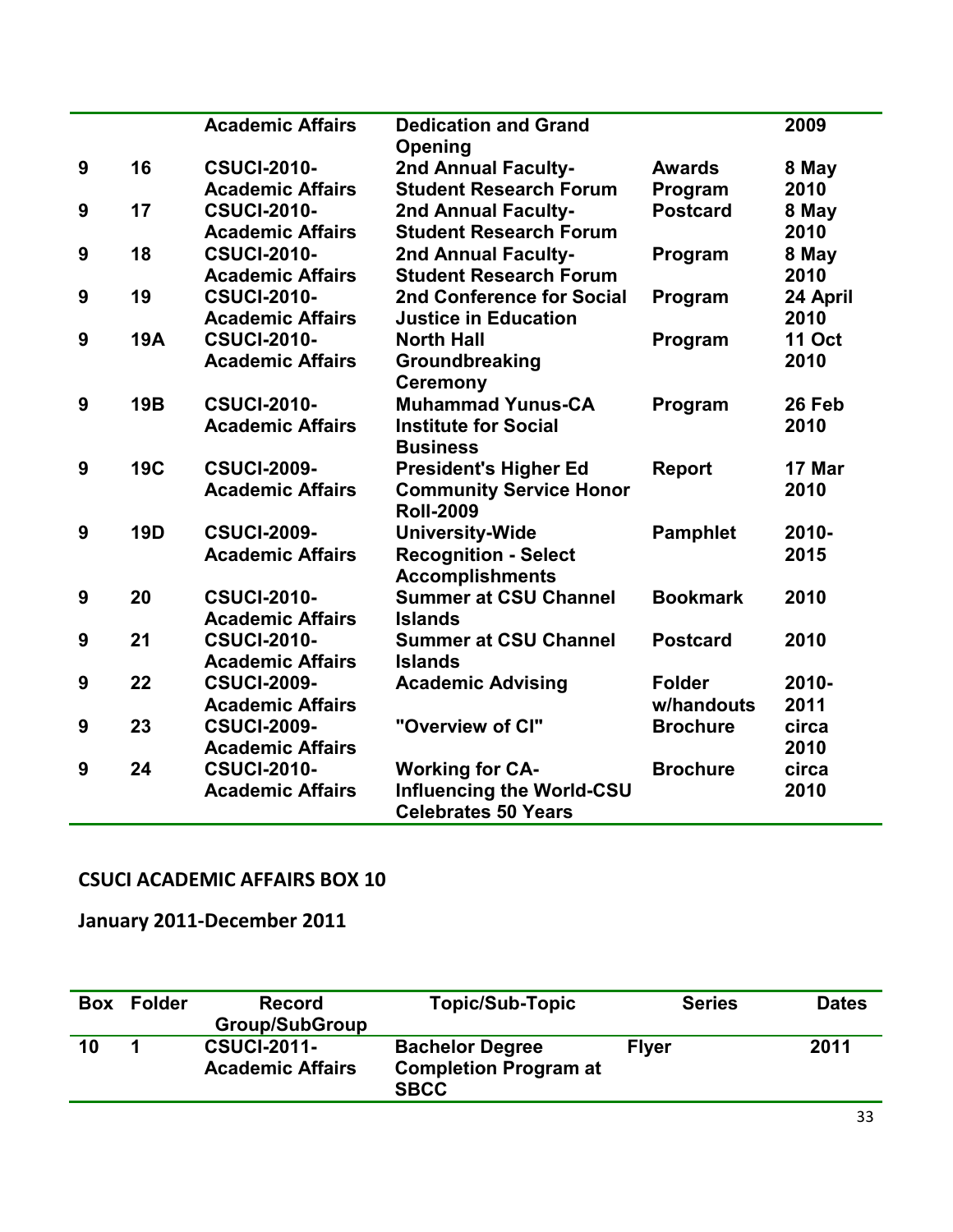| 10 | $\overline{2}$          | <b>CSUCI-2011-</b><br><b>Academic Affairs</b> | <b>CSUCI Graduation</b><br><b>Commencement</b> | Program                   | May<br>21,    |
|----|-------------------------|-----------------------------------------------|------------------------------------------------|---------------------------|---------------|
|    |                         |                                               |                                                |                           | 2011          |
| 10 | $\overline{\mathbf{3}}$ | <b>CSUCI-2011-</b>                            | <b>CSUCI Honors</b>                            | Program                   | May 6,        |
|    |                         | <b>Academic Affairs</b>                       | <b>Convocation</b>                             |                           | 2011          |
| 10 | 4                       | <b>CSUCI-2011-</b>                            | <b>CSUCI Honors</b>                            | <b>Speeches/Itinerary</b> | <b>May 6,</b> |
|    |                         | <b>Academic Affairs</b>                       | <b>Convocation</b>                             |                           | 2011          |
| 10 | 5                       | <b>CSUCI-2011-</b>                            | <b>CSUCI Extended</b>                          | <b>Folder w/ Enclos</b>   | 2011          |
|    |                         | <b>Academic Affairs</b>                       | <b>University</b>                              |                           |               |
| 10 | <b>5A</b>               | <b>CSUCI-2011-</b>                            | <b>President's Higher Ed</b>                   | <b>Report</b>             | 19 Jul        |
|    |                         | <b>Academic Affairs</b>                       | <b>Community Service</b>                       |                           | 2011          |
|    |                         |                                               | Honor Roll-2010                                |                           |               |
| 10 | 6                       | <b>CSUCI-2011-</b>                            | <b>The Symphony Sound</b>                      | <b>Brochure</b>           | <b>April</b>  |
|    |                         | <b>Academic Affairs</b>                       | of Success                                     |                           | 16,           |
|    |                         |                                               |                                                |                           | 2011          |
| 10 | $\overline{7}$          | <b>CSUCI-2011-</b>                            | 3rd Annual Faculty-                            | <b>Awards Program</b>     | 8 May         |
|    |                         | <b>Academic Affairs</b>                       | <b>Student Research</b><br><b>Forum</b>        |                           | 2010          |
| 10 | 8                       | <b>CSUCI-2011-</b>                            | <b>3rd Annual Conference</b>                   | Program                   | <b>April</b>  |
|    |                         | <b>Academic Affairs</b>                       | for Social Justice in                          |                           | 30,           |
|    |                         |                                               | <b>Education</b>                               |                           | 2011          |
| 10 | 9                       | <b>CSUCI-2011-</b>                            | <b>University Highlights</b>                   | <b>Factsheet</b>          | $2011 -$      |
|    |                         | <b>Academic Affairs</b>                       |                                                |                           | 2012          |

**January 2012-December 2012**

| <b>Box</b> | <b>Folder</b> | <b>Record</b><br><b>Group/SubGroup</b>        | <b>Topic/Sub-Topic</b>                                                            | <b>Series</b>   | <b>Dates</b>          |
|------------|---------------|-----------------------------------------------|-----------------------------------------------------------------------------------|-----------------|-----------------------|
| 11         | 1             | <b>CSUCI-2012-</b><br><b>Academic Affairs</b> | Campus                                                                            | Map             | 2012                  |
| 11         | <b>1A</b>     | <b>CSUCI-2012-</b><br><b>Academic Affairs</b> | <b>CI Mission Statement</b>                                                       | <b>Bookmark</b> | 2012                  |
| 11         | <b>1B</b>     | <b>CSUCI-2012-</b><br><b>Academic Affairs</b> | <b>Children's Reading</b><br><b>Celebration and Young</b><br><b>Author's Fair</b> | <b>Flyer</b>    | 14 Apr<br>2012        |
| 11         | 1C            | <b>CSUCI-2012-</b><br><b>Academic Affairs</b> | "Collecting Ventura"-CSUCI<br><b>Archives</b>                                     | <b>Flyer</b>    | 10 Mar<br>2012        |
| 11         | $\mathbf{2}$  | <b>CSUCI-2012-</b><br><b>Academic Affairs</b> | Dr. George Morten<br><b>Retirement</b>                                            | <b>Invite</b>   | <b>23 Oct</b><br>2012 |
| 11         | 2A            | <b>CSUCI-2012-</b><br><b>Academic Affairs</b> | Dr. George Morten<br><b>Retirement</b>                                            | E-mail          | 14 Sep<br>2012        |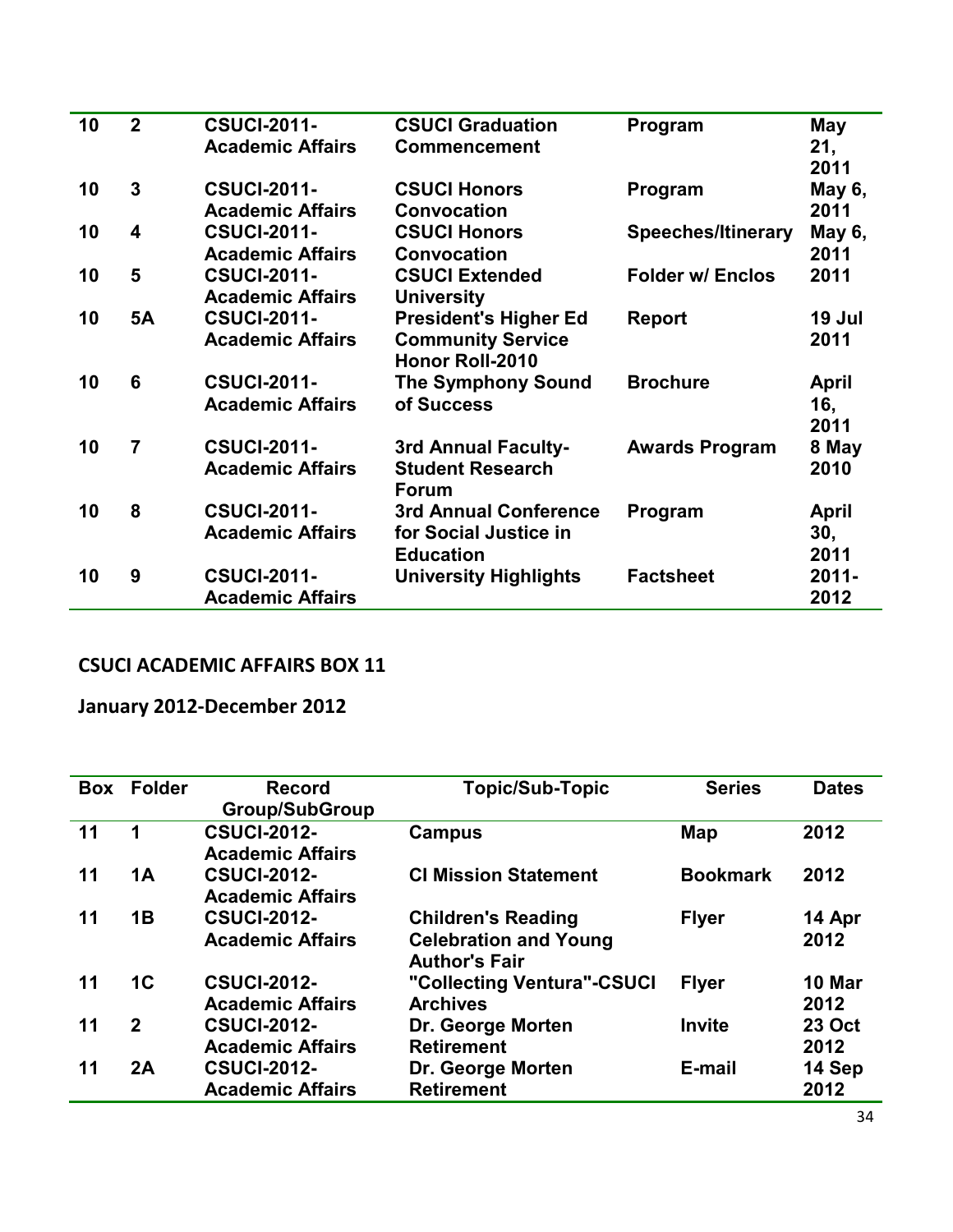| 11 | 3                       | <b>CSUCI-2012-</b>                            | <b>4th Annual Faculty-Student</b>                  | Program           | May 12,         |
|----|-------------------------|-----------------------------------------------|----------------------------------------------------|-------------------|-----------------|
|    |                         | <b>Academic Affairs</b>                       | <b>Research Forum</b>                              |                   | 2012            |
| 11 | $\overline{\mathbf{4}}$ | <b>CSUCI-2012-</b>                            | <b>Graduate Studies</b>                            | Flyer,            | 29 Aug          |
|    |                         | <b>Academic Affairs</b>                       | <b>Center/STEM (El Dorado</b><br>Hall)             | <b>Brochure</b>   | 2012            |
| 11 | 5                       | <b>CSUCI-2012-</b><br><b>Academic Affairs</b> | <b>Graduation</b>                                  | Program           | May 19,<br>2012 |
| 11 | $6\phantom{1}6$         | <b>CSUCI-2012-</b><br><b>Academic Affairs</b> | <b>Honors Convocation</b>                          | Program           | May 4,<br>2012  |
|    |                         |                                               |                                                    |                   |                 |
| 11 | $\overline{7}$          | <b>CSUCI-2012-</b><br><b>Academic Affairs</b> | <b>Madera Hall/del Norte Hall</b>                  | Map, Flyer        | 2012            |
| 11 | <b>7A</b>               | <b>CSUCI-2012-</b>                            | <b>Madera Hall/del Norte Hall</b>                  | <b>Invitation</b> | 14 Sep          |
|    |                         | <b>Academic Affairs</b>                       |                                                    |                   | 2012            |
| 11 | $7B*$                   | <b>CSUCI-2012-</b>                            | <b>President's Higher Ed</b>                       | <b>Report</b>     | 12 Jun          |
|    |                         | <b>Academic Affairs</b>                       | <b>Community Service Honor</b><br><b>Roll-2012</b> |                   | 2012            |
| 11 | 7C*                     | <b>CSUCI-2012-</b>                            | <b>Scholarship Awards</b>                          | <b>Invitation</b> | 2 Sept          |
|    |                         | <b>Academic Affairs</b>                       | <b>Reception</b>                                   |                   | 2012            |
| 11 | 8                       | <b>CSUCI-2012-</b>                            | So Cal Conference for                              | <b>Schedule</b>   | 17 Nov          |
|    |                         | <b>Academic Affairs</b>                       | <b>Undergraduate Research</b><br>(SOOUR)           |                   | 2012            |
| 11 | 9                       | <b>CSUCI-2012-</b><br><b>Academic Affairs</b> | <b>Together We Innovate</b>                        | <b>Brochure</b>   | 2012            |
| 11 | <b>9A</b>               | <b>CSUCI-2012-</b><br><b>Academic Affairs</b> | <b>Central Mall FountainTile</b>                   | <b>Design</b>     | 2012            |

**January 2013-December 2013**

| <b>Box</b> | <b>Folder</b> | <b>Record</b><br><b>Group/SubGroup</b> | <b>Topic/Sub-Topic</b>                              | <b>Series</b>   | <b>Dates</b>          |
|------------|---------------|----------------------------------------|-----------------------------------------------------|-----------------|-----------------------|
| 12         | 1             | CSUCI-2013-Academic<br><b>Affairs</b>  | <b>A Decade of Distinction</b>                      | <b>Brochure</b> | 2013                  |
| 12         | $\mathbf 2$   | CSUCI-2013-Academic<br><b>Affairs</b>  | <b>Advertising</b>                                  | <b>Brochure</b> | 2013                  |
| 12         | 3             | CSUCI-2013-Academic<br><b>Affairs</b>  | <b>Advertising</b>                                  | <b>Brochure</b> | 2013                  |
| 12         | 4             | CSUCI-2013-Academic<br><b>Affairs</b>  | <b>Campus Reading</b><br><b>Celebration</b>         | <b>Flyer</b>    | <b>10 Oct</b><br>2013 |
| 12         | 5             | CSUCI-2013-Academic<br><b>Affairs</b>  | 5th Annual Faculty-Student<br><b>Research Forum</b> | Program         | 11 May<br>2013        |
| 12         | 6             | CSUCI-2013-Academic                    | <b>Graduation</b>                                   | Program         | 18 May                |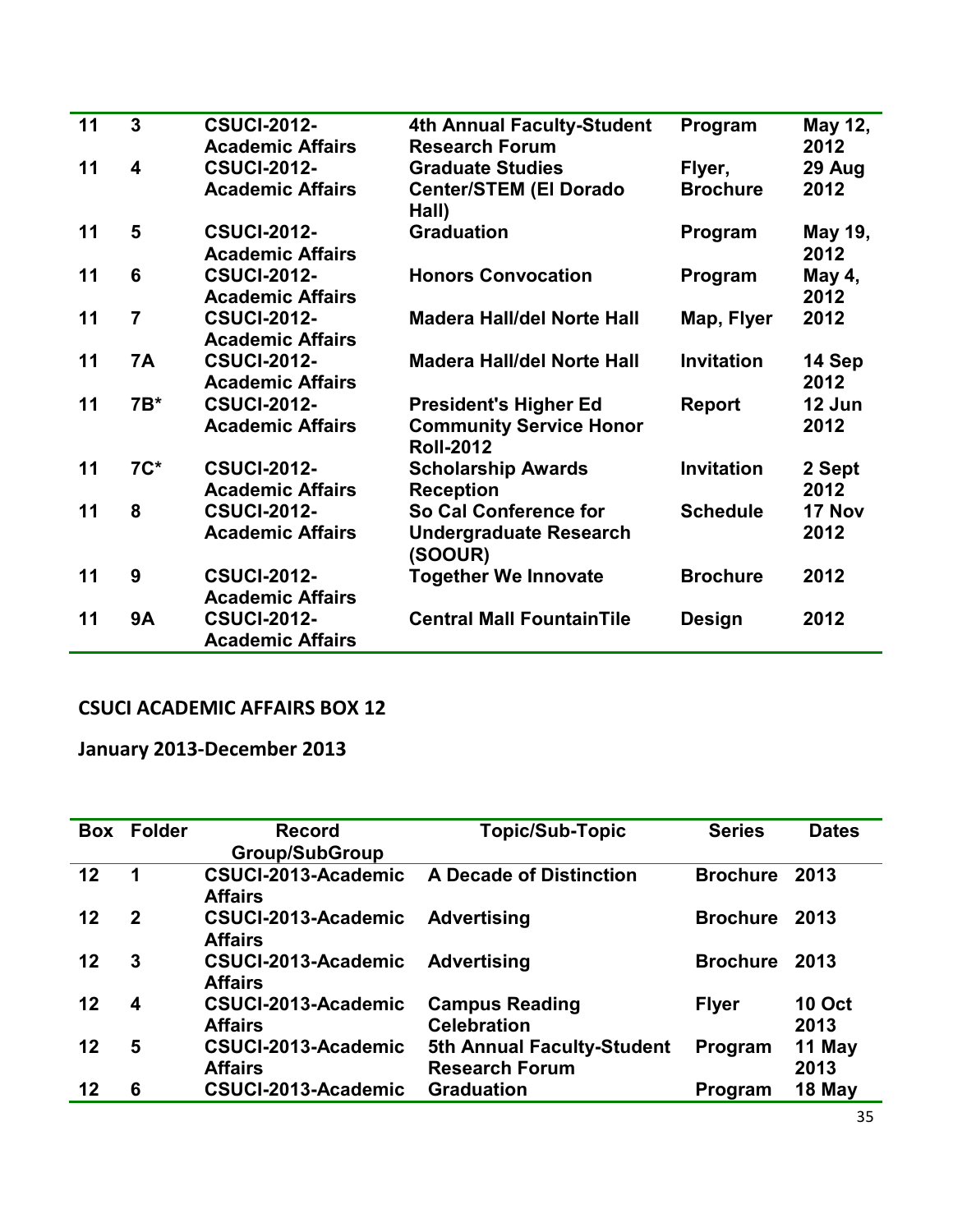|         |                | <b>Affairs</b>      |                                 |                  | 2013     |
|---------|----------------|---------------------|---------------------------------|------------------|----------|
| $12 \,$ | $\overline{7}$ | CSUCI-2013-Academic | <b>Graduation</b>               | <b>Speech</b>    | 22 Aug   |
|         |                | <b>Affairs</b>      |                                 |                  | 13       |
| 12      | 8              | CSUCI-2013-Academic | <b>Honors Convocation</b>       | Program          | 11 May   |
|         |                | <b>Affairs</b>      |                                 |                  | 2013     |
| 12      | <b>8A</b>      | CSUCI-2013-Academic | <b>Foundation-Annual Report</b> | <b>Report</b>    | $2013 -$ |
|         |                | <b>Affairs</b>      |                                 |                  | 2014     |
| 12      | 9              | CSUCI-2013-Academic | <b>Phone Contacts</b>           | <b>Directory</b> | 2013     |
|         |                | <b>Affairs</b>      |                                 |                  |          |
| 12      | 10             | CSUCI-2013-Academic | <b>Staff Service Awards</b>     | Program          | 9 Apr    |
|         |                | <b>Affairs</b>      |                                 |                  | 2013     |
| 12      | <b>10A</b>     | CSUCI-2013-Academic | <b>Sierra Hall Construction</b> | <b>Flyer</b>     | 2013     |
|         |                | <b>Affairs</b>      |                                 |                  |          |
| 12      | 11             | CSUCI-2013-Academic | <b>University Mission</b>       | <b>Brochure</b>  | 2013     |
|         |                | <b>Affairs</b>      |                                 |                  |          |
| 12      | 12             | CSUCI-2013-Academic | <b>Walking Tour</b>             | <b>Brochure</b>  | 2013     |
|         |                | <b>Affairs</b>      |                                 |                  |          |
|         |                |                     |                                 |                  |          |

## **January 2014-December 2014**

| <b>Box</b> | <b>Folder</b>   | <b>Record</b>           | <b>Topic/Sub-Topic</b>            | <b>Series</b>    | <b>Dates</b> |
|------------|-----------------|-------------------------|-----------------------------------|------------------|--------------|
|            |                 | <b>Group/SubGroup</b>   |                                   |                  |              |
| 13         | 1               | <b>CSUCI-2014-</b>      | <b>Advertising</b>                | <b>Booklet</b>   | 2014         |
|            |                 | <b>Academic Affairs</b> |                                   |                  |              |
| 13         | $\overline{2}$  | <b>CSUCI-2014-</b>      | <b>Advertising</b>                | <b>Flyer</b>     | 2014         |
|            |                 | <b>Academic Affairs</b> |                                   |                  |              |
| 13         | 3               | <b>CSUCI-2014-</b>      | <b>Advertising</b>                | <b>Brochure</b>  | 2014         |
|            |                 | <b>Academic Affairs</b> |                                   |                  |              |
| 13         | 4               | <b>CSUCI-2014-</b>      | <b>Commencement Candidate</b>     | <b>Guidebook</b> | 2014         |
|            |                 | <b>Academic Affairs</b> | <b>Info</b>                       |                  |              |
| 13         | 5               | <b>CSUCI-2014-</b>      | <b>Final Environmental Impact</b> | <b>Addendum</b>  | 2014         |
|            |                 | <b>Academic Affairs</b> | <b>Report</b>                     |                  |              |
| 13         | $6\phantom{1}6$ | <b>CSUCI-2014-</b>      | <b>Final Environmental Impact</b> | <b>Addendum</b>  | 2014         |
|            |                 | <b>Academic Affairs</b> | <b>Report</b>                     |                  |              |
| 13         | $\overline{7}$  | <b>CSUCI-2014-</b>      | <b>Foundation-Annual Report</b>   | <b>Report</b>    | 2014-        |
|            |                 | <b>Academic Affairs</b> |                                   |                  | 2015         |
| 13         | 8               | <b>CSUCI-2014-</b>      | <b>Catalog - Programs by Type</b> | Listing          | 2015-        |
|            |                 | <b>Academic Affairs</b> |                                   |                  | 2016         |
| 13         | 9               | <b>CSUCI-2014-</b>      | <b>Catalog - Program Areas</b>    | Listing          | 2015-        |
|            |                 | <b>Academic Affairs</b> | and Schools                       |                  | 2016         |
| 13         | 10              | <b>CSUCI-2014-</b>      | "Think"                           | <b>CD</b>        | 2014         |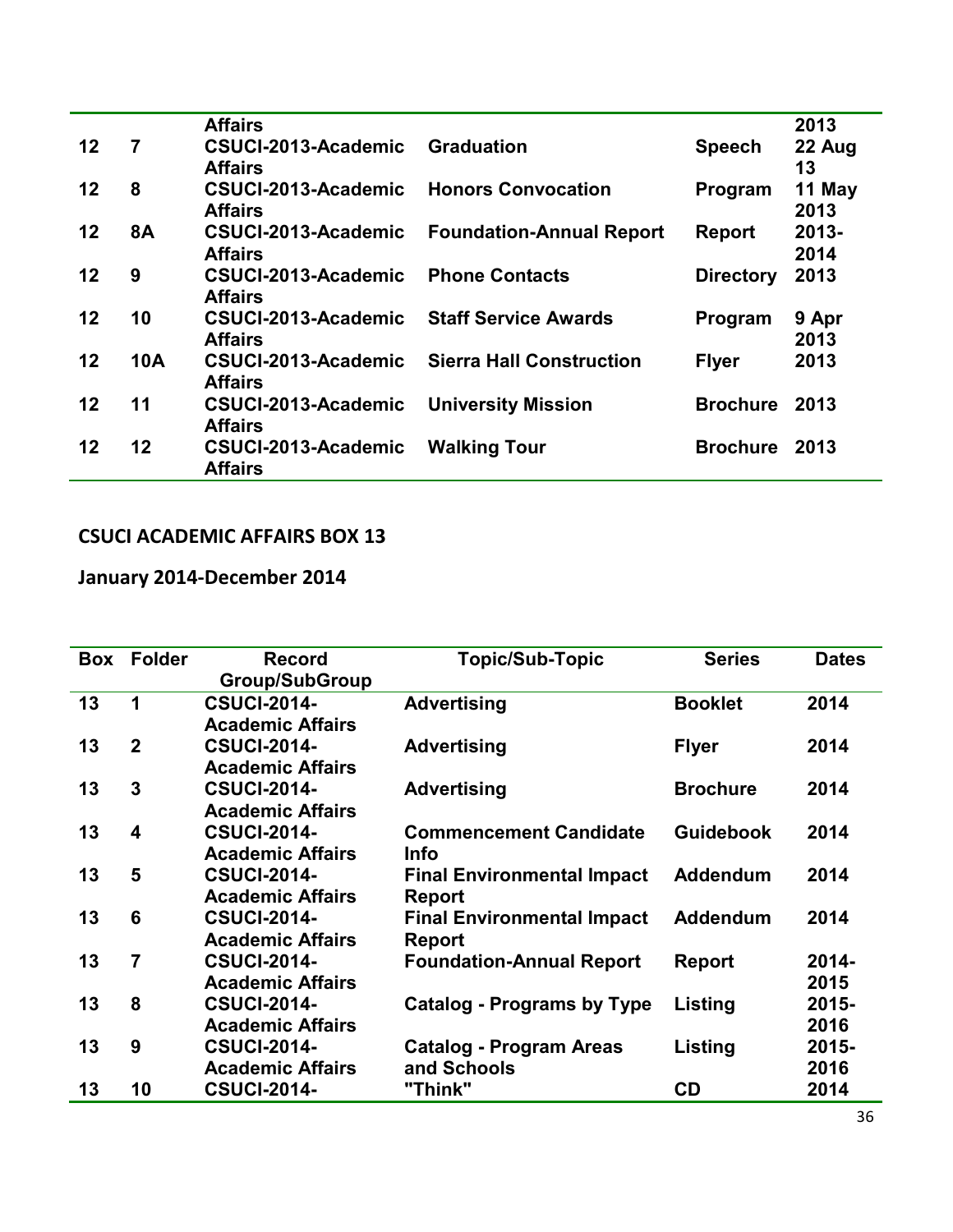|    |            | <b>Academic Affairs</b> |                                     |                 |        |
|----|------------|-------------------------|-------------------------------------|-----------------|--------|
| 13 | <b>10A</b> | <b>CSUCI-2014-</b>      | <b>First Time Freshmen</b>          | <b>Flyer</b>    | 2014-  |
|    |            | <b>Academic Affairs</b> | <b>Admission Criteria</b>           |                 | 2015   |
| 13 | 11         | <b>CSUCI-2014-</b>      | <b>Graduation</b>                   | Program         | 17 May |
|    |            | <b>Academic Affairs</b> |                                     |                 | 2014   |
| 13 | <b>11A</b> | <b>CSUCI-2014-</b>      | <b>GURU 8th Annual</b>              | <b>Flyer</b>    | 3 May  |
|    |            | <b>Academic Affairs</b> | <b>Programming Competition</b>      |                 | 2014   |
| 13 | 12         | <b>CSUCI-2014-</b>      | <b>Honors Convocation</b>           | Program         | 10 May |
|    |            | <b>Academic Affairs</b> |                                     |                 | 2014   |
| 13 | 13         | <b>CSUCI-2014-</b>      | <b>Honoring Professor Daniel</b>    | Program         | 24 Aug |
|    |            | <b>Academic Affairs</b> | <b>Lee-A Memorial</b>               |                 | 2014   |
| 13 | 14         | <b>CSUCI-2014-</b>      | <b>National Council of</b>          | <b>Handbook</b> | 5 Aug  |
|    |            | <b>Academic Affairs</b> | <b>Professors of Educational</b>    |                 | 2014   |
|    |            |                         | <b>Administration</b>               |                 |        |
| 13 | 15         | <b>CSUCI-2014-</b>      | <b>Scholarship Awards</b>           | Program         | 5 Sept |
|    |            | <b>Academic Affairs</b> | <b>Reception</b>                    |                 | 2014   |
| 13 | 16         | <b>CSUCI-2014-</b>      | 6th Annual Faculty-Student          | Program         | 10 May |
|    |            | <b>Academic Affairs</b> | <b>Research Forum</b>               |                 | 2014   |
| 13 | 17         | <b>CSUCI-2014-</b>      | <b>Staff Service Awards</b>         | Postcard,       | 16 Apr |
|    |            | <b>Academic Affairs</b> |                                     | Program         | 2014   |
| 13 | 18         | <b>CSUCI-2014-</b>      | <b>St. Patrick's Day in Ventura</b> | Program         | 15 Mar |
|    |            | <b>Academic Affairs</b> |                                     |                 | 2014   |

**January 2015-December 2015**

| <b>Box</b> | <b>Folder</b>           | <b>Record</b>                            | <b>Topic/Sub-Topic</b>           | <b>Series</b>   | <b>Dates</b>    |
|------------|-------------------------|------------------------------------------|----------------------------------|-----------------|-----------------|
|            |                         | <b>Group/SubGroup</b>                    |                                  |                 |                 |
| 14         | 1                       | CSUCI-2015-Academic<br><b>Affairs</b>    | <b>Advertising</b>               | <b>Brochure</b> | [2015]          |
|            |                         |                                          |                                  |                 |                 |
| 14         | $\overline{2}$          | <b>CSUCI-2015-Academic Annual Report</b> |                                  | <b>Report</b>   | $2015 -$        |
|            |                         | <b>Affairs</b>                           |                                  |                 | 2016            |
| 14         | $\overline{\mathbf{4}}$ | CSUCI-2015-Academic                      | <b>Bachelor Degree at Santa</b>  | <b>Brochure</b> | [2015]          |
|            |                         | <b>Affairs</b>                           | <b>Barbara City College</b>      |                 |                 |
| 13         | $5\phantom{1}$          | CSUCI-2015-Academic                      | <b>Celebrate Dr. Gary Kinsey</b> | <b>Bookmark</b> | 15 May          |
|            |                         | <b>Affairs</b>                           | [A Goodbye]                      |                 | 2015            |
| 14         | 6                       | CSUCI-2015-Academic                      | <b>Channel-Hispanic Serving</b>  | <b>Channel</b>  | <b>Spr 2015</b> |
|            |                         | <b>Affairs</b>                           | <b>Institute</b>                 |                 |                 |
| 14         | $\overline{7}$          | CSUCI-2015-Academic                      | <b>Foundation-Annual Report</b>  | <b>Report</b>   | $2015 -$        |
|            |                         | <b>Affairs</b>                           |                                  |                 | 2016            |
| 14         | 8                       | CSUCI-2015-Academic                      | <b>Graduation</b>                | Program         | 16 May          |
|            |                         | <b>Affairs</b>                           |                                  |                 | 2015            |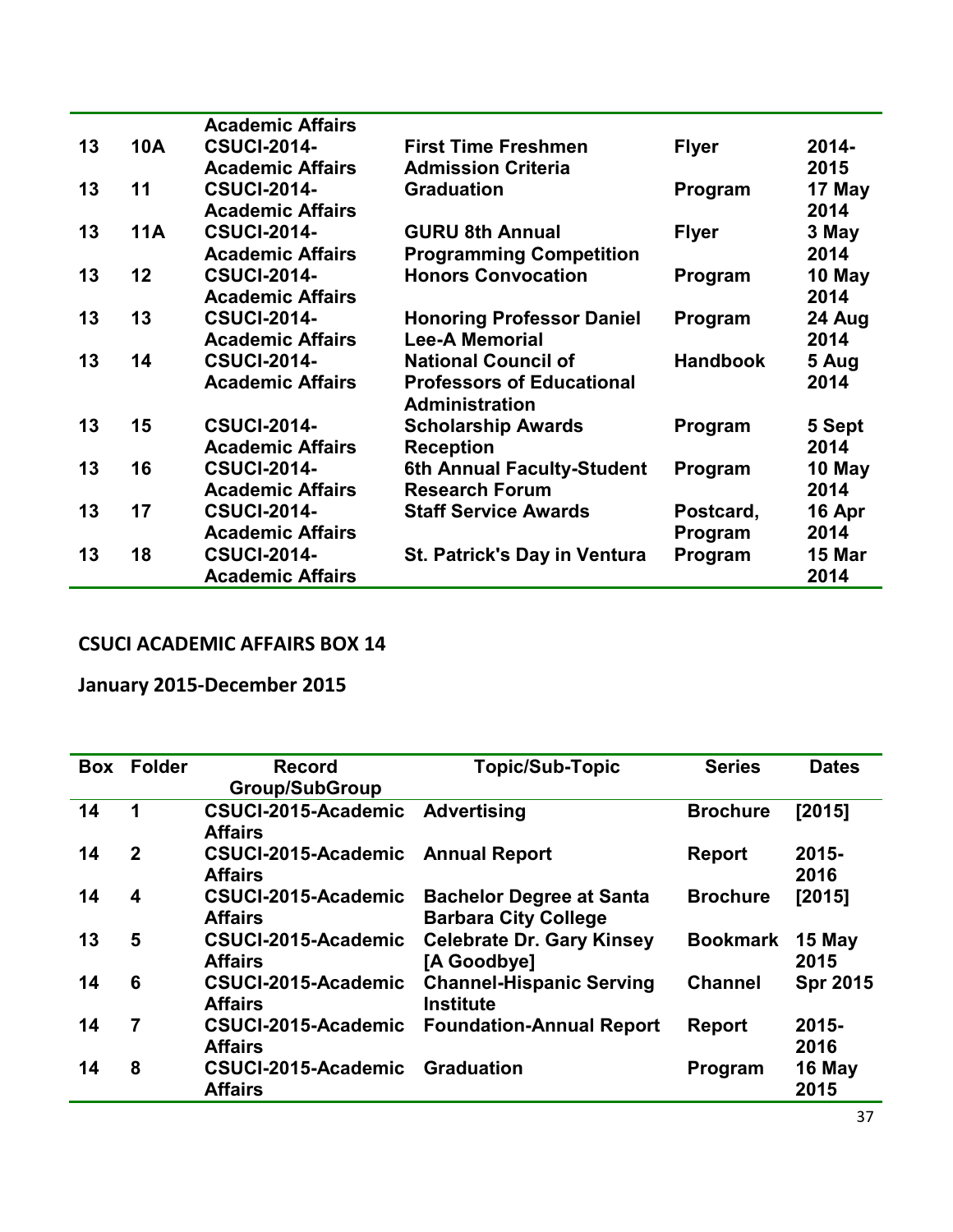| 14 | 9  | <b>CSUCI-2015-Academic Honors Convocation</b><br><b>Affairs</b> |                                                        | Program         | 9 May<br>2015  |
|----|----|-----------------------------------------------------------------|--------------------------------------------------------|-----------------|----------------|
| 14 | 10 | <b>OPEN</b>                                                     |                                                        |                 |                |
| 14 | 11 | CSUCI-2015-Academic<br><b>Affairs</b>                           | <b>President's Rush's</b><br><b>Retirement</b>         | <b>Gallery</b>  | 26 Feb<br>2015 |
| 14 | 12 | CSUCI-2015-Academic<br><b>Affairs</b>                           | <b>President's Rush's</b><br><b>Retirement Message</b> | Corresp.        | 20 Aug<br>2015 |
| 14 | 13 | CSUCI-2015-Academic<br><b>Affairs</b>                           | <b>President's Rush's</b><br><b>Retirement</b>         | <b>Articles</b> | 26 Feb<br>2015 |
| 14 | 14 | CSUCI-2015-Academic<br><b>Affairs</b>                           | <b>University Strategic Plan</b><br>2015-2020          | Program         | 26 Jan<br>2015 |

## **January 2016-December 2017**

| Box | <b>Folder</b>           | <b>Record</b>           | <b>Topic/Sub-Topic</b>              | <b>Series</b>    | <b>Dates</b>  |
|-----|-------------------------|-------------------------|-------------------------------------|------------------|---------------|
|     |                         | <b>Group/SubGroup</b>   |                                     |                  |               |
| 15  | $\mathbf{1}$            | <b>CSUCI-2016-</b>      | <b>CSUCI Portrait (Students</b>     | <b>Print-out</b> | 26 Feb        |
|     |                         | <b>Academic Affairs</b> | and Services)                       |                  | 2016          |
| 15  | <b>1A</b>               | <b>CSUCI-2016-</b>      | <b>CI 2025</b>                      | <b>Document</b>  | [2016]        |
|     |                         | <b>Academic Affairs</b> |                                     |                  |               |
| 15  | 1B                      | <b>CSUCI-2016-</b>      | <b>Communication Capstone</b>       | Program          | <b>Spring</b> |
|     |                         | <b>Academic Affairs</b> |                                     |                  | 2016          |
| 15  | $\overline{2}$          | <b>CSUCI-2016-</b>      | <b>Destination Degree</b>           | <b>Document</b>  | [2016]        |
|     |                         | <b>Academic Affairs</b> | <b>Transfer Advising and</b>        |                  |               |
|     |                         |                         | <b>Registration Guide</b>           |                  |               |
| 15  | $\overline{3}$          | <b>CSUCI-2016-</b>      | <b>Graduation</b>                   | Program          | 21 May        |
|     |                         | <b>Academic Affairs</b> |                                     |                  | 2016          |
| 15  | $\overline{\mathbf{4}}$ | <b>CSUCI-2016-</b>      | <b>Honors Convocation</b>           | Program          | 2016          |
|     |                         | <b>Academic Affairs</b> |                                     |                  |               |
| 15  | 4A                      | <b>CSUCI-2016-</b>      | <b>ISLAS Academy</b>                | <b>Workshop</b>  | [2016]        |
|     |                         | <b>Academic Affairs</b> |                                     | <b>Schedule</b>  |               |
| 15  | 4B                      | <b>CSUCI-2016-</b>      | <b>Program Review</b>               | <b>Document</b>  | [2016]        |
|     |                         | <b>Academic Affairs</b> |                                     |                  |               |
| 15  | 5                       | <b>CSUCI-2016-</b>      | <b>Site Authority 2025 Vision</b>   | Corresp.         | [2016]        |
|     |                         | <b>Academic Affairs</b> | Plan                                |                  |               |
| 15  | $6\phantom{1}$          | <b>CSUCI-2016-</b>      | <b>Staff Resources Guide-</b>       | <b>Report</b>    | 2016          |
|     |                         | <b>Academic Affairs</b> | <b>Business Affairs</b>             |                  |               |
| 15  | 6A                      | <b>CSUCI-2016-</b>      | <b>Strategic Initiative Planned</b> | <b>Report</b>    | 2015-         |
|     |                         | <b>Academic Affairs</b> | <b>Action Report</b>                |                  | 2016          |
| 15  | $\overline{7}$          | <b>CSUCI-2016-</b>      | <b>8th Annual Faculty-Student</b>   | Program          | 14 May        |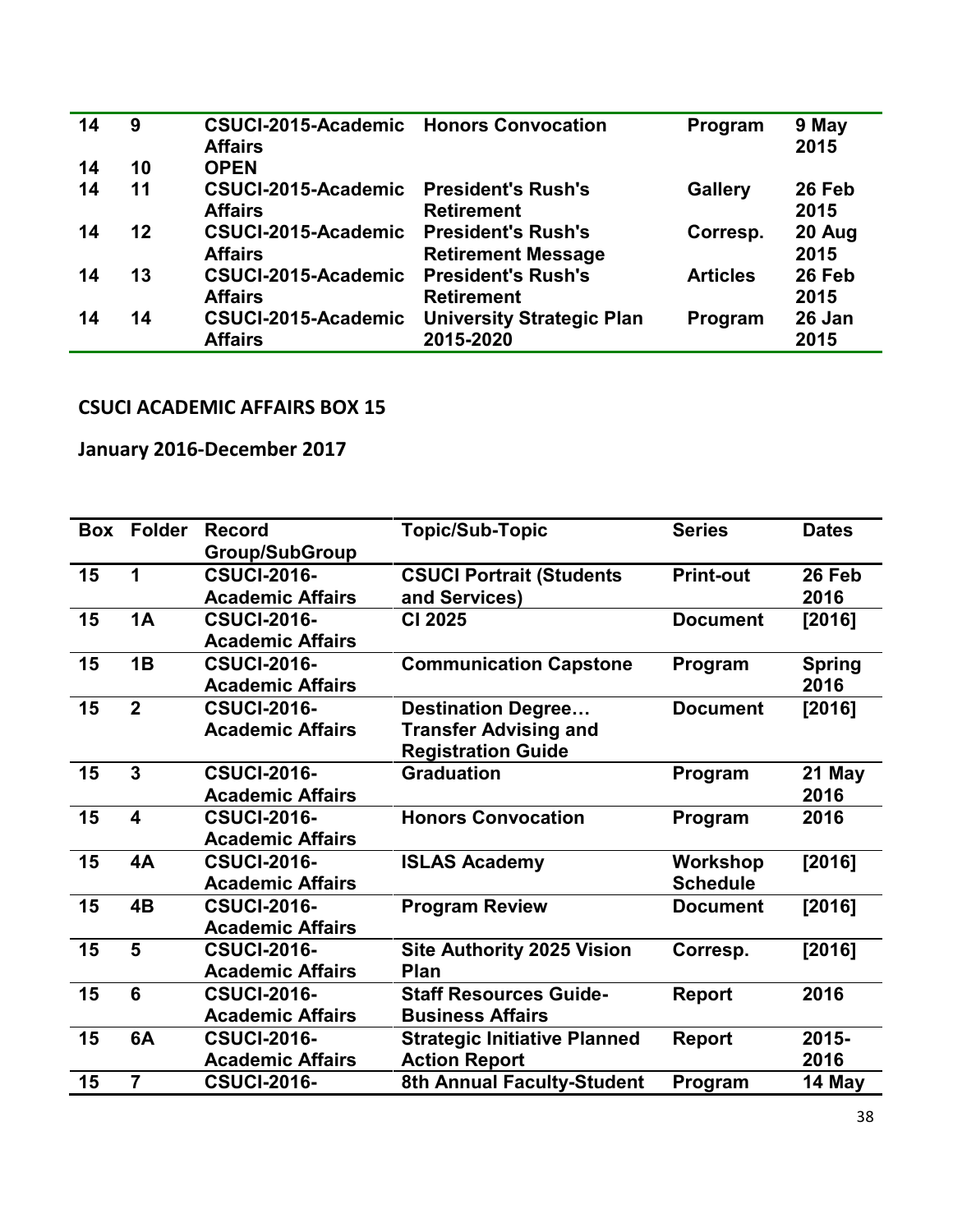|    |            | <b>Academic Affairs</b> | <b>Research Forum</b>             |                  | 2016     |
|----|------------|-------------------------|-----------------------------------|------------------|----------|
| 15 | 8          | <b>CSUCI-2016-</b>      | <b>Annual Report</b>              | <b>Report</b>    | 2016-    |
|    |            | <b>Academic Affairs</b> |                                   |                  | 2017     |
| 15 | <b>8A</b>  | <b>CSUCI-2016-</b>      | Academic Plan-2016-2027           | <b>Chart</b>     | 2017-    |
|    |            | <b>Student Affairs</b>  |                                   |                  | 2027     |
| 15 | <b>8B</b>  | <b>CSUCI-2016-</b>      | <b>Programs and Degrees</b>       | <b>Print-Out</b> | 2016-    |
|    |            | <b>Academic Affairs</b> |                                   |                  | 2017     |
| 15 | 9          | <b>CSUCI-2017-</b>      | <b>Academic Affairs Lunch for</b> | Program          | 13 Jun   |
|    |            | <b>Academic Affairs</b> | <b>Staff</b>                      |                  | 2017     |
| 15 | 10         | <b>CSUCI-2017-</b>      | <b>9th Annual Faculty-Student</b> | Program          | 2017     |
|    |            | <b>Academic Affairs</b> | <b>Research Forum</b>             |                  |          |
| 15 | 11         | <b>CSUCI-2017-</b>      | <b>CSU Envisioning the Future</b> | <b>Booklet</b>   | [2017]   |
|    |            | <b>Academic Affairs</b> |                                   |                  |          |
| 15 | <b>11A</b> | <b>CSUCI-2017-</b>      | <b>CSU Academic Master Plan-</b>  | <b>Memo</b>      | 21 Mar   |
|    |            | <b>Academic Affairs</b> | 10 Year Overview of               |                  | 2017     |
|    |            |                         | <b>Planned Programs</b>           |                  |          |
| 15 | 12         | <b>CSUCI-2017-</b>      | <b>Graduation</b>                 | Program          | 20 May   |
|    |            | <b>Academic Affairs</b> |                                   |                  | 2017     |
| 15 | 13         | <b>CSUCI-2016-</b>      | <b>Honors Convocation</b>         | Program          | 13 May   |
|    |            | <b>Academic Affairs</b> |                                   |                  | 2017     |
| 15 | 13A        | <b>CSUCI-2017-</b>      | <b>Programs and Degrees</b>       | <b>Print-Out</b> | $2017 -$ |
|    |            | <b>Academic Affairs</b> |                                   |                  | 2018     |
| 15 | 14         | <b>CSUCI-2017-</b>      | <b>SURF</b>                       | Program          | 2 Aug    |
|    |            | <b>Academic Affairs</b> |                                   |                  | 2017     |

**January 2018-December 2020**

| Box | <b>Folder</b> | <b>Record</b><br><b>Group/SubGroup</b>        | <b>Topic/Sub-Topic</b>                                    | <b>Series</b>  | <b>Dates</b>          |
|-----|---------------|-----------------------------------------------|-----------------------------------------------------------|----------------|-----------------------|
| 16  | $\bf{0}$      | <b>CSUCI-2018-</b><br><b>Academic Affairs</b> | <b>Fall 2018 Showcase-Student</b><br><b>Research-SURF</b> | <b>Flyer</b>   | 14 Sep<br>2018        |
| 16  | 1             | <b>CSUCI-2018-</b><br><b>Academic Affairs</b> | 14th Annual Business &<br><b>Technology Dinner</b>        | Program        | 26 Apr<br>2018        |
| 16  | $\mathbf{2}$  | <b>CSUCI-2018-</b><br><b>Academic Affairs</b> | <b>Graduation</b>                                         | Program        | 18 May<br>2018        |
| 16  | 3             | <b>CSUCI-2018-</b><br><b>Academic Affairs</b> | <b>Graduation</b>                                         | <b>Channel</b> | <b>Spring</b><br>2018 |
| 16  | 4             | <b>CSUCI-2018-</b><br><b>Academic Affairs</b> | <b>Honors Convocation</b>                                 | <b>Invite</b>  | 12 May<br>2018        |
| 16  | 5             | <b>CSUCI-2018-</b>                            | <b>Masters of Arts in Education</b>                       | <b>Flyer</b>   | <b>Spring</b>         |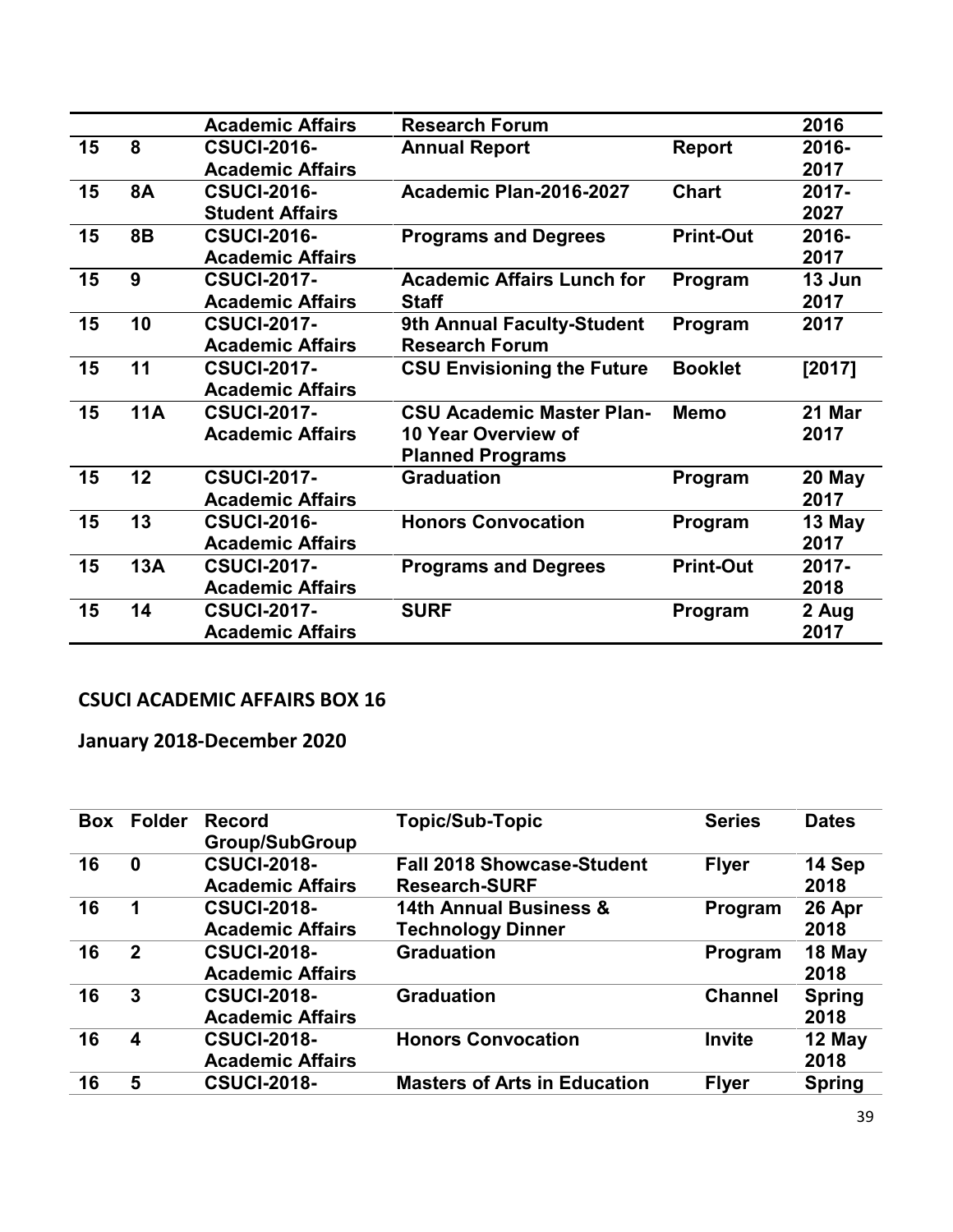|    |                | <b>Academic Affairs</b>                       |                                       |                  | 2018          |
|----|----------------|-----------------------------------------------|---------------------------------------|------------------|---------------|
| 16 | 6              | <b>CSUCI-2018-</b>                            | <b>Programs and Degrees</b>           | <b>Print-Out</b> | 2018-         |
|    |                | <b>Academic Affairs</b>                       |                                       |                  | 2019          |
| 16 | 6A             | <b>CSUCI-2019-</b>                            | <b>Pre-Doctoral Program</b>           | <b>Print-out</b> | 2018-         |
|    |                | <b>Academic Affairs</b>                       |                                       |                  | 2019          |
| 16 | $\overline{7}$ | <b>CSUCI-2018-</b>                            | <b>Staff Service Awards</b>           | <b>Flyer</b>     | 14 Mar        |
|    |                | <b>Academic Affairs</b>                       |                                       |                  | 2018          |
| 16 | 8              | <b>CSUCI-2019-</b>                            | <b>CHANNEL YOUR POTENTIAL</b>         | <b>Brochure</b>  | [2019]        |
|    |                | <b>Academic Affairs</b>                       |                                       |                  |               |
| 16 | 9              | <b>CSUCI-2019-</b>                            | <b>EXPLORE, ENGAGE &amp; EXCEL</b>    | <b>Brochure</b>  | [2019]        |
|    |                | <b>Academic Affairs</b>                       | <b>AT CSUCI</b>                       |                  |               |
| 16 | 10             | <b>CSUCI-2019-</b>                            | <b>Graduation</b>                     | Program          | 18 May        |
|    |                | <b>Academic Affairs</b>                       |                                       |                  | 2019          |
| 16 | 11             | <b>CSUCI-2019-</b>                            | <b>Graduation</b>                     | <b>Channel</b>   | <b>Spring</b> |
|    |                | <b>Academic Affairs</b>                       |                                       |                  | 2019          |
| 16 | 12             | <b>CSUCI-2019-</b>                            | <b>Going On-Line</b>                  | <b>Channel</b>   | 2020          |
|    |                | <b>Academic Affairs</b>                       |                                       |                  | <b>Spring</b> |
| 16 | 13             | <b>CSUCI-2019-</b>                            | <b>Staff Service Awards</b>           | <b>Flyer</b>     | 4 Apr         |
|    |                | <b>Academic Affairs</b>                       |                                       |                  | 2019          |
| 16 | 14             | <b>CSUCI-2019-</b>                            | <b>Self-Guided Walking Tour</b>       | <b>Brochure</b>  | [2019]        |
|    |                | <b>Academic Affairs</b>                       |                                       |                  |               |
| 16 | 15             | <b>CSUCI-2019-</b>                            | <b>SURF-Summer Undergraduate</b>      | <b>Brochure</b>  | 7 Aug         |
|    |                | <b>Academic Affairs</b>                       | <b>Research Fellows-</b>              |                  | 2019          |
|    |                |                                               | <b>Recognition/Reception</b>          |                  |               |
| 16 | 16             | <b>CSUCI-2019-</b>                            | Univ 392-Narrative Stories in         | <b>Flyer</b>     | 02 Feb        |
|    |                | <b>Academic Affairs</b>                       | <b>New Zealand</b>                    |                  | 2019          |
| 16 | 17             | <b>CSUCI-2020-</b>                            | <b>Academic Advising Workshops</b>    | <b>Brochure</b>  | <b>Spring</b> |
|    |                | <b>Academic Affairs</b>                       |                                       |                  | 2020          |
| 16 | 18             | <b>CSUCI-2020-</b><br><b>Academic Affairs</b> | <b>Academics (Programs)</b>           | <b>Print-Out</b> | 2020          |
| 16 | 19             | <b>CSUCI-2020-</b>                            | <b>Academic Planning</b>              | <b>Print-Out</b> | 2020          |
|    |                |                                               |                                       |                  |               |
| 16 | 20             | <b>Academic Affairs</b><br><b>CSUCI-2020-</b> | <b>Certification Programs</b>         | <b>Print-Out</b> | 2020          |
|    |                | <b>Academic Affairs</b>                       |                                       |                  |               |
| 16 | 21             | <b>CSUCI-2020-</b>                            | <b>Graduate Admissions</b>            | <b>Print-Out</b> | 2020          |
|    |                | <b>Academic Affairs</b>                       |                                       |                  |               |
| 16 | 22             | <b>CSUCI-2020-</b>                            | <b>Graduation Initiative 2025</b>     | <b>Print-Out</b> | 2020          |
|    |                | <b>Academic Affairs</b>                       |                                       |                  |               |
| 16 | 23             | <b>CSUCI-2020-</b>                            | <b>Previous Strategic Initiatives</b> | <b>Print-Out</b> | 2020          |
|    |                | <b>Academic Affairs</b>                       | <b>Steering Committee</b>             |                  |               |
| 16 | 24             | <b>CSUCI-2020-</b>                            | <b>Teaching Credential &amp;</b>      | <b>Print-Out</b> | 2020          |
|    |                | <b>Academic Affairs</b>                       | <b>Authorization Programs</b>         |                  |               |
| 16 | 25             | <b>CSUCI-2020-</b>                            | <b>Undergraduate Programs</b>         | <b>Print-Out</b> | 2020          |
|    |                | <b>Academic Affairs</b>                       |                                       |                  |               |
|    |                |                                               |                                       |                  |               |